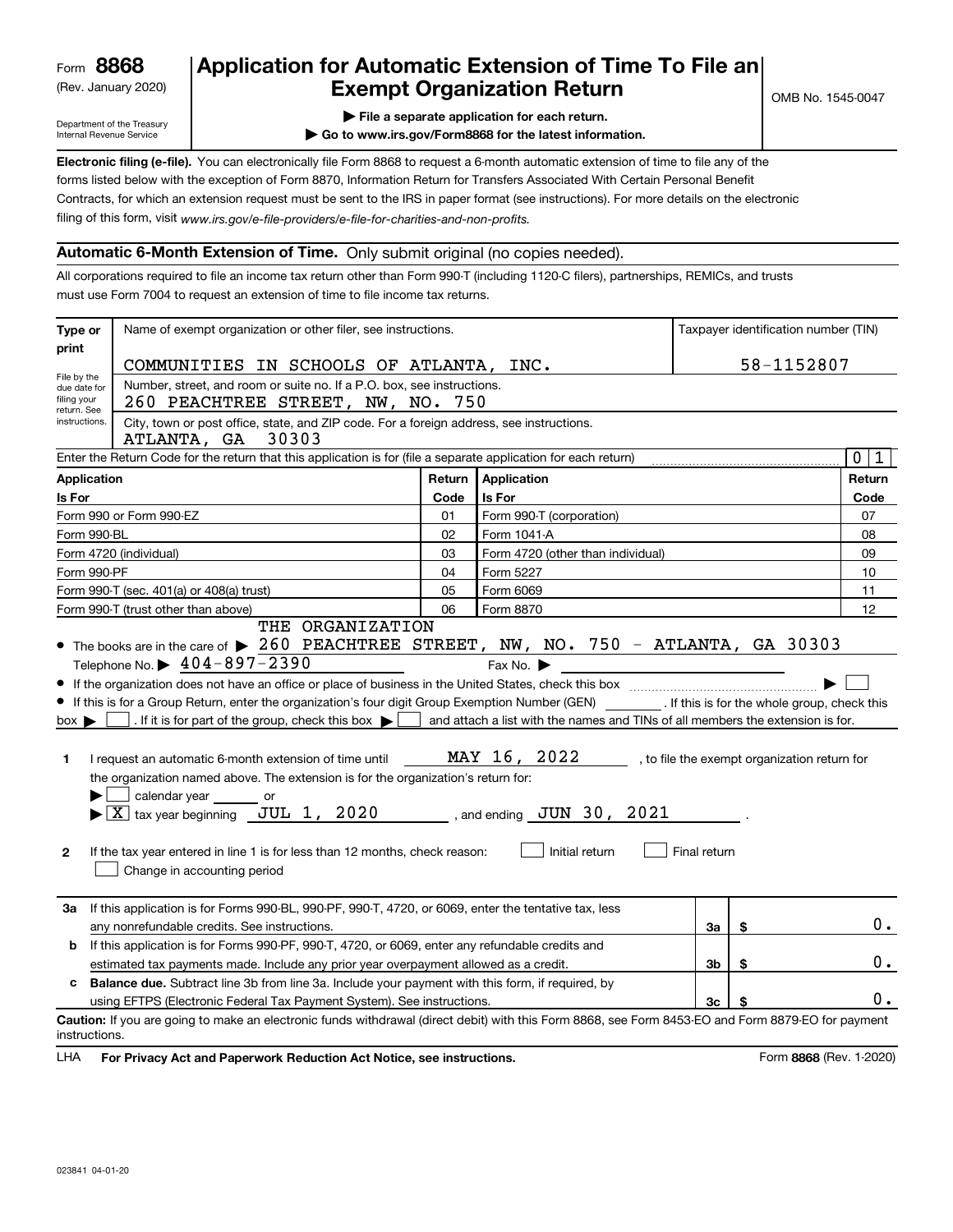|                                                  | Form 990                                               |         |                                                                                                        |                                                                          |             |                            |                             |                 |                   | <b>Return of Organization Exempt From Income Tax</b><br>Under section 501(c), 527, or 4947(a)(1) of the Internal Revenue Code (except private foundations)<br>Do not enter social security numbers on this form as it may be made public. |                         | OMB No. 1545-0047                                                                                                        |
|--------------------------------------------------|--------------------------------------------------------|---------|--------------------------------------------------------------------------------------------------------|--------------------------------------------------------------------------|-------------|----------------------------|-----------------------------|-----------------|-------------------|-------------------------------------------------------------------------------------------------------------------------------------------------------------------------------------------------------------------------------------------|-------------------------|--------------------------------------------------------------------------------------------------------------------------|
|                                                  | Department of the Treasury<br>Internal Revenue Service |         |                                                                                                        | ► Go to www.irs.gov/Form990 for instructions and the latest information. |             |                            |                             |                 |                   |                                                                                                                                                                                                                                           |                         | <b>Open to Public</b><br><b>Inspection</b>                                                                               |
|                                                  |                                                        |         | A For the 2020 calendar year, or tax year beginning                                                    |                                                                          | JUL 1,      |                            | 2020                        |                 |                   | and ending JUN 30, 2021                                                                                                                                                                                                                   |                         |                                                                                                                          |
|                                                  | <b>B</b> Check if<br>applicable:                       |         | <b>C</b> Name of organization                                                                          |                                                                          |             |                            |                             |                 |                   | D Employer identification number                                                                                                                                                                                                          |                         |                                                                                                                          |
|                                                  | Address<br>change<br>Name                              |         | COMMUNITIES IN SCHOOLS OF ATLANTA, INC.                                                                |                                                                          |             |                            |                             |                 |                   |                                                                                                                                                                                                                                           |                         |                                                                                                                          |
|                                                  | change<br>Initial                                      |         | Doing business as                                                                                      |                                                                          |             |                            |                             |                 |                   | 58-1152807                                                                                                                                                                                                                                |                         |                                                                                                                          |
|                                                  | return<br> Final<br>Ireturn/                           |         | Number and street (or P.O. box if mail is not delivered to street address)<br>260 PEACHTREE STREET, NW |                                                                          |             |                            |                             |                 | Room/suite<br>750 | E Telephone number<br>$404 - 897 - 2390$                                                                                                                                                                                                  |                         |                                                                                                                          |
|                                                  | termin-<br>ated<br> Amended<br>∣return                 |         | City or town, state or province, country, and ZIP or foreign postal code<br>ATLANTA, GA                | 30303                                                                    |             |                            |                             |                 |                   | G Gross receipts \$<br>H(a) Is this a group return                                                                                                                                                                                        |                         | 6, 356, 386.                                                                                                             |
|                                                  | Applica-<br>tion                                       |         | F Name and address of principal officer: FRANK BROWN                                                   |                                                                          |             |                            |                             |                 |                   | for subordinates?                                                                                                                                                                                                                         |                         | $\Box$ Yes $\Box X$ No                                                                                                   |
|                                                  | pending                                                |         | SAME AS C ABOVE                                                                                        |                                                                          |             |                            |                             |                 |                   | $H(b)$ Are all subordinates included? $\Box$ Yes                                                                                                                                                                                          |                         | l No                                                                                                                     |
|                                                  |                                                        |         | Tax-exempt status: $\boxed{\mathbf{X}}$ 501(c)(3)                                                      | $501(c)$ (                                                               |             | $\mathcal{L}$ (insert no.) |                             | $4947(a)(1)$ or | 527               |                                                                                                                                                                                                                                           |                         | If "No," attach a list. See instructions                                                                                 |
|                                                  |                                                        |         | J Website: WWW.CISATLANTA.ORG                                                                          |                                                                          |             |                            |                             |                 |                   | $H(c)$ Group exemption number $\blacktriangleright$                                                                                                                                                                                       |                         |                                                                                                                          |
|                                                  |                                                        |         | <b>K</b> Form of organization: $\boxed{\mathbf{X}}$ Corporation                                        | Trust                                                                    | Association |                            | Other $\blacktriangleright$ |                 |                   | L Year of formation: $1971$ M State of legal domicile: GA                                                                                                                                                                                 |                         |                                                                                                                          |
|                                                  | Part I                                                 | Summary |                                                                                                        |                                                                          |             |                            |                             |                 |                   |                                                                                                                                                                                                                                           |                         |                                                                                                                          |
|                                                  |                                                        |         |                                                                                                        |                                                                          |             |                            |                             |                 |                   |                                                                                                                                                                                                                                           |                         |                                                                                                                          |
|                                                  | 1.                                                     |         | Briefly describe the organization's mission or most significant activities: SEE SCHEDULE O             |                                                                          |             |                            |                             |                 |                   |                                                                                                                                                                                                                                           |                         |                                                                                                                          |
| Activities & Governance                          | 2                                                      |         | Check this box $\blacktriangleright$ $\Box$                                                            |                                                                          |             |                            |                             |                 |                   | if the organization discontinued its operations or disposed of more than 25% of its net assets.                                                                                                                                           |                         |                                                                                                                          |
|                                                  | З                                                      |         | Number of voting members of the governing body (Part VI, line 1a)                                      |                                                                          |             |                            |                             |                 |                   |                                                                                                                                                                                                                                           | $\mathbf 3$             |                                                                                                                          |
|                                                  | 4                                                      |         |                                                                                                        |                                                                          |             |                            |                             |                 |                   |                                                                                                                                                                                                                                           | $\overline{\mathbf{4}}$ |                                                                                                                          |
|                                                  | 5                                                      |         |                                                                                                        |                                                                          |             |                            |                             |                 |                   |                                                                                                                                                                                                                                           | $5\phantom{a}$          | 102                                                                                                                      |
|                                                  |                                                        |         |                                                                                                        |                                                                          |             |                            |                             |                 |                   |                                                                                                                                                                                                                                           | 6                       |                                                                                                                          |
|                                                  |                                                        |         |                                                                                                        |                                                                          |             |                            |                             |                 |                   |                                                                                                                                                                                                                                           | 7a                      |                                                                                                                          |
|                                                  |                                                        |         |                                                                                                        |                                                                          |             |                            |                             |                 |                   |                                                                                                                                                                                                                                           |                         |                                                                                                                          |
|                                                  |                                                        |         |                                                                                                        |                                                                          |             |                            |                             |                 |                   |                                                                                                                                                                                                                                           | 7b                      |                                                                                                                          |
|                                                  | 8                                                      |         |                                                                                                        |                                                                          |             |                            |                             |                 |                   | <b>Prior Year</b>                                                                                                                                                                                                                         |                         | <b>Current Year</b>                                                                                                      |
|                                                  | 9                                                      |         |                                                                                                        | Contributions and grants (Part VIII, line 1h)                            |             |                            |                             |                 |                   | 5,615,389.                                                                                                                                                                                                                                |                         |                                                                                                                          |
|                                                  |                                                        |         | Program service revenue (Part VIII, line 2g)                                                           |                                                                          |             |                            |                             |                 |                   |                                                                                                                                                                                                                                           | 0.                      |                                                                                                                          |
|                                                  | 10                                                     |         |                                                                                                        |                                                                          |             |                            |                             |                 |                   | 125, 268.                                                                                                                                                                                                                                 |                         |                                                                                                                          |
|                                                  | 11                                                     |         | Other revenue (Part VIII, column (A), lines 5, 6d, 8c, 9c, 10c, and 11e)                               |                                                                          |             |                            |                             |                 |                   |                                                                                                                                                                                                                                           | $0$ .                   |                                                                                                                          |
|                                                  | 12                                                     |         | Total revenue - add lines 8 through 11 (must equal Part VIII, column (A), line 12)                     |                                                                          |             |                            |                             |                 |                   | 5,740,657.                                                                                                                                                                                                                                |                         |                                                                                                                          |
|                                                  | 13                                                     |         | Grants and similar amounts paid (Part IX, column (A), lines 1-3)                                       |                                                                          |             |                            |                             |                 |                   | 358, 117.                                                                                                                                                                                                                                 |                         |                                                                                                                          |
|                                                  | 14                                                     |         |                                                                                                        |                                                                          |             |                            |                             |                 |                   |                                                                                                                                                                                                                                           | 0.                      |                                                                                                                          |
|                                                  |                                                        |         | 15 Salaries, other compensation, employee benefits (Part IX, column (A), lines 5-10)                   |                                                                          |             |                            |                             |                 |                   | 4,459,009.                                                                                                                                                                                                                                |                         |                                                                                                                          |
|                                                  |                                                        |         |                                                                                                        |                                                                          |             |                            |                             |                 |                   | 63, 150.                                                                                                                                                                                                                                  |                         |                                                                                                                          |
|                                                  |                                                        |         | <b>b</b> Total fundraising expenses (Part IX, column (D), line 25)                                     |                                                                          |             |                            |                             | 381,899.        |                   |                                                                                                                                                                                                                                           |                         |                                                                                                                          |
|                                                  | 17                                                     |         |                                                                                                        |                                                                          |             |                            |                             |                 |                   | 1,040,714.                                                                                                                                                                                                                                |                         |                                                                                                                          |
|                                                  | 18                                                     |         | Total expenses. Add lines 13-17 (must equal Part IX, column (A), line 25) [                            |                                                                          |             |                            |                             |                 |                   | 5,920,990.                                                                                                                                                                                                                                |                         |                                                                                                                          |
|                                                  | 19                                                     |         |                                                                                                        |                                                                          |             |                            |                             |                 |                   | $-180, 333.$                                                                                                                                                                                                                              |                         | 6,023,246.<br>333, 140.<br>6, 356, 386.<br>502,729.<br>5,004,938.<br>68,327.<br>980,572.<br>6, 556, 566.<br>$-200, 180.$ |
|                                                  |                                                        |         |                                                                                                        |                                                                          |             |                            |                             |                 |                   | <b>Beginning of Current Year</b>                                                                                                                                                                                                          |                         | <b>End of Year</b>                                                                                                       |
|                                                  | 20                                                     |         |                                                                                                        |                                                                          |             |                            |                             |                 |                   | 3,470,138.                                                                                                                                                                                                                                |                         | 3,938,581.                                                                                                               |
| Revenue<br>Expenses<br>t Assets or<br>d Balances | 21                                                     |         | Total assets (Part X, line 16)<br>Total liabilities (Part X, line 26)                                  |                                                                          |             |                            |                             |                 |                   | $\overline{1}$ , 286, 372.                                                                                                                                                                                                                |                         | 1,574,713.                                                                                                               |
|                                                  | -22                                                    |         |                                                                                                        |                                                                          |             |                            |                             |                 |                   | 2,183,766.                                                                                                                                                                                                                                |                         | 2,363,868.                                                                                                               |

| Signature of officer<br>Date<br>Sign<br>DAVID MCCLELLAN, CFO<br>Here<br>Type or print name and title                                                           |                              |
|----------------------------------------------------------------------------------------------------------------------------------------------------------------|------------------------------|
| Date<br>Check<br>Print/Type preparer's name<br>Preparer's signature<br>$\left 05/13/22\right $ self-employed<br>MARY JO ALEXANDER<br>MARY JO ALEXANDER<br>Paid | <b>PTIN</b><br>P00002534     |
| $1$ Firm's EIN $\triangleright$ 58 - 0692043<br>$\blacktriangleright$ MAULDIN & JENKINS,<br>LLC<br>Preparer<br>Firm's name                                     |                              |
| 200 GALLERIA PKWY SE STE 1700<br>Use Only<br>Firm's address $\blacktriangleright$                                                                              |                              |
| ATLANTA, GA 30339-5946<br>Phone no. $770 - 955 - 8600$                                                                                                         |                              |
| X  <br>May the IRS discuss this return with the preparer shown above? See instructions                                                                         | <b>No</b><br>Yes<br>$\cdots$ |

032001 12-23-20 LHA **For Paperwork Reduction Act Notice, see the separate instructions. Form 990 (2020)** 

**990**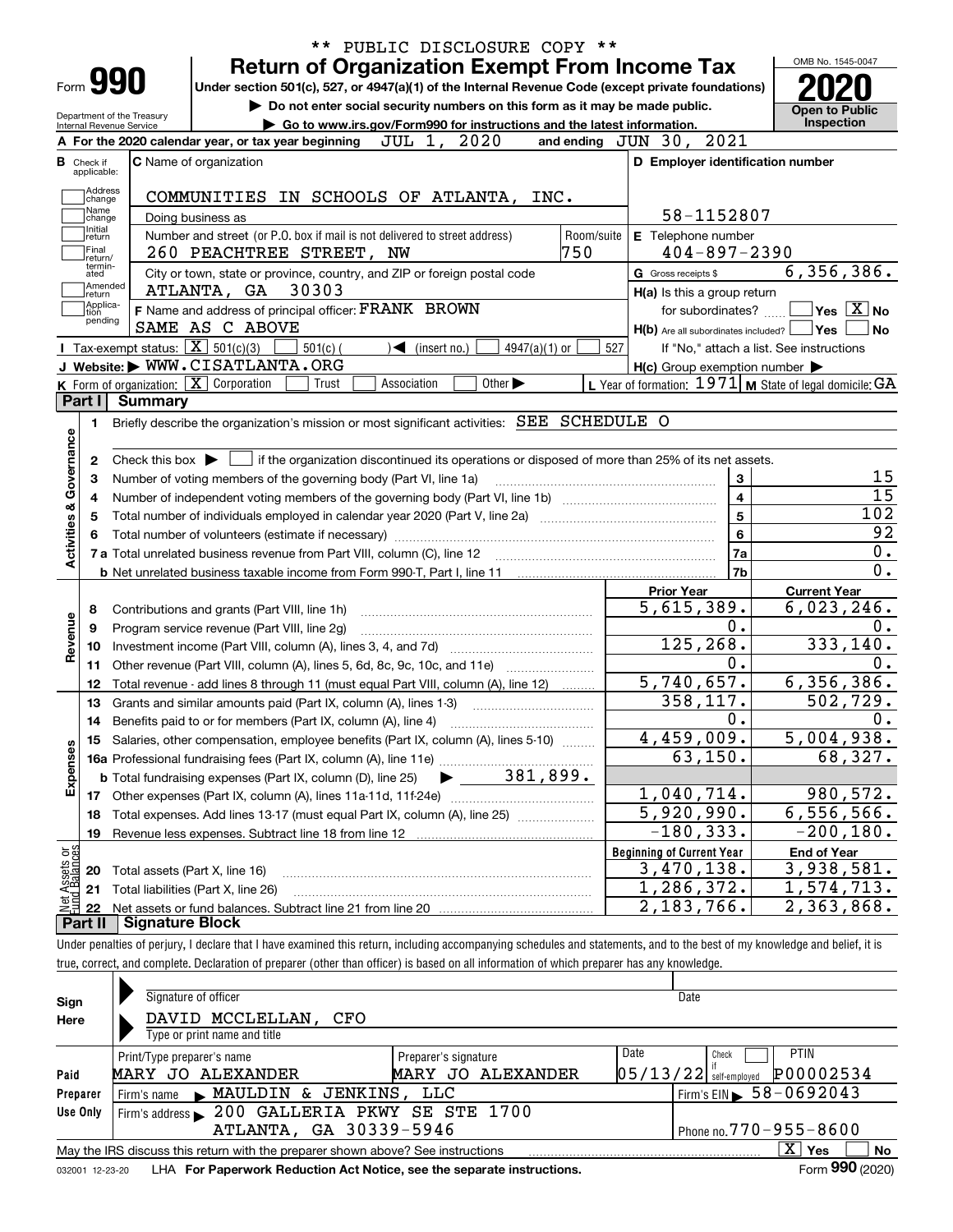|              | 58-1152807<br>COMMUNITIES IN SCHOOLS OF ATLANTA, INC.<br>Page 2<br>Form 990 (2020)                                                                                                                                                                                                   |
|--------------|--------------------------------------------------------------------------------------------------------------------------------------------------------------------------------------------------------------------------------------------------------------------------------------|
|              | <b>Part III   Statement of Program Service Accomplishments</b>                                                                                                                                                                                                                       |
|              | $\overline{\mathbf{X}}$                                                                                                                                                                                                                                                              |
| 1.           | Briefly describe the organization's mission:                                                                                                                                                                                                                                         |
|              | THE MISSION OF COMMUNITIES IN SCHOOLS OF ATLANTA, INC. (CIS) IS TO                                                                                                                                                                                                                   |
|              | SURROUND STUDENTS WITH A COMMUNITY OF SUPPORT, EMPOWERING THEM TO STAY                                                                                                                                                                                                               |
|              | IN SCHOOL AND ACHIEVE IN LIFE.                                                                                                                                                                                                                                                       |
|              |                                                                                                                                                                                                                                                                                      |
| $\mathbf{2}$ | Did the organization undertake any significant program services during the year which were not listed on the                                                                                                                                                                         |
|              | $\boxed{\phantom{1}}$ Yes $\boxed{\mathrm{X}}$ No<br>prior Form 990 or 990-EZ?                                                                                                                                                                                                       |
|              | If "Yes," describe these new services on Schedule O.<br>$\Box$ Yes $\boxed{X}$ No                                                                                                                                                                                                    |
| 3            | Did the organization cease conducting, or make significant changes in how it conducts, any program services?                                                                                                                                                                         |
|              | If "Yes," describe these changes on Schedule O.                                                                                                                                                                                                                                      |
| 4            | Describe the organization's program service accomplishments for each of its three largest program services, as measured by expenses.<br>Section 501(c)(3) and 501(c)(4) organizations are required to report the amount of grants and allocations to others, the total expenses, and |
|              | revenue, if any, for each program service reported.                                                                                                                                                                                                                                  |
| 4a           | $109,826.$ ) (Revenue \$<br>$1,538,532.$ including grants of \$<br>) (Expenses \$                                                                                                                                                                                                    |
|              | (Code:<br>FULTON PROGRAM: CIS PROVIDED FULL TIME SITE COORDINATORS TO 9                                                                                                                                                                                                              |
|              | ELEMENTARY SCHOOLS, 5 MIDDLE SCHOOLS, AND 4 HIGH SCHOOLS IN THE FULTON                                                                                                                                                                                                               |
|              | THE SITE COORDINATORS WORKED WITH A CASELOAD<br>COUNTY SCHOOL DISTRICT.                                                                                                                                                                                                              |
|              | OF APPROXIMATELY 80 STUDENTS AT RISK OF DROPPING OUT, AND ALSO OFFERED                                                                                                                                                                                                               |
|              | ADDITIONAL SERVICES SCHOOL-WIDE.                                                                                                                                                                                                                                                     |
|              |                                                                                                                                                                                                                                                                                      |
|              |                                                                                                                                                                                                                                                                                      |
|              |                                                                                                                                                                                                                                                                                      |
|              |                                                                                                                                                                                                                                                                                      |
|              |                                                                                                                                                                                                                                                                                      |
|              |                                                                                                                                                                                                                                                                                      |
|              |                                                                                                                                                                                                                                                                                      |
| 4b           | $1,445,501$ . including grants of \$<br>$88,186.$ ) (Revenue \$<br>(Expenses \$<br>(Code:                                                                                                                                                                                            |
|              | TARGET 2021: CRCT REMEDIATION & ACADEMIC SUPPORT - CIS PROVIDED SITE                                                                                                                                                                                                                 |
|              | COORDINATORS AT 15 HIGH SCHOOLS, 2 CHARTER SCHOOLS IN ATLANTA PUBLIC                                                                                                                                                                                                                 |
|              | SCHOOLS, AND 2 NON-TRADITIONAL SCHOOLS.<br>SITE COORDINATORS WORKED WITH                                                                                                                                                                                                             |
|              | CASELOADS OF APPROXIMATELY 135 STUDENTS WHO WERE POTENTIALLY IMPACTED                                                                                                                                                                                                                |
|              | BY THE 2009 CRCT IRREGULARITIES. CIS SUPPORT FOCUSED ON PROVIDING CASE                                                                                                                                                                                                               |
|              | MANAGEMENT AND WRAP AROUND SERVICES: ACADEMICS, ATTENDANCE, BEHAVIOR,                                                                                                                                                                                                                |
|              | PARENT ENGAGEMENT, AND COLLEGE/CAREER AWARENESS.                                                                                                                                                                                                                                     |
|              |                                                                                                                                                                                                                                                                                      |
|              |                                                                                                                                                                                                                                                                                      |
|              |                                                                                                                                                                                                                                                                                      |
|              |                                                                                                                                                                                                                                                                                      |
|              |                                                                                                                                                                                                                                                                                      |
| 4с           | $560,061$ . including grants of \$<br>35,519. $ $ (Revenue \$<br>(Code:<br>(Expenses \$                                                                                                                                                                                              |
|              | CIS PROVIDED SITE COORDINATORS AT<br>TURNAROUND:<br>13 OF THE LOWEST                                                                                                                                                                                                                 |
|              | PERFORMING ELEMENTARY SCHOOLS IN ATLANTA PUBLIC SCHOOL DISTRICT. SITE<br>COORDINATORS WORKED WITH CASELOADS OF APPROXIMATELY 50 STUDENTS AT RISK                                                                                                                                     |
|              |                                                                                                                                                                                                                                                                                      |
|              | OF DROPPING OUT, AND ALSO OFFERED ADDITIONAL SERVICES SCHOOL-WIDE.                                                                                                                                                                                                                   |
|              |                                                                                                                                                                                                                                                                                      |
|              |                                                                                                                                                                                                                                                                                      |
|              |                                                                                                                                                                                                                                                                                      |
|              |                                                                                                                                                                                                                                                                                      |
|              |                                                                                                                                                                                                                                                                                      |
|              |                                                                                                                                                                                                                                                                                      |
|              |                                                                                                                                                                                                                                                                                      |
| 4d           | Other program services (Describe on Schedule O.)                                                                                                                                                                                                                                     |
|              | 1,815,535. including grants of \$<br>$269, 198.$ (Revenue \$)<br>(Expenses \$                                                                                                                                                                                                        |
| 4е           | 5,359,629.<br>Total program service expenses                                                                                                                                                                                                                                         |
|              | Form 990 (2020)                                                                                                                                                                                                                                                                      |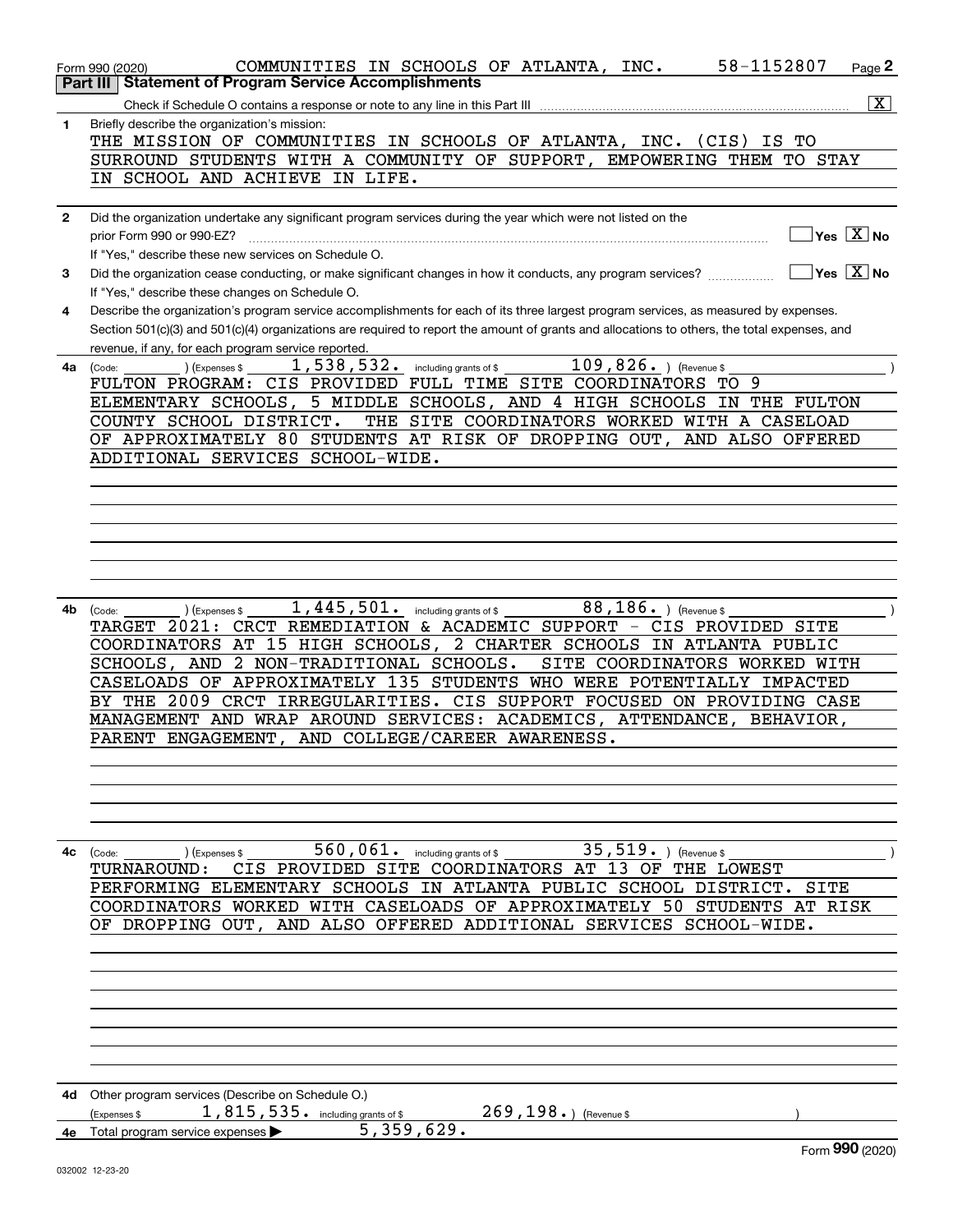|  | Form 990 (2020) |
|--|-----------------|

|     |                                                                                                                                       |                 |             | Yes   No     |
|-----|---------------------------------------------------------------------------------------------------------------------------------------|-----------------|-------------|--------------|
| 1   | Is the organization described in section $501(c)(3)$ or $4947(a)(1)$ (other than a private foundation)?                               |                 |             |              |
|     |                                                                                                                                       | 1.              | X           |              |
| 2   |                                                                                                                                       | $\overline{2}$  | $\mathbf X$ |              |
| 3   | Did the organization engage in direct or indirect political campaign activities on behalf of or in opposition to candidates for       |                 |             |              |
|     |                                                                                                                                       | 3               |             | x            |
| 4   | Section 501(c)(3) organizations. Did the organization engage in lobbying activities, or have a section 501(h) election in effect      |                 |             |              |
|     |                                                                                                                                       | 4               |             | x            |
| 5   | Is the organization a section 501(c)(4), 501(c)(5), or 501(c)(6) organization that receives membership dues, assessments, or          |                 |             |              |
|     |                                                                                                                                       | 5               |             | x            |
| 6   | Did the organization maintain any donor advised funds or any similar funds or accounts for which donors have the right to             |                 |             |              |
|     | provide advice on the distribution or investment of amounts in such funds or accounts? If "Yes," complete Schedule D, Part I          | 6               |             | x            |
| 7   | Did the organization receive or hold a conservation easement, including easements to preserve open space,                             |                 |             |              |
|     |                                                                                                                                       | $\overline{7}$  |             | x            |
| 8   | Did the organization maintain collections of works of art, historical treasures, or other similar assets? If "Yes," complete          |                 |             |              |
|     |                                                                                                                                       | 8               |             | x            |
| 9   | Did the organization report an amount in Part X, line 21, for escrow or custodial account liability, serve as a custodian for         |                 |             |              |
|     | amounts not listed in Part X; or provide credit counseling, debt management, credit repair, or debt negotiation services?             |                 |             |              |
|     |                                                                                                                                       | 9               |             | x            |
| 10  | Did the organization, directly or through a related organization, hold assets in donor-restricted endowments                          |                 |             |              |
|     |                                                                                                                                       | 10              |             | x            |
| 11  | If the organization's answer to any of the following questions is "Yes," then complete Schedule D, Parts VI, VII, VIII, IX, or X      |                 |             |              |
|     | as applicable.                                                                                                                        |                 |             |              |
|     | a Did the organization report an amount for land, buildings, and equipment in Part X, line 10? If "Yes." complete Schedule D.         |                 |             |              |
|     |                                                                                                                                       | 11a             | x           |              |
|     | <b>b</b> Did the organization report an amount for investments - other securities in Part X, line 12, that is 5% or more of its total |                 |             |              |
|     |                                                                                                                                       | 11 <sub>b</sub> |             | x            |
|     | c Did the organization report an amount for investments - program related in Part X, line 13, that is 5% or more of its total         |                 |             |              |
|     |                                                                                                                                       | 11c             |             | x            |
|     | d Did the organization report an amount for other assets in Part X, line 15, that is 5% or more of its total assets reported in       |                 |             |              |
|     |                                                                                                                                       | 11d             |             | X            |
|     |                                                                                                                                       | 11e             |             | $\mathbf{X}$ |
| f   | Did the organization's separate or consolidated financial statements for the tax year include a footnote that addresses               |                 |             |              |
|     | the organization's liability for uncertain tax positions under FIN 48 (ASC 740)? If "Yes," complete Schedule D, Part X                | 11f             |             | x            |
|     | 12a Did the organization obtain separate, independent audited financial statements for the tax year? If "Yes," complete               |                 |             |              |
|     |                                                                                                                                       | 12a             |             | x            |
|     | <b>b</b> Was the organization included in consolidated, independent audited financial statements for the tax year?                    |                 |             |              |
|     | If "Yes," and if the organization answered "No" to line 12a, then completing Schedule D, Parts XI and XII is optional                 | 12 <sub>b</sub> |             | х            |
| 13  |                                                                                                                                       | 13              |             | X            |
| 14a | Did the organization maintain an office, employees, or agents outside of the United States?                                           | 14a             |             | X            |
| b   | Did the organization have aggregate revenues or expenses of more than \$10,000 from grantmaking, fundraising, business,               |                 |             |              |
|     | investment, and program service activities outside the United States, or aggregate foreign investments valued at \$100,000            |                 |             |              |
|     |                                                                                                                                       | 14b             |             | x            |
| 15  | Did the organization report on Part IX, column (A), line 3, more than \$5,000 of grants or other assistance to or for any             |                 |             |              |
|     |                                                                                                                                       | 15              |             | x            |
| 16  | Did the organization report on Part IX, column (A), line 3, more than \$5,000 of aggregate grants or other assistance to              |                 |             |              |
|     |                                                                                                                                       | 16              |             | x            |
| 17  | Did the organization report a total of more than \$15,000 of expenses for professional fundraising services on Part IX,               |                 |             |              |
|     |                                                                                                                                       | 17              | X           |              |
| 18  | Did the organization report more than \$15,000 total of fundraising event gross income and contributions on Part VIII, lines          |                 |             |              |
|     |                                                                                                                                       | 18              |             | x            |
| 19  | Did the organization report more than \$15,000 of gross income from gaming activities on Part VIII, line 9a? If "Yes."                |                 |             |              |
|     |                                                                                                                                       | 19              |             | х            |
| 20a |                                                                                                                                       | <b>20a</b>      |             | X            |
| b   | If "Yes" to line 20a, did the organization attach a copy of its audited financial statements to this return?                          | 20 <sub>b</sub> |             |              |
| 21  | Did the organization report more than \$5,000 of grants or other assistance to any domestic organization or                           |                 |             |              |
|     |                                                                                                                                       | 21              |             | x            |

Form (2020) **990**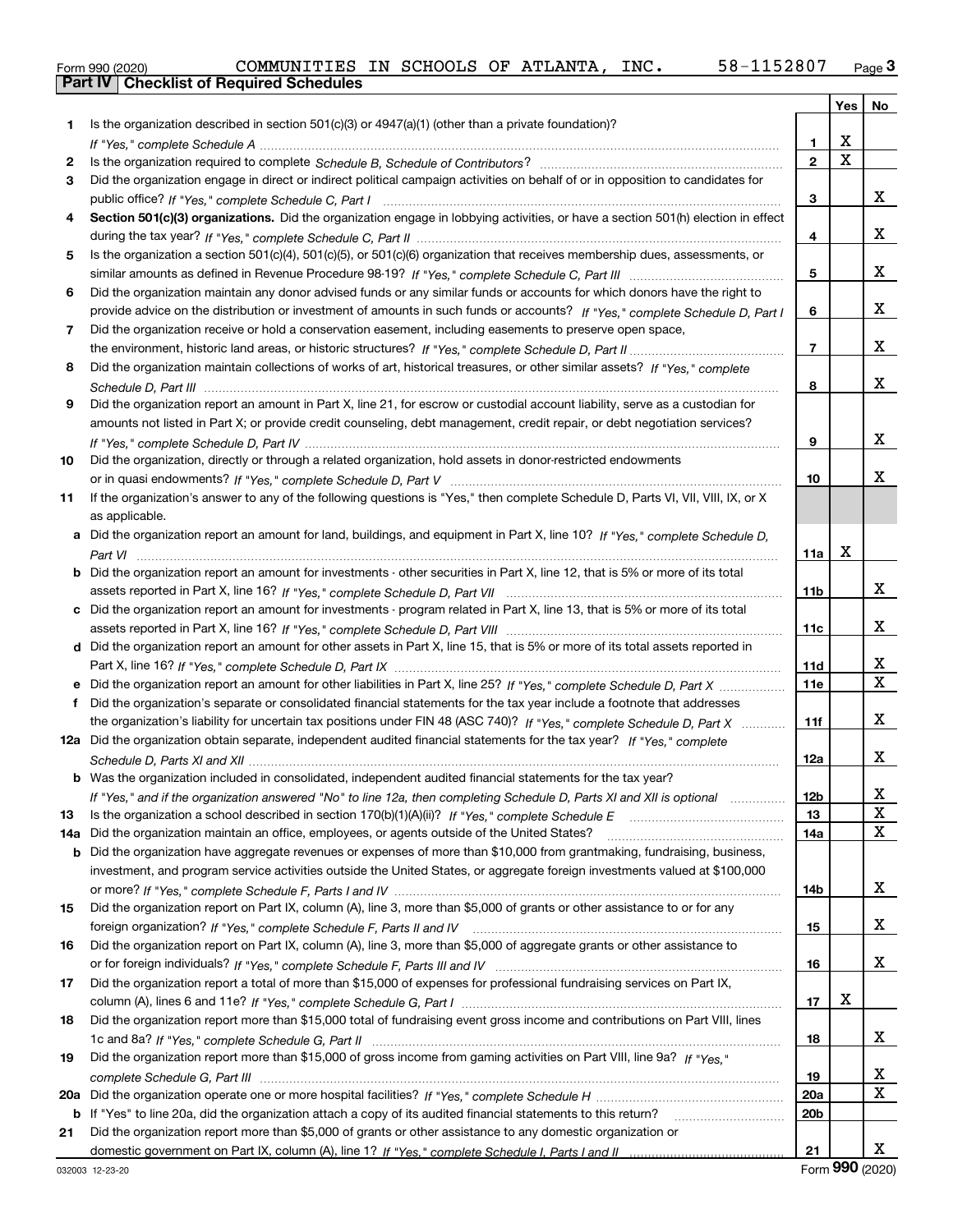|  | Form 990 (2020) |
|--|-----------------|

|    | Parl IV  <br>Crieckist of Required Scriedules (continued)                                                                          |                 |     |             |
|----|------------------------------------------------------------------------------------------------------------------------------------|-----------------|-----|-------------|
|    |                                                                                                                                    |                 | Yes | No          |
| 22 | Did the organization report more than \$5,000 of grants or other assistance to or for domestic individuals on                      |                 |     |             |
|    |                                                                                                                                    | 22              | X   |             |
| 23 | Did the organization answer "Yes" to Part VII, Section A, line 3, 4, or 5 about compensation of the organization's current         |                 |     |             |
|    | and former officers, directors, trustees, key employees, and highest compensated employees? If "Yes," complete                     |                 |     |             |
|    |                                                                                                                                    | 23              | X   |             |
|    | 24a Did the organization have a tax-exempt bond issue with an outstanding principal amount of more than \$100,000 as of the        |                 |     |             |
|    | last day of the year, that was issued after December 31, 2002? If "Yes," answer lines 24b through 24d and complete                 |                 |     |             |
|    |                                                                                                                                    | 24a             |     | x.          |
|    | <b>b</b> Did the organization invest any proceeds of tax-exempt bonds beyond a temporary period exception?                         | 24b             |     |             |
|    | c Did the organization maintain an escrow account other than a refunding escrow at any time during the year to defease             |                 |     |             |
|    | any tax-exempt bonds?                                                                                                              | 24c             |     |             |
|    | d Did the organization act as an "on behalf of" issuer for bonds outstanding at any time during the year?                          | 24d             |     |             |
|    | 25a Section 501(c)(3), 501(c)(4), and 501(c)(29) organizations. Did the organization engage in an excess benefit                   |                 |     |             |
|    |                                                                                                                                    | 25a             |     | x           |
|    | b Is the organization aware that it engaged in an excess benefit transaction with a disqualified person in a prior year, and       |                 |     |             |
|    | that the transaction has not been reported on any of the organization's prior Forms 990 or 990-EZ? If "Yes," complete              |                 |     |             |
|    | Schedule L, Part I                                                                                                                 | 25b             |     | х           |
| 26 | Did the organization report any amount on Part X, line 5 or 22, for receivables from or payables to any current                    |                 |     |             |
|    | or former officer, director, trustee, key employee, creator or founder, substantial contributor, or 35%                            |                 |     |             |
|    |                                                                                                                                    | 26              |     | x           |
| 27 | Did the organization provide a grant or other assistance to any current or former officer, director, trustee, key employee,        |                 |     |             |
|    | creator or founder, substantial contributor or employee thereof, a grant selection committee member, or to a 35% controlled        |                 |     |             |
|    | entity (including an employee thereof) or family member of any of these persons? If "Yes," complete Schedule L, Part III           | 27              |     | x           |
| 28 | Was the organization a party to a business transaction with one of the following parties (see Schedule L, Part IV                  |                 |     |             |
|    | instructions, for applicable filing thresholds, conditions, and exceptions):                                                       |                 |     |             |
|    | a A current or former officer, director, trustee, key employee, creator or founder, or substantial contributor? If                 |                 |     |             |
|    |                                                                                                                                    | 28a             |     | x           |
|    |                                                                                                                                    | 28 <sub>b</sub> |     | Χ           |
|    | c A 35% controlled entity of one or more individuals and/or organizations described in lines 28a or 28b? If                        |                 |     |             |
|    |                                                                                                                                    | 28c             |     | х           |
| 29 |                                                                                                                                    | 29              |     | $\mathbf X$ |
| 30 | Did the organization receive contributions of art, historical treasures, or other similar assets, or qualified conservation        |                 |     |             |
|    |                                                                                                                                    | 30              |     | х           |
| 31 | Did the organization liquidate, terminate, or dissolve and cease operations? If "Yes," complete Schedule N, Part I                 | 31              |     | х           |
| 32 | Did the organization sell, exchange, dispose of, or transfer more than 25% of its net assets? If "Yes," complete                   |                 |     |             |
|    | Schedule N. Part II                                                                                                                | 32              |     | х           |
| 33 | Did the organization own 100% of an entity disregarded as separate from the organization under Regulations                         |                 |     |             |
|    |                                                                                                                                    | 33              |     | x           |
| 34 | Was the organization related to any tax-exempt or taxable entity? If "Yes," complete Schedule R, Part II, III, or IV, and          |                 |     |             |
|    |                                                                                                                                    | 34              |     | х           |
|    | 35a Did the organization have a controlled entity within the meaning of section 512(b)(13)?                                        | 35a             |     | Χ           |
|    | <b>b</b> If "Yes" to line 35a, did the organization receive any payment from or engage in any transaction with a controlled entity |                 |     |             |
|    |                                                                                                                                    | 35b             |     |             |
| 36 | Section 501(c)(3) organizations. Did the organization make any transfers to an exempt non-charitable related organization?         |                 |     |             |
|    |                                                                                                                                    | 36              |     | x           |
| 37 | Did the organization conduct more than 5% of its activities through an entity that is not a related organization                   |                 |     |             |
|    |                                                                                                                                    | 37              |     | х           |
| 38 | Did the organization complete Schedule O and provide explanations in Schedule O for Part VI, lines 11b and 19?                     |                 |     |             |
|    | Note: All Form 990 filers are required to complete Schedule O                                                                      | 38              | х   |             |
|    | <b>Part V</b><br>Statements Regarding Other IRS Filings and Tax Compliance                                                         |                 |     |             |
|    | Check if Schedule O contains a response or note to any line in this Part V                                                         |                 |     |             |
|    |                                                                                                                                    |                 | Yes | No          |
|    | 28<br>1a                                                                                                                           |                 |     |             |
|    | 0<br><b>b</b> Enter the number of Forms W-2G included in line 1a. Enter -0- if not applicable <i>manumumumum</i><br>1b             |                 |     |             |
|    | c Did the organization comply with backup withholding rules for reportable payments to vendors and reportable gaming               |                 |     |             |
|    |                                                                                                                                    | 1c              | X   |             |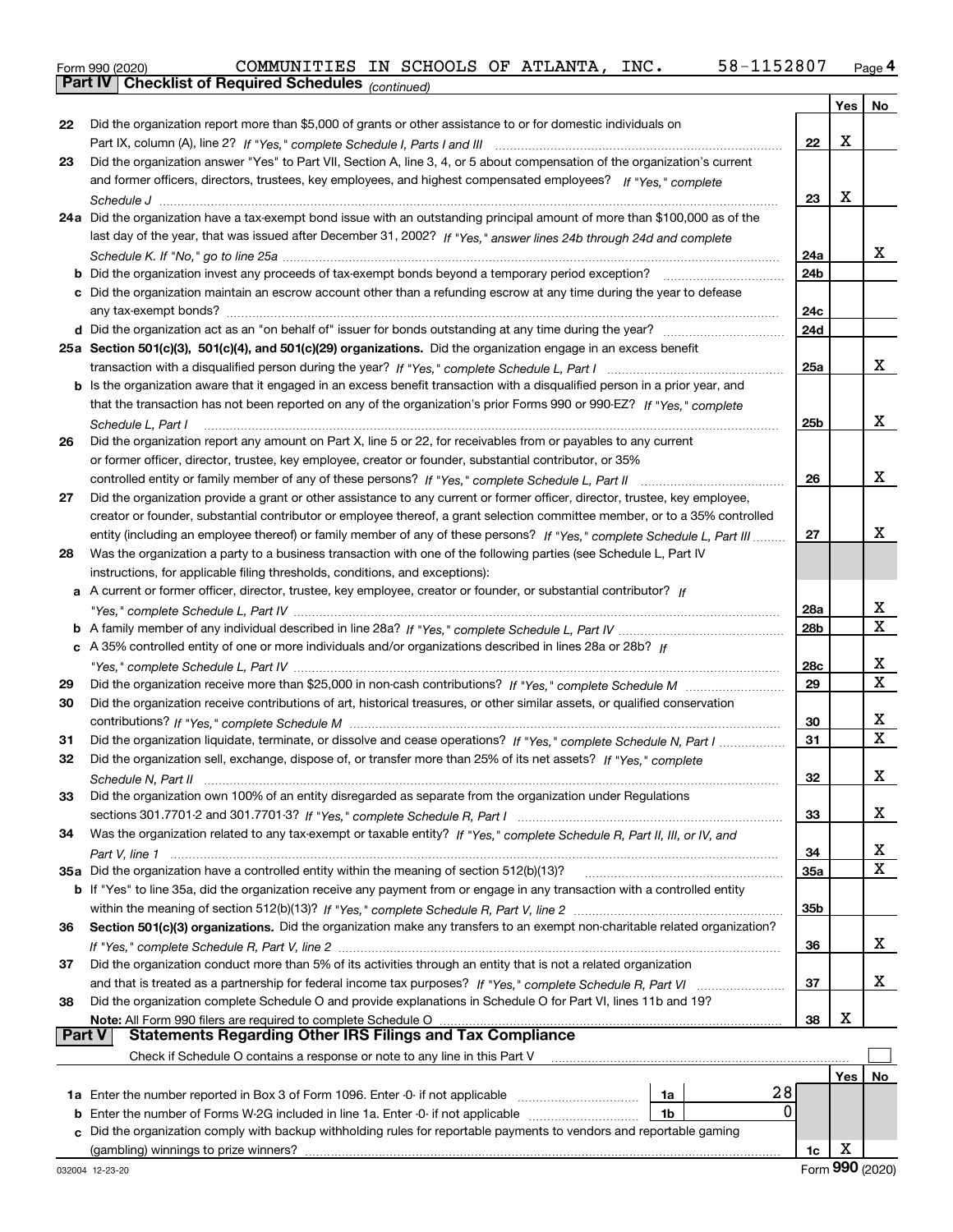|               | 58-1152807<br>COMMUNITIES IN SCHOOLS OF ATLANTA, INC.<br>Form 990 (2020)                                                                        |                |            | $Page$ <sup>5</sup> |  |
|---------------|-------------------------------------------------------------------------------------------------------------------------------------------------|----------------|------------|---------------------|--|
| <b>Part V</b> | Statements Regarding Other IRS Filings and Tax Compliance (continued)                                                                           |                |            |                     |  |
|               |                                                                                                                                                 |                | Yes        | No                  |  |
|               | 2a Enter the number of employees reported on Form W-3, Transmittal of Wage and Tax Statements,                                                  |                |            |                     |  |
|               | 102<br>filed for the calendar year ending with or within the year covered by this return<br>2a                                                  |                |            |                     |  |
|               |                                                                                                                                                 | 2 <sub>b</sub> | х          |                     |  |
|               |                                                                                                                                                 |                |            |                     |  |
|               | 3a Did the organization have unrelated business gross income of \$1,000 or more during the year?                                                | 3a             |            | х                   |  |
|               |                                                                                                                                                 | 3b             |            |                     |  |
|               | 4a At any time during the calendar year, did the organization have an interest in, or a signature or other authority over, a                    |                |            | х                   |  |
|               |                                                                                                                                                 |                |            |                     |  |
|               | <b>b</b> If "Yes," enter the name of the foreign country $\blacktriangleright$                                                                  |                |            |                     |  |
|               | See instructions for filing requirements for FinCEN Form 114, Report of Foreign Bank and Financial Accounts (FBAR).                             |                |            |                     |  |
|               | 5a Was the organization a party to a prohibited tax shelter transaction at any time during the tax year?                                        | 5a             |            | x                   |  |
| b             |                                                                                                                                                 | 5b             |            | X                   |  |
| c             |                                                                                                                                                 | 5c             |            |                     |  |
|               | 6a Does the organization have annual gross receipts that are normally greater than \$100,000, and did the organization solicit                  |                |            |                     |  |
|               | any contributions that were not tax deductible as charitable contributions?                                                                     | 6a             |            | x                   |  |
|               | <b>b</b> If "Yes," did the organization include with every solicitation an express statement that such contributions or gifts                   |                |            |                     |  |
|               | were not tax deductible?                                                                                                                        | 6b             |            |                     |  |
| 7             | Organizations that may receive deductible contributions under section 170(c).                                                                   |                |            |                     |  |
| a             | Did the organization receive a payment in excess of \$75 made partly as a contribution and partly for goods and services provided to the payor? | 7a             |            | х                   |  |
|               | <b>b</b> If "Yes," did the organization notify the donor of the value of the goods or services provided?                                        | 7b             |            |                     |  |
|               | c Did the organization sell, exchange, or otherwise dispose of tangible personal property for which it was required                             |                |            |                     |  |
|               |                                                                                                                                                 | 7c             |            | х                   |  |
|               | 7d<br>d If "Yes," indicate the number of Forms 8282 filed during the year manufactured in the set of the set of the water.                      |                |            |                     |  |
| е             | Did the organization receive any funds, directly or indirectly, to pay premiums on a personal benefit contract?                                 | 7е             |            | х                   |  |
| f             | Did the organization, during the year, pay premiums, directly or indirectly, on a personal benefit contract?                                    | 7f             |            | х                   |  |
| g             | If the organization received a contribution of qualified intellectual property, did the organization file Form 8899 as required?                | 7g             |            |                     |  |
| h.            | If the organization received a contribution of cars, boats, airplanes, or other vehicles, did the organization file a Form 1098-C?              | 7h             |            |                     |  |
| 8             | Sponsoring organizations maintaining donor advised funds. Did a donor advised fund maintained by the                                            |                |            |                     |  |
|               | sponsoring organization have excess business holdings at any time during the year?                                                              | 8              |            |                     |  |
| 9             | Sponsoring organizations maintaining donor advised funds.                                                                                       |                |            |                     |  |
| а             | Did the sponsoring organization make any taxable distributions under section 4966?                                                              | 9а             |            |                     |  |
| b             | Did the sponsoring organization make a distribution to a donor, donor advisor, or related person?                                               | 9b             |            |                     |  |
| 10            | Section 501(c)(7) organizations. Enter:                                                                                                         |                |            |                     |  |
|               | 10a                                                                                                                                             |                |            |                     |  |
|               | 10b <br>Gross receipts, included on Form 990, Part VIII, line 12, for public use of club facilities                                             |                |            |                     |  |
| 11            | Section 501(c)(12) organizations. Enter:                                                                                                        |                |            |                     |  |
| a             | Gross income from members or shareholders<br>11a                                                                                                |                |            |                     |  |
|               | b Gross income from other sources (Do not net amounts due or paid to other sources against                                                      |                |            |                     |  |
|               | 11b<br>12a Section 4947(a)(1) non-exempt charitable trusts. Is the organization filing Form 990 in lieu of Form 1041?                           | 12a            |            |                     |  |
|               | 12b<br><b>b</b> If "Yes," enter the amount of tax-exempt interest received or accrued during the year                                           |                |            |                     |  |
| 13            | Section 501(c)(29) qualified nonprofit health insurance issuers.                                                                                |                |            |                     |  |
| a             | Is the organization licensed to issue qualified health plans in more than one state?                                                            | 13а            |            |                     |  |
|               | Note: See the instructions for additional information the organization must report on Schedule O.                                               |                |            |                     |  |
|               | <b>b</b> Enter the amount of reserves the organization is required to maintain by the states in which the                                       |                |            |                     |  |
|               | 13b                                                                                                                                             |                |            |                     |  |
|               | 13с                                                                                                                                             |                |            |                     |  |
|               | 14a Did the organization receive any payments for indoor tanning services during the tax year?                                                  | 14a            |            | х                   |  |
|               | <b>b</b> If "Yes," has it filed a Form 720 to report these payments? If "No," provide an explanation on Schedule O                              | 14b            |            |                     |  |
| 15            | Is the organization subject to the section 4960 tax on payment(s) of more than \$1,000,000 in remuneration or                                   |                |            |                     |  |
|               |                                                                                                                                                 | 15             |            | x                   |  |
|               | If "Yes," see instructions and file Form 4720, Schedule N.                                                                                      |                |            |                     |  |
| 16            | Is the organization an educational institution subject to the section 4968 excise tax on net investment income?                                 | 16             |            | x                   |  |
|               | If "Yes," complete Form 4720, Schedule O.                                                                                                       |                |            |                     |  |
|               |                                                                                                                                                 |                | <u>nnn</u> |                     |  |

Form (2020) **990**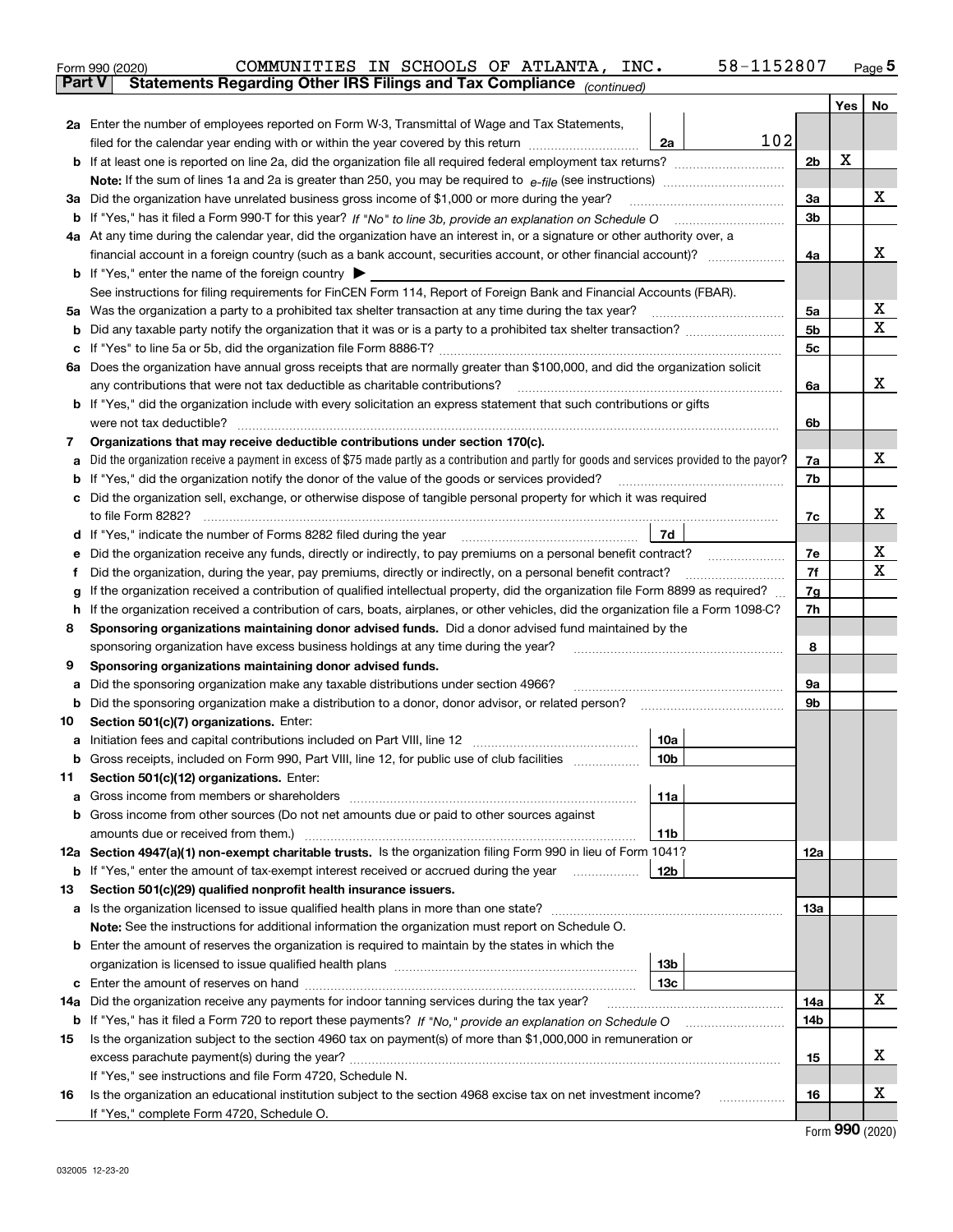|  | Form 990 (2020) |
|--|-----------------|
|  |                 |

*For each "Yes" response to lines 2 through 7b below, and for a "No" response to line 8a, 8b, or 10b below, describe the circumstances, processes, or changes on Schedule O. See instructions.* Form 990 (2020) **COMMUNITIES IN SCHOOLS OF ATLANTA, INC.** 58-1152807 Page 6<br>**Part VI Governance, Management, and Disclosure** *For each "Yes" response to lines 2 through 7b below, and for a "No" response* 

|     | Check if Schedule O contains a response or note to any line in this Part VI                                                                                           |                 |                  | $\overline{\mathbf{X}}$ |
|-----|-----------------------------------------------------------------------------------------------------------------------------------------------------------------------|-----------------|------------------|-------------------------|
|     | <b>Section A. Governing Body and Management</b>                                                                                                                       |                 |                  |                         |
|     |                                                                                                                                                                       |                 | Yes <sub>1</sub> | No                      |
|     | 15<br>1a<br><b>1a</b> Enter the number of voting members of the governing body at the end of the tax year                                                             |                 |                  |                         |
|     | If there are material differences in voting rights among members of the governing body, or if the governing                                                           |                 |                  |                         |
|     | body delegated broad authority to an executive committee or similar committee, explain on Schedule O.                                                                 |                 |                  |                         |
| b   | 15<br>Enter the number of voting members included on line 1a, above, who are independent<br>1b                                                                        |                 |                  |                         |
| 2   | Did any officer, director, trustee, or key employee have a family relationship or a business relationship with any other                                              |                 |                  |                         |
|     | officer, director, trustee, or key employee?                                                                                                                          | $\mathbf{2}$    |                  | х                       |
| 3   | Did the organization delegate control over management duties customarily performed by or under the direct supervision                                                 |                 |                  |                         |
|     | of officers, directors, trustees, or key employees to a management company or other person?                                                                           | 3               |                  | х                       |
| 4   | Did the organization make any significant changes to its governing documents since the prior Form 990 was filed?                                                      | 4               |                  | $\mathbf X$             |
|     |                                                                                                                                                                       | 5               |                  | $\mathbf X$             |
| 5   | Did the organization become aware during the year of a significant diversion of the organization's assets?                                                            |                 |                  | х                       |
| 6   | Did the organization have members or stockholders?                                                                                                                    | 6               |                  |                         |
| 7a  | Did the organization have members, stockholders, or other persons who had the power to elect or appoint one or                                                        |                 |                  |                         |
|     |                                                                                                                                                                       | 7a              |                  | х                       |
|     | <b>b</b> Are any governance decisions of the organization reserved to (or subject to approval by) members, stockholders, or                                           |                 |                  |                         |
|     | persons other than the governing body?                                                                                                                                | 7b              |                  | x                       |
| 8   | Did the organization contemporaneously document the meetings held or written actions undertaken during the year by the following:                                     |                 |                  |                         |
| a   |                                                                                                                                                                       | 8а              | х                |                         |
| b   | Each committee with authority to act on behalf of the governing body?                                                                                                 | 8b              | X                |                         |
| 9   | Is there any officer, director, trustee, or key employee listed in Part VII, Section A, who cannot be reached at the                                                  |                 |                  |                         |
|     |                                                                                                                                                                       | 9               |                  | x                       |
|     | Section B. Policies <sub>(This Section B requests information about policies not required by the Internal Revenue Code.)</sub>                                        |                 |                  |                         |
|     |                                                                                                                                                                       |                 | Yes              | No                      |
|     |                                                                                                                                                                       | 10a             |                  | X                       |
|     | b If "Yes," did the organization have written policies and procedures governing the activities of such chapters, affiliates,                                          |                 |                  |                         |
|     | and branches to ensure their operations are consistent with the organization's exempt purposes?                                                                       | 10b             |                  |                         |
|     | 11a Has the organization provided a complete copy of this Form 990 to all members of its governing body before filing the form?                                       | 11a             | Χ                |                         |
| b   | Describe in Schedule O the process, if any, used by the organization to review this Form 990.                                                                         |                 |                  |                         |
| 12a |                                                                                                                                                                       | 12a             | х                |                         |
| b   | Were officers, directors, or trustees, and key employees required to disclose annually interests that could give rise to conflicts?                                   | 12 <sub>b</sub> | $\mathbf X$      |                         |
| c   | Did the organization regularly and consistently monitor and enforce compliance with the policy? If "Yes," describe                                                    |                 |                  |                         |
|     |                                                                                                                                                                       | 12c             | х                |                         |
| 13  | Did the organization have a written whistleblower policy?                                                                                                             | 13              | $\mathbf X$      |                         |
| 14  | Did the organization have a written document retention and destruction policy?                                                                                        | 14              | $\mathbf X$      |                         |
| 15  | Did the process for determining compensation of the following persons include a review and approval by independent                                                    |                 |                  |                         |
|     | persons, comparability data, and contemporaneous substantiation of the deliberation and decision?                                                                     |                 |                  |                         |
| a   | The organization's CEO, Executive Director, or top management official manufactured content of the organization's CEO, Executive Director, or top management official | <b>15a</b>      | x                |                         |
|     | <b>b</b> Other officers or key employees of the organization                                                                                                          | 15b             | х                |                         |
|     | If "Yes" to line 15a or 15b, describe the process in Schedule O (see instructions).                                                                                   |                 |                  |                         |
|     | 16a Did the organization invest in, contribute assets to, or participate in a joint venture or similar arrangement with a                                             |                 |                  |                         |
|     | taxable entity during the year?                                                                                                                                       | 16a             |                  | x                       |
|     | <b>b</b> If "Yes," did the organization follow a written policy or procedure requiring the organization to evaluate its participation                                 |                 |                  |                         |
|     | in joint venture arrangements under applicable federal tax law, and take steps to safeguard the organization's                                                        |                 |                  |                         |
|     | exempt status with respect to such arrangements?                                                                                                                      | 16b             |                  |                         |
|     | Section C. Disclosure                                                                                                                                                 |                 |                  |                         |
| 17  | List the states with which a copy of this Form 990 is required to be filed $\blacktriangleright$ GA                                                                   |                 |                  |                         |
| 18  | Section 6104 requires an organization to make its Forms 1023 (1024 or 1024-A, if applicable), 990, and 990-T (Section 501(c)(3)s only) available                      |                 |                  |                         |
|     | for public inspection. Indicate how you made these available. Check all that apply.                                                                                   |                 |                  |                         |
|     | X   Own website<br>$X$ Upon request<br>Another's website<br>Other (explain on Schedule O)                                                                             |                 |                  |                         |
| 19  | Describe on Schedule O whether (and if so, how) the organization made its governing documents, conflict of interest policy, and financial                             |                 |                  |                         |
|     | statements available to the public during the tax year.                                                                                                               |                 |                  |                         |
| 20  | State the name, address, and telephone number of the person who possesses the organization's books and records                                                        |                 |                  |                         |
|     | THE ORGANIZATION - $404-897-2390$                                                                                                                                     |                 |                  |                         |
|     | 30303<br>260<br>PEACHTREE STREET, NW, NO. 750, ATLANTA,<br>GA                                                                                                         |                 |                  |                         |
|     |                                                                                                                                                                       |                 |                  |                         |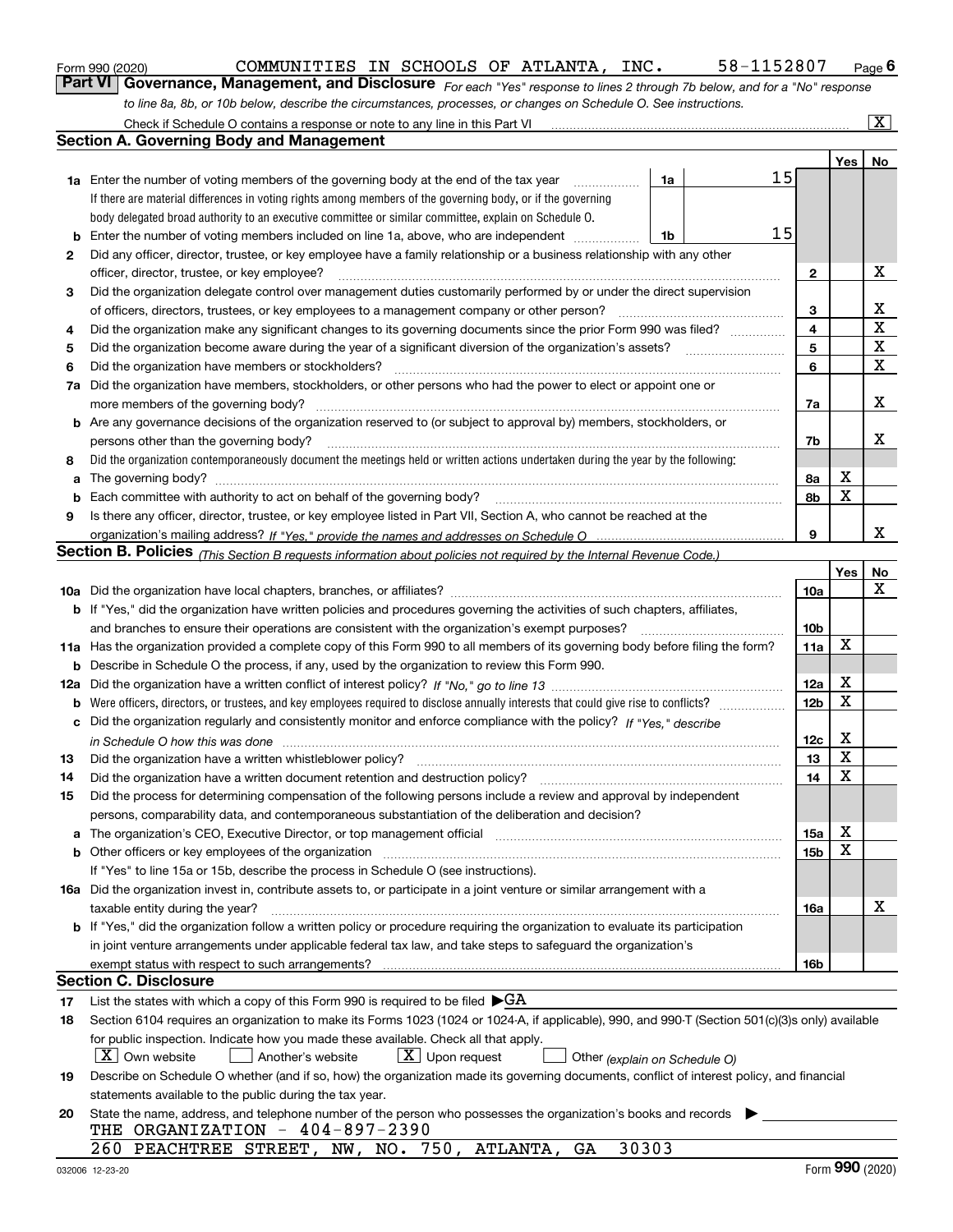| Form 990 (2020) | COMMUNITIES IN SCHOOLS OF ATLANTA, INC.                                                    | 58-1152807 | Page · |
|-----------------|--------------------------------------------------------------------------------------------|------------|--------|
|                 | Part VII Compensation of Officers, Directors, Trustees, Key Employees, Highest Compensated |            |        |
|                 | <b>Employees, and Independent Contractors</b>                                              |            |        |
|                 | Check if Schedule O contains a response or note to any line in this Part VII               |            |        |
| Section A.      | <b>Officers, Directors, Trustees, Key Employees, and Highest Compensated Employees</b>     |            |        |

**1a**  Complete this table for all persons required to be listed. Report compensation for the calendar year ending with or within the organization's tax year. **•** List all of the organization's current officers, directors, trustees (whether individuals or organizations), regardless of amount of compensation.

Enter -0- in columns (D), (E), and (F) if no compensation was paid.

 $\bullet$  List all of the organization's  $\,$ current key employees, if any. See instructions for definition of "key employee."

**•** List the organization's five current highest compensated employees (other than an officer, director, trustee, or key employee) who received reportable compensation (Box 5 of Form W-2 and/or Box 7 of Form 1099-MISC) of more than \$100,000 from the organization and any related organizations.

**•** List all of the organization's former officers, key employees, and highest compensated employees who received more than \$100,000 of reportable compensation from the organization and any related organizations.

**former directors or trustees**  ¥ List all of the organization's that received, in the capacity as a former director or trustee of the organization, more than \$10,000 of reportable compensation from the organization and any related organizations.

See instructions for the order in which to list the persons above.

Check this box if neither the organization nor any related organization compensated any current officer, director, or trustee.  $\mathcal{L}^{\text{max}}$ 

| (A)                          | (B)                    |                                |                                                                  | (C)     |              |                                   |           | (D)                 | (E)                              | (F)                      |
|------------------------------|------------------------|--------------------------------|------------------------------------------------------------------|---------|--------------|-----------------------------------|-----------|---------------------|----------------------------------|--------------------------|
| Name and title               | Average                |                                | Position<br>(do not check more than one                          |         | Reportable   | Reportable                        | Estimated |                     |                                  |                          |
|                              | hours per              |                                | box, unless person is both an<br>officer and a director/trustee) |         |              |                                   |           | compensation        | compensation                     | amount of                |
|                              | week                   |                                |                                                                  |         |              |                                   |           | from                | from related                     | other                    |
|                              | (list any<br>hours for |                                |                                                                  |         |              |                                   |           | the<br>organization | organizations<br>(W-2/1099-MISC) | compensation<br>from the |
|                              | related                |                                |                                                                  |         |              |                                   |           | (W-2/1099-MISC)     |                                  | organization             |
|                              | organizations          |                                |                                                                  |         |              |                                   |           |                     |                                  | and related              |
|                              | below                  | Individual trustee or director | Institutional trustee                                            |         | Key employee |                                   |           |                     |                                  | organizations            |
|                              | line)                  |                                |                                                                  | Officer |              | Highest compensated<br>  employee | Former    |                     |                                  |                          |
| FRANK BROWN<br>(1)           | 40.00                  |                                |                                                                  |         |              |                                   |           |                     |                                  |                          |
| CHIEF EXECUTIVE OFFICER      |                        |                                |                                                                  | X       |              |                                   |           | 220,197.            | 0.                               | 6,278.                   |
| ERIN BRAMBLETT<br>(2)        | 40.00                  |                                |                                                                  |         |              |                                   |           |                     |                                  |                          |
| DIRECTOR, HUMAN RESOURCES    |                        |                                |                                                                  |         |              | $\overline{\mathbf{X}}$           |           | 141,802.            | $\mathbf 0$ .                    | 6, 278.                  |
| DAVID MCCLELLAN<br>(3)       | 40.00                  |                                |                                                                  |         |              |                                   |           |                     |                                  |                          |
| CFO                          |                        |                                |                                                                  | X       |              |                                   |           | 145,098.            | 0.                               | $0_{.}$                  |
| DOROTHY STYLES<br>(4)        | 40.00                  |                                |                                                                  |         |              |                                   |           |                     |                                  |                          |
| DIRECTOR, PROGRAMS           |                        |                                |                                                                  |         |              | $\overline{\textbf{X}}$           |           | 130, 345.           | 0.                               | 6,278.                   |
| KIMBERLY WALKER<br>(5)       | 40.00                  |                                |                                                                  |         |              |                                   |           |                     |                                  |                          |
| DIRECTOR, EVALUATION         |                        |                                |                                                                  |         |              | $\overline{\textbf{X}}$           |           | 123,037.            | 0.                               | 6,531.                   |
| (6)<br>ERIC BARNUM           | 5.00                   |                                |                                                                  |         |              |                                   |           |                     |                                  |                          |
| <b>CHAIR</b>                 |                        | $\mathbf X$                    |                                                                  | X       |              |                                   |           | $\mathbf 0$ .       | $\mathbf 0$ .                    | $\mathbf 0$ .            |
| KRISTINA CHRISTY<br>(7)      | 5.00                   |                                |                                                                  |         |              |                                   |           |                     |                                  |                          |
| VICE-CHAIR                   |                        | $\mathbf X$                    |                                                                  | X       |              |                                   |           | $\mathbf 0$ .       | $\mathbf 0$ .                    | $\mathbf 0$ .            |
| (8)<br><b>JESSICA SHRUM</b>  | 1.00                   |                                |                                                                  |         |              |                                   |           |                     |                                  |                          |
| <b>TREASURER</b>             |                        | $\overline{\mathbf{X}}$        |                                                                  | X       |              |                                   |           | $\mathbf 0$ .       | $\mathbf 0$ .                    | $0_{.}$                  |
| (9)<br><b>ALLISON BERGER</b> | 1.00                   |                                |                                                                  |         |              |                                   |           |                     |                                  |                          |
| <b>SECRETARY</b>             |                        | $\mathbf x$                    |                                                                  | X       |              |                                   |           | 0.                  | 0.                               | $\mathbf 0$ .            |
| (10) WHITNEY GERKIN          | 1.00                   |                                |                                                                  |         |              |                                   |           |                     |                                  |                          |
| <b>DIRECTOR</b>              |                        | $\mathbf X$                    |                                                                  |         |              |                                   |           | $\mathbf 0$ .       | 0.                               | $0_{.}$                  |
| (11) YGLESIAS HOLLINS        | 1.00                   |                                |                                                                  |         |              |                                   |           |                     |                                  |                          |
| <b>DIRECTOR</b>              |                        | $\mathbf x$                    |                                                                  |         |              |                                   |           | 0.                  | 0.                               | $0_{\cdot}$              |
| (12) ANNE LERNER             | 1.00                   |                                |                                                                  |         |              |                                   |           |                     |                                  |                          |
| <b>DIRECTOR</b>              |                        | $\mathbf x$                    |                                                                  |         |              |                                   |           | 0.                  | 0.                               | $0_{\cdot}$              |
| (13) NELL CAMPBELL-DRAKE     | 1.00                   |                                |                                                                  |         |              |                                   |           |                     |                                  |                          |
| <b>DIRECTOR</b>              |                        | $\mathbf x$                    |                                                                  |         |              |                                   |           | $0$ .               | 0.                               | 0.                       |
| (14) SARAH SPIEGEL           | 1.00                   |                                |                                                                  |         |              |                                   |           |                     |                                  |                          |
| <b>DIRECTOR</b>              |                        | $\mathbf x$                    |                                                                  |         |              |                                   |           | $0$ .               | $\mathbf 0$ .                    | $\mathbf 0$ .            |
| (15) SARA BASS               | 1.00                   |                                |                                                                  |         |              |                                   |           |                     |                                  |                          |
| <b>DIRECTOR</b>              |                        | $\mathbf X$                    |                                                                  |         |              |                                   |           | 0.                  | $\mathbf 0$ .                    | $0_{.}$                  |
| (16) MICHAEL LENAHAN         | 1.00                   |                                |                                                                  |         |              |                                   |           |                     |                                  |                          |
| <b>DIRECTOR</b>              |                        | $\mathbf x$                    |                                                                  |         |              |                                   |           | $\mathbf 0$ .       | 0.                               | $\mathbf 0$ .            |
| (17) JOSH HIRSH              | 1.00                   |                                |                                                                  |         |              |                                   |           |                     |                                  |                          |
| <b>DIRECTOR</b>              |                        | $\mathbf x$                    |                                                                  |         |              |                                   |           | $\mathbf 0$ .       | 0.                               | $\mathbf 0$ .            |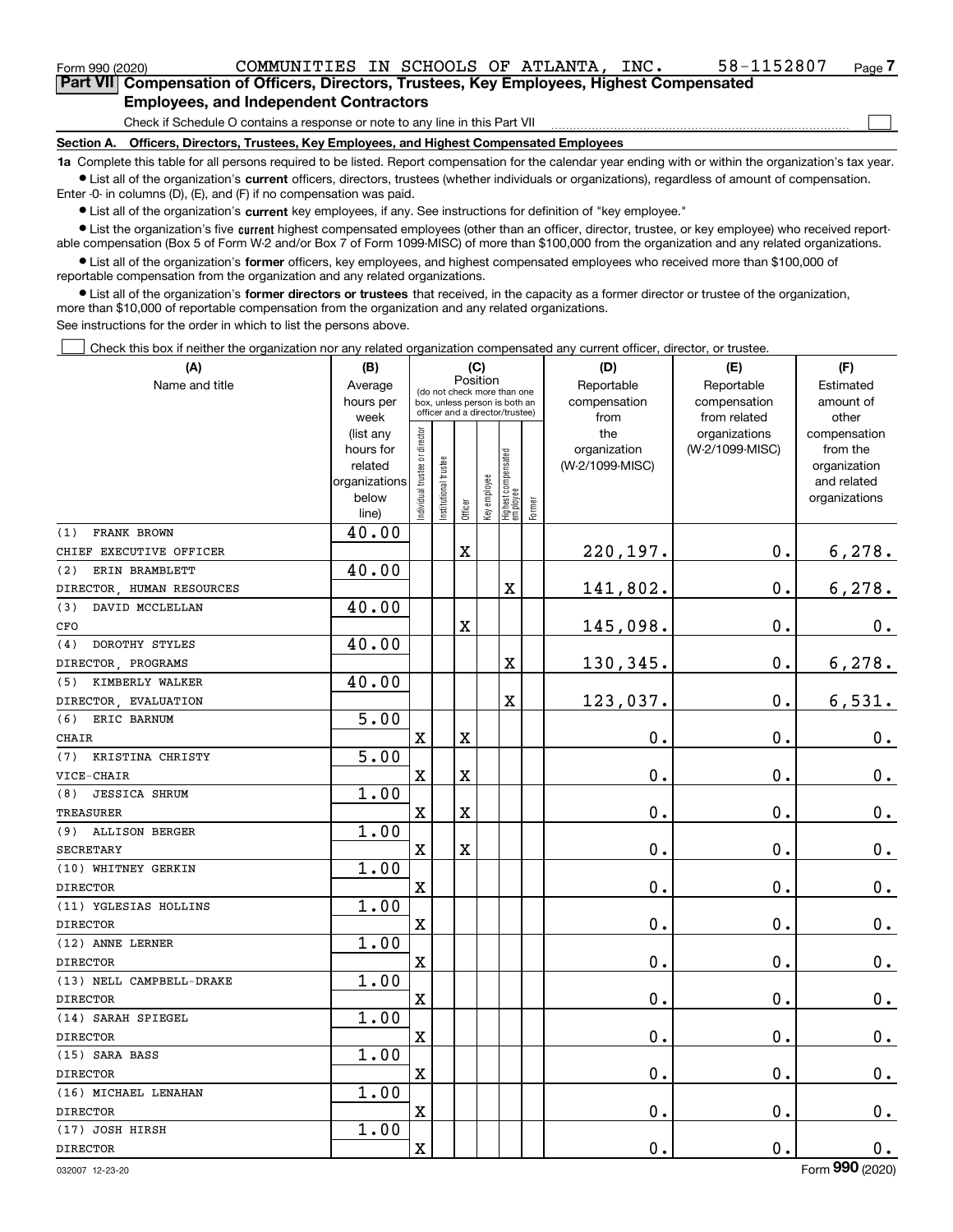| Form 990 (2020)                                                                                                                                                                                                                                                                       |                          |                                                              |                       |                 |              |                                  |        | COMMUNITIES IN SCHOOLS OF ATLANTA, INC. | 58-1152807                   |                  |                     | Page 8                       |
|---------------------------------------------------------------------------------------------------------------------------------------------------------------------------------------------------------------------------------------------------------------------------------------|--------------------------|--------------------------------------------------------------|-----------------------|-----------------|--------------|----------------------------------|--------|-----------------------------------------|------------------------------|------------------|---------------------|------------------------------|
| <b>Part VII</b><br>Section A. Officers, Directors, Trustees, Key Employees, and Highest Compensated Employees (continued)                                                                                                                                                             |                          |                                                              |                       |                 |              |                                  |        |                                         |                              |                  |                     |                              |
| (A)                                                                                                                                                                                                                                                                                   | (B)                      |                                                              |                       | (C)<br>Position |              |                                  |        | (D)                                     | (E)                          |                  |                     | (F)                          |
| Name and title                                                                                                                                                                                                                                                                        | Average<br>hours per     | (do not check more than one<br>box, unless person is both an |                       |                 |              |                                  |        | Reportable                              | Reportable                   |                  |                     | Estimated                    |
|                                                                                                                                                                                                                                                                                       | week                     |                                                              |                       |                 |              | officer and a director/trustee)  |        | compensation<br>from                    | compensation<br>from related |                  |                     | amount of<br>other           |
|                                                                                                                                                                                                                                                                                       | (list any                |                                                              |                       |                 |              |                                  |        | the                                     | organizations                |                  |                     | compensation                 |
|                                                                                                                                                                                                                                                                                       | hours for                |                                                              |                       |                 |              |                                  |        | organization                            | (W-2/1099-MISC)              |                  |                     | from the                     |
|                                                                                                                                                                                                                                                                                       | related<br>organizations |                                                              |                       |                 |              |                                  |        | (W-2/1099-MISC)                         |                              |                  |                     | organization                 |
|                                                                                                                                                                                                                                                                                       | below                    |                                                              |                       |                 |              |                                  |        |                                         |                              |                  |                     | and related<br>organizations |
|                                                                                                                                                                                                                                                                                       | line)                    | Individual trustee or director                               | Institutional trustee | Officer         | key employee | Highest compensated<br> employee | Former |                                         |                              |                  |                     |                              |
| (18) REINA JONES                                                                                                                                                                                                                                                                      | 1.00                     |                                                              |                       |                 |              |                                  |        |                                         |                              |                  |                     |                              |
| <b>DIRECTOR</b>                                                                                                                                                                                                                                                                       |                          | $\mathbf X$                                                  |                       |                 |              |                                  |        | 0.                                      |                              | 0.               |                     | $0$ .                        |
| (19) THARON JOHNSON                                                                                                                                                                                                                                                                   | 1.00                     |                                                              |                       |                 |              |                                  |        |                                         |                              |                  |                     |                              |
| <b>DIRECTOR</b>                                                                                                                                                                                                                                                                       |                          | X                                                            |                       |                 |              |                                  |        | 0.                                      |                              | 0.               |                     | 0.                           |
| (20) ADAM CHAMBERLAIN                                                                                                                                                                                                                                                                 | 1.00                     |                                                              |                       |                 |              |                                  |        |                                         |                              |                  |                     |                              |
| <b>DIRECTOR</b>                                                                                                                                                                                                                                                                       |                          | $\mathbf X$                                                  |                       |                 |              |                                  |        | 0.                                      |                              | 0.               |                     | $0$ .                        |
|                                                                                                                                                                                                                                                                                       |                          |                                                              |                       |                 |              |                                  |        |                                         |                              |                  |                     |                              |
|                                                                                                                                                                                                                                                                                       |                          |                                                              |                       |                 |              |                                  |        |                                         |                              |                  |                     |                              |
|                                                                                                                                                                                                                                                                                       |                          |                                                              |                       |                 |              |                                  |        |                                         |                              |                  |                     |                              |
|                                                                                                                                                                                                                                                                                       |                          |                                                              |                       |                 |              |                                  |        |                                         |                              |                  |                     |                              |
|                                                                                                                                                                                                                                                                                       |                          |                                                              |                       |                 |              |                                  |        |                                         |                              |                  |                     |                              |
|                                                                                                                                                                                                                                                                                       |                          |                                                              |                       |                 |              |                                  |        |                                         |                              |                  |                     |                              |
|                                                                                                                                                                                                                                                                                       |                          |                                                              |                       |                 |              |                                  |        |                                         |                              |                  |                     |                              |
|                                                                                                                                                                                                                                                                                       |                          |                                                              |                       |                 |              |                                  |        |                                         |                              |                  |                     |                              |
|                                                                                                                                                                                                                                                                                       |                          |                                                              |                       |                 |              |                                  |        |                                         |                              |                  |                     |                              |
|                                                                                                                                                                                                                                                                                       |                          |                                                              |                       |                 |              |                                  |        |                                         |                              |                  |                     |                              |
|                                                                                                                                                                                                                                                                                       |                          |                                                              |                       |                 |              |                                  |        | 760,479.                                |                              | $0$ .            |                     | 25, 365.                     |
| c Total from continuation sheets to Part VII, Section A [111] [12] Total from continuation sheets to Part VII, Section A                                                                                                                                                              |                          |                                                              |                       |                 |              |                                  | ▶      | 0.                                      |                              | $0$ .            |                     | $0$ .                        |
|                                                                                                                                                                                                                                                                                       |                          |                                                              |                       |                 |              |                                  |        | 760,479.                                |                              | $\overline{0}$ . |                     | 25,365.                      |
| Total number of individuals (including but not limited to those listed above) who received more than \$100,000 of reportable<br>$\mathbf{2}$                                                                                                                                          |                          |                                                              |                       |                 |              |                                  |        |                                         |                              |                  |                     |                              |
| compensation from the organization $\blacktriangleright$                                                                                                                                                                                                                              |                          |                                                              |                       |                 |              |                                  |        |                                         |                              |                  |                     | 5                            |
|                                                                                                                                                                                                                                                                                       |                          |                                                              |                       |                 |              |                                  |        |                                         |                              |                  |                     | <b>No</b><br>Yes             |
| Did the organization list any former officer, director, trustee, key employee, or highest compensated employee on<br>3                                                                                                                                                                |                          |                                                              |                       |                 |              |                                  |        |                                         |                              |                  |                     | х                            |
| line 1a? If "Yes," complete Schedule J for such individual manufactured contained and the line 1a? If "Yes," complete Schedule J for such individual<br>For any individual listed on line 1a, is the sum of reportable compensation and other compensation from the organization<br>4 |                          |                                                              |                       |                 |              |                                  |        |                                         |                              |                  | 3                   |                              |
|                                                                                                                                                                                                                                                                                       |                          |                                                              |                       |                 |              |                                  |        |                                         |                              |                  | 4                   | X                            |
| Did any person listed on line 1a receive or accrue compensation from any unrelated organization or individual for services<br>5                                                                                                                                                       |                          |                                                              |                       |                 |              |                                  |        |                                         |                              |                  |                     |                              |
|                                                                                                                                                                                                                                                                                       |                          |                                                              |                       |                 |              |                                  |        |                                         |                              |                  | 5                   | x                            |
| <b>Section B. Independent Contractors</b>                                                                                                                                                                                                                                             |                          |                                                              |                       |                 |              |                                  |        |                                         |                              |                  |                     |                              |
| Complete this table for your five highest compensated independent contractors that received more than \$100,000 of compensation from<br>1                                                                                                                                             |                          |                                                              |                       |                 |              |                                  |        |                                         |                              |                  |                     |                              |
| the organization. Report compensation for the calendar year ending with or within the organization's tax year.                                                                                                                                                                        |                          |                                                              |                       |                 |              |                                  |        |                                         |                              |                  |                     |                              |
| (A)<br>Name and business address                                                                                                                                                                                                                                                      |                          |                                                              | <b>NONE</b>           |                 |              |                                  |        | (B)<br>Description of services          |                              |                  | (C)<br>Compensation |                              |
|                                                                                                                                                                                                                                                                                       |                          |                                                              |                       |                 |              |                                  |        |                                         |                              |                  |                     |                              |
|                                                                                                                                                                                                                                                                                       |                          |                                                              |                       |                 |              |                                  |        |                                         |                              |                  |                     |                              |
|                                                                                                                                                                                                                                                                                       |                          |                                                              |                       |                 |              |                                  |        |                                         |                              |                  |                     |                              |
|                                                                                                                                                                                                                                                                                       |                          |                                                              |                       |                 |              |                                  |        |                                         |                              |                  |                     |                              |
|                                                                                                                                                                                                                                                                                       |                          |                                                              |                       |                 |              |                                  |        |                                         |                              |                  |                     |                              |
|                                                                                                                                                                                                                                                                                       |                          |                                                              |                       |                 |              |                                  |        |                                         |                              |                  |                     |                              |
|                                                                                                                                                                                                                                                                                       |                          |                                                              |                       |                 |              |                                  |        |                                         |                              |                  |                     |                              |
|                                                                                                                                                                                                                                                                                       |                          |                                                              |                       |                 |              |                                  |        |                                         |                              |                  |                     |                              |
|                                                                                                                                                                                                                                                                                       |                          |                                                              |                       |                 |              |                                  |        |                                         |                              |                  |                     |                              |
| Total number of independent contractors (including but not limited to those listed above) who received more than<br>2<br>\$100,000 of compensation from the organization                                                                                                              |                          |                                                              |                       |                 | 0            |                                  |        |                                         |                              |                  |                     |                              |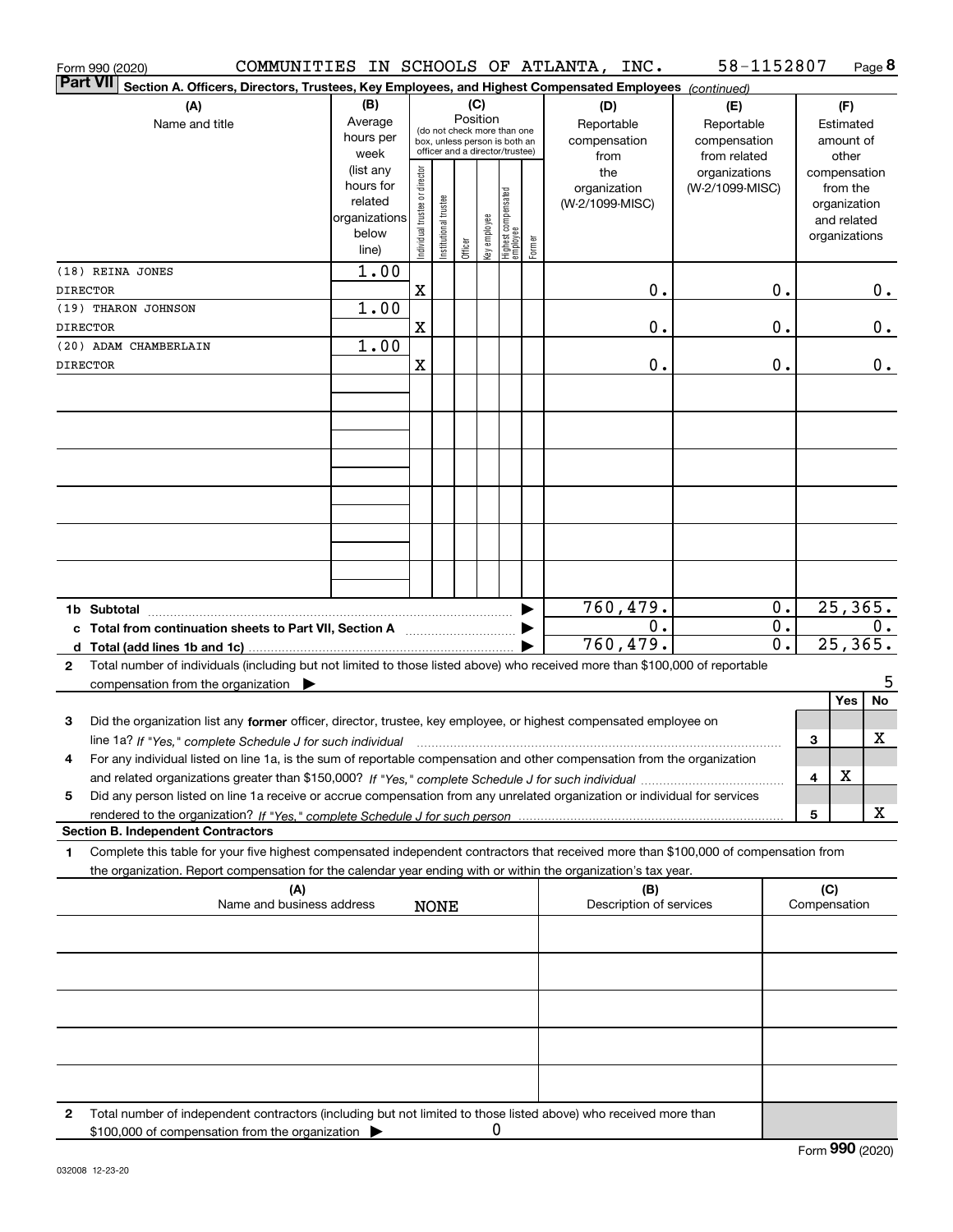|                                                           |    |         | Form 990 (2020)                                                                                                                                                            | COMMUNITIES IN SCHOOLS OF ATLANTA, INC. |                |                      |                                  |                                                           | 58-1152807                                      | Page 9                                                          |
|-----------------------------------------------------------|----|---------|----------------------------------------------------------------------------------------------------------------------------------------------------------------------------|-----------------------------------------|----------------|----------------------|----------------------------------|-----------------------------------------------------------|-------------------------------------------------|-----------------------------------------------------------------|
| <b>Part VIII</b>                                          |    |         | <b>Statement of Revenue</b>                                                                                                                                                |                                         |                |                      |                                  |                                                           |                                                 |                                                                 |
|                                                           |    |         | Check if Schedule O contains a response or note to any line in this Part VIII                                                                                              |                                         |                |                      |                                  |                                                           |                                                 |                                                                 |
|                                                           |    |         |                                                                                                                                                                            |                                         |                |                      | Total revenue                    | $\overline{(B)}$<br>Related or exempt<br>function revenue | $\overline{C}$<br>Unrelated<br>business revenue | (D)<br>Revenue excluded<br>from tax under<br>sections 512 - 514 |
|                                                           |    |         | 1 a Federated campaigns                                                                                                                                                    | 1a                                      |                | 10,874.              |                                  |                                                           |                                                 |                                                                 |
|                                                           |    |         | <b>b</b> Membership dues                                                                                                                                                   | 1 <sub>b</sub>                          |                |                      |                                  |                                                           |                                                 |                                                                 |
|                                                           |    |         | c Fundraising events                                                                                                                                                       | 1 <sub>c</sub>                          |                |                      |                                  |                                                           |                                                 |                                                                 |
|                                                           |    |         | d Related organizations                                                                                                                                                    | 1 <sub>d</sub>                          |                |                      |                                  |                                                           |                                                 |                                                                 |
|                                                           |    |         | e Government grants (contributions)                                                                                                                                        | 1e                                      |                | 3,845,574.           |                                  |                                                           |                                                 |                                                                 |
| Contributions, Gifts, Grants<br>and Other Similar Amounts |    |         | f All other contributions, gifts, grants, and<br>similar amounts not included above                                                                                        | 1f                                      |                | 2,166,798.           |                                  |                                                           |                                                 |                                                                 |
|                                                           |    |         | Noncash contributions included in lines 1a-1f                                                                                                                              | $1g$ \$                                 |                |                      |                                  |                                                           |                                                 |                                                                 |
|                                                           |    |         |                                                                                                                                                                            |                                         |                | <b>Business Code</b> | $\blacktriangleright$ 6,023,246. |                                                           |                                                 |                                                                 |
|                                                           |    |         |                                                                                                                                                                            |                                         |                |                      |                                  |                                                           |                                                 |                                                                 |
| Program Service<br>Revenue                                |    | 2a<br>b | <u> 1989 - Johann Barn, mars ann an t-Amhair an t-Amhair an t-Amhair an t-Amhair an t-Amhair an t-Amhair an t-Amh</u>                                                      |                                         |                |                      |                                  |                                                           |                                                 |                                                                 |
|                                                           |    | с       | the contract of the contract of the contract of the contract of the                                                                                                        |                                         |                |                      |                                  |                                                           |                                                 |                                                                 |
|                                                           |    | d       | <u> 1989 - Johann Barn, amerikansk politiker (</u><br><u> 1989 - Johann Barn, mars ann an t-Amhain Aonaich an t-Aonaich an t-Aonaich ann an t-Aonaich ann an t-Aonaich</u> |                                         |                |                      |                                  |                                                           |                                                 |                                                                 |
|                                                           |    | е       |                                                                                                                                                                            |                                         |                |                      |                                  |                                                           |                                                 |                                                                 |
|                                                           |    |         | f All other program service revenue                                                                                                                                        |                                         |                |                      |                                  |                                                           |                                                 |                                                                 |
|                                                           |    |         |                                                                                                                                                                            |                                         |                |                      |                                  |                                                           |                                                 |                                                                 |
|                                                           | 3  |         | Investment income (including dividends, interest, and                                                                                                                      |                                         |                |                      |                                  |                                                           |                                                 |                                                                 |
|                                                           |    |         |                                                                                                                                                                            |                                         |                |                      | 50, 152.                         |                                                           |                                                 | 50, 152.                                                        |
|                                                           | 4  |         | Income from investment of tax-exempt bond proceeds                                                                                                                         |                                         |                |                      |                                  |                                                           |                                                 |                                                                 |
|                                                           | 5  |         |                                                                                                                                                                            |                                         |                |                      |                                  |                                                           |                                                 |                                                                 |
|                                                           |    |         |                                                                                                                                                                            | (i) Real                                |                | (ii) Personal        |                                  |                                                           |                                                 |                                                                 |
|                                                           |    |         | 6 a Gross rents                                                                                                                                                            | 6a<br>6b                                |                |                      |                                  |                                                           |                                                 |                                                                 |
|                                                           |    |         | <b>b</b> Less: rental expenses<br>c Rental income or (loss)                                                                                                                |                                         |                |                      |                                  |                                                           |                                                 |                                                                 |
|                                                           |    |         | d Net rental income or (loss)                                                                                                                                              | 6c                                      |                |                      |                                  |                                                           |                                                 |                                                                 |
|                                                           |    |         | 7 a Gross amount from sales of                                                                                                                                             | (i) Securities                          |                | (ii) Other           |                                  |                                                           |                                                 |                                                                 |
|                                                           |    |         | assets other than inventory                                                                                                                                                | 7a 282, 988.                            |                |                      |                                  |                                                           |                                                 |                                                                 |
|                                                           |    |         | <b>b</b> Less: cost or other basis                                                                                                                                         |                                         |                |                      |                                  |                                                           |                                                 |                                                                 |
|                                                           |    |         | and sales expenses                                                                                                                                                         | 7b                                      | $\mathbf 0$ .  |                      |                                  |                                                           |                                                 |                                                                 |
| evenue                                                    |    |         | c Gain or (loss)                                                                                                                                                           | $7c$ 282,988.                           |                |                      |                                  |                                                           |                                                 |                                                                 |
| œ                                                         |    |         |                                                                                                                                                                            |                                         |                |                      | 282,988.                         |                                                           |                                                 | 282,988.                                                        |
| Other                                                     |    |         | 8 a Gross income from fundraising events (not                                                                                                                              |                                         |                |                      |                                  |                                                           |                                                 |                                                                 |
|                                                           |    |         | including \$                                                                                                                                                               | <u>of</u> of                            |                |                      |                                  |                                                           |                                                 |                                                                 |
|                                                           |    |         | contributions reported on line 1c). See                                                                                                                                    |                                         |                |                      |                                  |                                                           |                                                 |                                                                 |
|                                                           |    |         | <b>b</b> Less: direct expenses                                                                                                                                             |                                         | 8a<br>8b       |                      |                                  |                                                           |                                                 |                                                                 |
|                                                           |    |         | c Net income or (loss) from fundraising events                                                                                                                             |                                         |                |                      |                                  |                                                           |                                                 |                                                                 |
|                                                           |    |         | 9 a Gross income from gaming activities. See                                                                                                                               |                                         |                |                      |                                  |                                                           |                                                 |                                                                 |
|                                                           |    |         |                                                                                                                                                                            |                                         | 9a             |                      |                                  |                                                           |                                                 |                                                                 |
|                                                           |    |         | <b>b</b> Less: direct expenses <b>manually</b>                                                                                                                             |                                         | 9 <sub>b</sub> |                      |                                  |                                                           |                                                 |                                                                 |
|                                                           |    |         | c Net income or (loss) from gaming activities _______________                                                                                                              |                                         |                |                      |                                  |                                                           |                                                 |                                                                 |
|                                                           |    |         | 10 a Gross sales of inventory, less returns                                                                                                                                |                                         |                |                      |                                  |                                                           |                                                 |                                                                 |
|                                                           |    |         |                                                                                                                                                                            |                                         | 10a            |                      |                                  |                                                           |                                                 |                                                                 |
|                                                           |    |         | <b>b</b> Less: cost of goods sold                                                                                                                                          |                                         | <b>10b</b>     |                      |                                  |                                                           |                                                 |                                                                 |
|                                                           |    |         | c Net income or (loss) from sales of inventory                                                                                                                             |                                         |                |                      |                                  |                                                           |                                                 |                                                                 |
|                                                           |    |         |                                                                                                                                                                            |                                         |                | <b>Business Code</b> |                                  |                                                           |                                                 |                                                                 |
|                                                           |    | 11 a    | <u> 1989 - Johann Stein, marwolaethau a bhann an t-Amhair an t-Amhair an t-Amhair an t-Amhair an t-Amhair an t-A</u>                                                       |                                         |                |                      |                                  |                                                           |                                                 |                                                                 |
|                                                           |    | b       | <u> 1989 - Johann Stein, marwolaethau a bhann an t-Amhair an t-Amhair an t-Amhair an t-Amhair an t-Amhair an t-A</u>                                                       |                                         |                |                      |                                  |                                                           |                                                 |                                                                 |
| Miscellaneous<br>Revenue                                  |    | c       | <u> 1989 - Johann Stein, marwolaethau a bhann an t-Amhair an t-Amhair an t-Amhair an t-Amhair an t-Amhair an t-A</u>                                                       |                                         |                |                      |                                  |                                                           |                                                 |                                                                 |
|                                                           |    |         |                                                                                                                                                                            |                                         |                |                      |                                  |                                                           |                                                 |                                                                 |
|                                                           | 12 |         |                                                                                                                                                                            |                                         |                |                      |                                  | $\overline{0}$ .                                          |                                                 | 0.   333, 140.                                                  |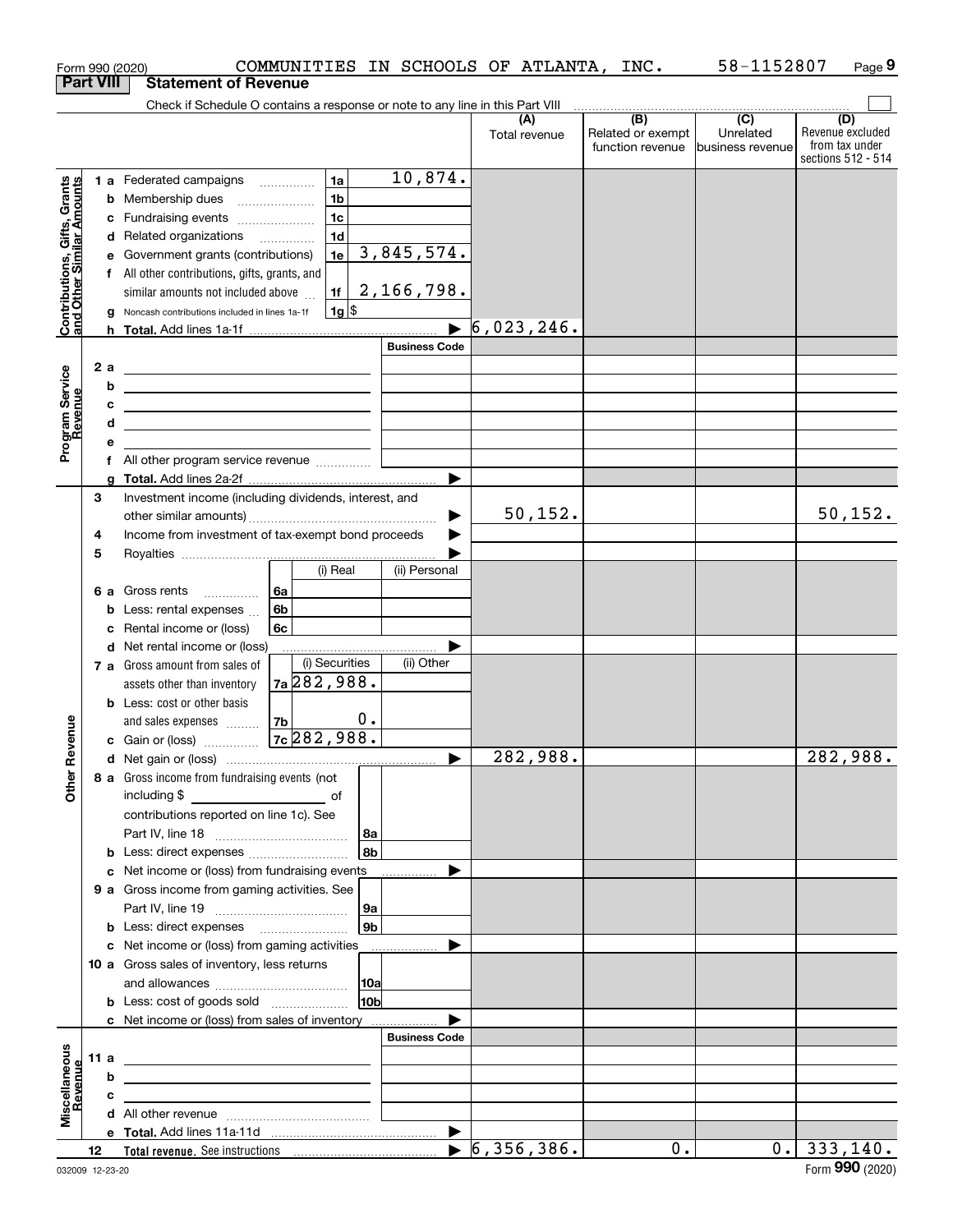Form 990 (2020) Page **Part IX Statement of Functional Expenses** COMMUNITIES IN SCHOOLS OF ATLANTA, INC. 58-1152807

|              | Section 501(c)(3) and 501(c)(4) organizations must complete all columns. All other organizations must complete column (A).                                                                                 |                          |                                    |                                           |                                |
|--------------|------------------------------------------------------------------------------------------------------------------------------------------------------------------------------------------------------------|--------------------------|------------------------------------|-------------------------------------------|--------------------------------|
|              | Check if Schedule O contains a response or note to any line in this Part IX                                                                                                                                |                          |                                    |                                           |                                |
|              | Do not include amounts reported on lines 6b,<br>7b, 8b, 9b, and 10b of Part VIII.                                                                                                                          | (A)<br>Total expenses    | (B)<br>Program service<br>expenses | (C)<br>Management and<br>general expenses | (D)<br>Fundraising<br>expenses |
| 1.           | Grants and other assistance to domestic organizations                                                                                                                                                      |                          |                                    |                                           |                                |
|              | and domestic governments. See Part IV, line 21                                                                                                                                                             |                          |                                    |                                           |                                |
| $\mathbf{2}$ | Grants and other assistance to domestic                                                                                                                                                                    |                          |                                    |                                           |                                |
|              | individuals. See Part IV, line 22                                                                                                                                                                          | 502,729.                 | 502,729.                           |                                           |                                |
| 3            | Grants and other assistance to foreign                                                                                                                                                                     |                          |                                    |                                           |                                |
|              | organizations, foreign governments, and foreign                                                                                                                                                            |                          |                                    |                                           |                                |
|              | individuals. See Part IV, lines 15 and 16                                                                                                                                                                  |                          |                                    |                                           |                                |
| 4            | Benefits paid to or for members                                                                                                                                                                            |                          |                                    |                                           |                                |
| 5            | Compensation of current officers, directors,                                                                                                                                                               |                          |                                    |                                           |                                |
|              | trustees, and key employees                                                                                                                                                                                | 346,464.                 | 242,525.                           | 17,322.                                   | 86,617.                        |
| 6            | Compensation not included above to disqualified                                                                                                                                                            |                          |                                    |                                           |                                |
|              | persons (as defined under section 4958(f)(1)) and                                                                                                                                                          |                          |                                    |                                           |                                |
|              | persons described in section 4958(c)(3)(B)<br>1.1.1.1.1.1.1                                                                                                                                                |                          |                                    |                                           |                                |
| 7            |                                                                                                                                                                                                            | 3,743,675.               | 3,096,388.                         | 525,602.                                  | 121,685.                       |
| 8            | Pension plan accruals and contributions (include                                                                                                                                                           |                          |                                    |                                           |                                |
|              | section 401(k) and 403(b) employer contributions)                                                                                                                                                          | $\frac{55,441}{558,567}$ | $\frac{45,547.}{460,315.}$         | $\frac{7,564}{77,231}$                    | $\frac{2,330}{21,021}$         |
| 9            |                                                                                                                                                                                                            |                          |                                    |                                           |                                |
| 10           |                                                                                                                                                                                                            | 300, 791.                | 247, 109.                          | 41,040.                                   | 12,642.                        |
| 11           | Fees for services (nonemployees):                                                                                                                                                                          |                          |                                    |                                           |                                |
| a            |                                                                                                                                                                                                            |                          |                                    |                                           |                                |
| b            |                                                                                                                                                                                                            |                          |                                    |                                           |                                |
| с            |                                                                                                                                                                                                            | 15,975.                  |                                    | 15,975.                                   |                                |
| d            |                                                                                                                                                                                                            |                          |                                    |                                           |                                |
| е            | Professional fundraising services. See Part IV, line 17                                                                                                                                                    | 68,327.                  |                                    |                                           | 68,327.                        |
| f            | Investment management fees                                                                                                                                                                                 | 23, 215.                 |                                    | 23, 215.                                  |                                |
| g            | Other. (If line 11g amount exceeds 10% of line 25,                                                                                                                                                         |                          |                                    |                                           |                                |
|              | column (A) amount, list line 11g expenses on Sch 0.)                                                                                                                                                       | 271,783.                 | 230,765.                           | 39,344.                                   | 1,674.                         |
| 12           |                                                                                                                                                                                                            | 13,567.                  | 11,012.                            | 2,555.                                    |                                |
| 13           |                                                                                                                                                                                                            | 49,126.                  | 41,699.                            | 6,968.                                    | 459.                           |
| 14           |                                                                                                                                                                                                            |                          |                                    |                                           |                                |
| 15           |                                                                                                                                                                                                            |                          |                                    |                                           |                                |
| 16           |                                                                                                                                                                                                            | 99,751.                  | 80,823.                            | 17,035.                                   | 1,893.                         |
| 17           |                                                                                                                                                                                                            | 50,734.                  | 47,124.                            | 3,274.                                    | 336.                           |
| 18           | Payments of travel or entertainment expenses                                                                                                                                                               |                          |                                    |                                           |                                |
|              | for any federal, state, or local public officials                                                                                                                                                          |                          |                                    |                                           |                                |
| 19           | Conferences, conventions, and meetings                                                                                                                                                                     | 30,878.                  | 25,945.                            | 3,812.                                    | 1,121.                         |
| 20           | Interest                                                                                                                                                                                                   | 11,008.                  |                                    | 11,008.                                   |                                |
| 21           |                                                                                                                                                                                                            |                          |                                    |                                           |                                |
| 22           | Depreciation, depletion, and amortization                                                                                                                                                                  |                          |                                    |                                           |                                |
| 23           | Insurance                                                                                                                                                                                                  | 56,220.                  | 45,790.                            | 8,879.                                    | 1,551.                         |
| 24           | Other expenses. Itemize expenses not covered<br>above (List miscellaneous expenses on line 24e. If<br>line 24e amount exceeds 10% of line 25, column (A)<br>amount, list line 24e expenses on Schedule O.) |                          |                                    |                                           |                                |
|              | a SCHOOL ACTIVITIES                                                                                                                                                                                        | 215,668.                 | 214,918.                           | 750.                                      |                                |
| b            | DONOR CULTIVATION                                                                                                                                                                                          | 54,612.                  |                                    |                                           | 54,612.                        |
| c            | MEMBERSHIPS AND SUBSCRI                                                                                                                                                                                    | 52,801.                  | 45,593.                            | 3,014.                                    | 4,194.                         |
| d            | EQUIPMENT REPAIR AND MA                                                                                                                                                                                    | 18,672.                  | 8,385.                             | 7,520.                                    | 2,767.                         |
|              | e All other expenses                                                                                                                                                                                       | 16, 562.                 | 12,962.                            | 2,930.                                    | 670.                           |
| 25           | Total functional expenses. Add lines 1 through 24e                                                                                                                                                         | 6,556,566.               | 5,359,629.                         | 815,038.                                  | 381,899.                       |
| 26           | Joint costs. Complete this line only if the organization                                                                                                                                                   |                          |                                    |                                           |                                |
|              | reported in column (B) joint costs from a combined                                                                                                                                                         |                          |                                    |                                           |                                |
|              | educational campaign and fundraising solicitation.                                                                                                                                                         |                          |                                    |                                           |                                |

Check here  $\blacktriangleright$ 

Check here  $\begin{array}{|c|c|c|c|c|}\hline \text{ } & \text{ if following SOP 98-2 (ASC 958-720)} \hline \end{array}$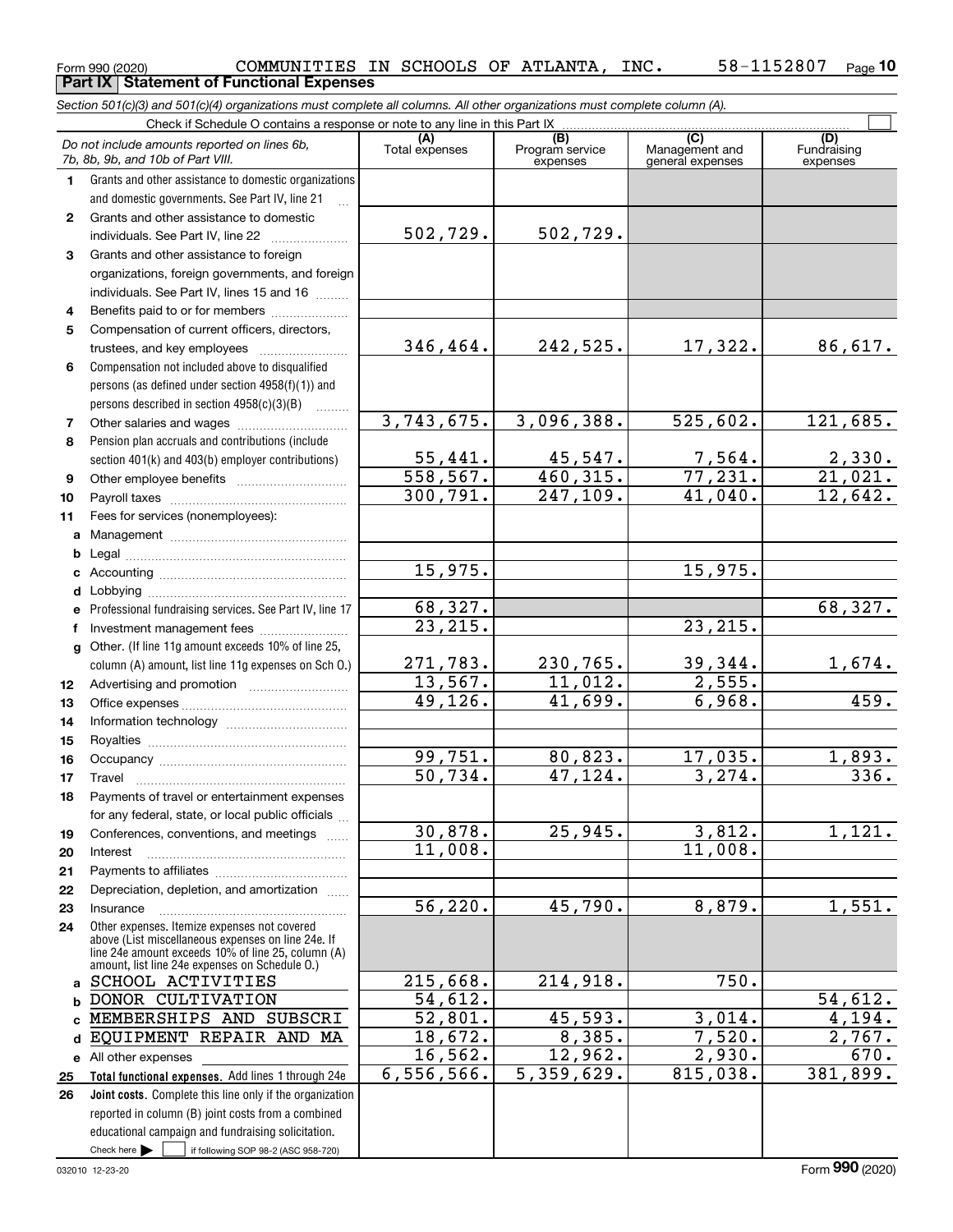| в | Part X   Balance Sheet |
|---|------------------------|
|   |                        |

**11**

|                             |          |                                                                                    |         |                             | (A)<br>Beginning of year |                | (B)<br>End of year             |
|-----------------------------|----------|------------------------------------------------------------------------------------|---------|-----------------------------|--------------------------|----------------|--------------------------------|
|                             | 1        |                                                                                    |         |                             | 199,898.                 | 1              | 60,020.                        |
|                             | 2        |                                                                                    |         |                             |                          | $\mathbf{2}$   |                                |
|                             | з        |                                                                                    |         |                             | 392,624.                 | 3              | 549,900.                       |
|                             | 4        |                                                                                    |         |                             |                          | 4              |                                |
|                             | 5        | Loans and other receivables from any current or former officer, director,          |         |                             |                          |                |                                |
|                             |          | trustee, key employee, creator or founder, substantial contributor, or 35%         |         |                             |                          |                |                                |
|                             |          | controlled entity or family member of any of these persons                         |         |                             |                          | 5              |                                |
|                             | 6        | Loans and other receivables from other disqualified persons (as defined            |         |                             |                          |                |                                |
|                             |          | under section $4958(f)(1)$ , and persons described in section $4958(c)(3)(B)$      |         |                             |                          | 6              |                                |
|                             | 7        |                                                                                    |         |                             |                          | $\overline{7}$ |                                |
| Assets                      | 8        |                                                                                    |         | 8                           |                          |                |                                |
|                             | 9        | Prepaid expenses and deferred charges                                              |         |                             | 33,214.                  | 9              | 94,494.                        |
|                             |          | <b>10a</b> Land, buildings, and equipment: cost or other                           |         |                             |                          |                |                                |
|                             |          | basis. Complete Part VI of Schedule D  10a                                         |         | $\frac{650,552.}{626,934.}$ |                          |                |                                |
|                             |          | $\boxed{10b}$<br><b>b</b> Less: accumulated depreciation                           | 23,618. | 10 <sub>c</sub>             | 23,618.                  |                |                                |
|                             | 11       |                                                                                    |         | $\overline{2,812,093}$ .    | 11                       | 3,199,905.     |                                |
|                             | 12       |                                                                                    |         | 12                          |                          |                |                                |
|                             | 13       | Investments - program-related. See Part IV, line 11                                |         | 13                          |                          |                |                                |
|                             | 14       |                                                                                    |         | 14                          |                          |                |                                |
|                             | 15       |                                                                                    |         | 8,691.                      | 15                       | 10,644.        |                                |
|                             | 16       |                                                                                    |         |                             | 3,470,138.               | 16             | 3,938,581.                     |
|                             | 17       |                                                                                    |         | 648,672.                    | 17                       | 594,251.       |                                |
|                             | 18       |                                                                                    |         | 18                          |                          |                |                                |
|                             | 19       |                                                                                    | 77,862. | 19                          | 211,697.                 |                |                                |
|                             | 20       |                                                                                    |         |                             | 20                       |                |                                |
|                             | 21       | Escrow or custodial account liability. Complete Part IV of Schedule D              |         | 1.1.1.1.1.1.1.1.1.1         |                          | 21             |                                |
|                             | 22       | Loans and other payables to any current or former officer, director,               |         |                             |                          |                |                                |
| Liabilities                 |          | trustee, key employee, creator or founder, substantial contributor, or 35%         |         |                             |                          |                |                                |
|                             |          | controlled entity or family member of any of these persons                         |         |                             |                          | 22             |                                |
|                             | 23       |                                                                                    |         |                             |                          | 23             | 768,765.                       |
|                             | 24       |                                                                                    |         |                             | 559,838.                 | 24             | 0.                             |
|                             | 25       | Other liabilities (including federal income tax, payables to related third         |         |                             |                          |                |                                |
|                             |          | parties, and other liabilities not included on lines 17-24). Complete Part X       |         |                             |                          |                |                                |
|                             |          | of Schedule D                                                                      |         |                             |                          | 25             |                                |
|                             | 26       | Total liabilities. Add lines 17 through 25                                         |         |                             | 1, 286, 372.             | 26             | 1,574,713.                     |
|                             |          | Organizations that follow FASB ASC 958, check here $\blacktriangleright \boxed{X}$ |         |                             |                          |                |                                |
|                             |          | and complete lines 27, 28, 32, and 33.                                             |         |                             |                          |                |                                |
|                             | 27       |                                                                                    |         |                             | 1,831,483.<br>352,283.   | 27             | <u>2,011,585.</u><br>352, 283. |
|                             | 28       |                                                                                    |         |                             |                          | 28             |                                |
|                             |          | Organizations that do not follow FASB ASC 958, check here $\blacktriangleright$    |         |                             |                          |                |                                |
| Net Assets or Fund Balances |          | and complete lines 29 through 33.                                                  |         |                             |                          |                |                                |
|                             | 29       |                                                                                    |         |                             |                          | 29             |                                |
|                             | 30       | Paid-in or capital surplus, or land, building, or equipment fund                   |         |                             |                          | 30             |                                |
|                             | 31       | Retained earnings, endowment, accumulated income, or other funds                   |         |                             | 2, 183, 766.             | 31<br>32       | 2,363,868.                     |
|                             | 32<br>33 |                                                                                    |         |                             | 3,470,138.               | 33             | 3,938,581.                     |
|                             |          |                                                                                    |         |                             |                          |                |                                |

Form (2020) **990**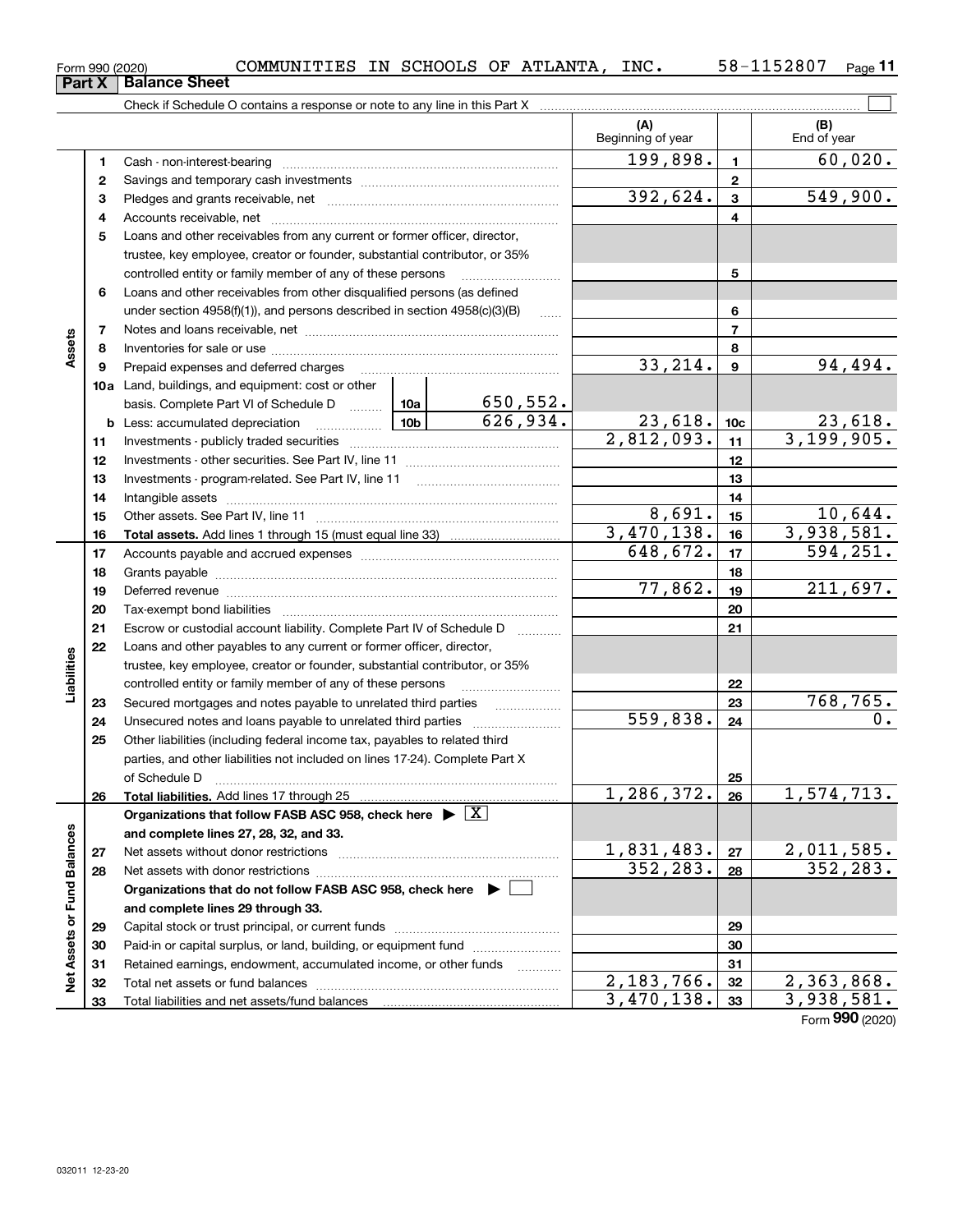|    | COMMUNITIES IN SCHOOLS OF ATLANTA, INC.<br>Form 990 (2020)                                                                      |                         | 58-1152807     |          | $Page$ 12 |
|----|---------------------------------------------------------------------------------------------------------------------------------|-------------------------|----------------|----------|-----------|
|    | <b>Reconciliation of Net Assets</b><br>Part XI                                                                                  |                         |                |          |           |
|    |                                                                                                                                 |                         |                |          |           |
|    |                                                                                                                                 |                         |                |          |           |
| 1  | Total revenue (must equal Part VIII, column (A), line 12)                                                                       | 1                       | 6,356,386.     |          |           |
| 2  | Total expenses (must equal Part IX, column (A), line 25)                                                                        | $\mathbf{2}$            | 6,556,566.     |          |           |
| З  | Revenue less expenses. Subtract line 2 from line 1                                                                              | 3                       | $-200,180.$    |          |           |
| 4  |                                                                                                                                 | $\overline{\mathbf{4}}$ | 2,183,766.     |          |           |
| 5  | Net unrealized gains (losses) on investments                                                                                    | 5                       |                | 380,282. |           |
| 6  |                                                                                                                                 | 6                       |                |          |           |
| 7  | Investment expenses www.communication.com/www.communication.com/www.communication.com/www.com                                   | $\overline{7}$          |                |          |           |
| 8  | Prior period adjustments                                                                                                        | 8                       |                |          |           |
| 9  | Other changes in net assets or fund balances (explain on Schedule O)                                                            | $\mathbf{Q}$            |                |          | 0.        |
| 10 | Net assets or fund balances at end of year. Combine lines 3 through 9 (must equal Part X, line 32,                              |                         |                |          |           |
|    | column (B))                                                                                                                     | 10                      | 2,363,868.     |          |           |
|    | Part XII Financial Statements and Reporting                                                                                     |                         |                |          |           |
|    |                                                                                                                                 |                         |                |          |           |
|    |                                                                                                                                 |                         |                | Yes      | No        |
| 1. | $ X $ Accrual<br>Accounting method used to prepare the Form 990: <u>I</u> Cash<br>Other                                         |                         |                |          |           |
|    | If the organization changed its method of accounting from a prior year or checked "Other," explain in Schedule O.               |                         |                |          |           |
|    | 2a Were the organization's financial statements compiled or reviewed by an independent accountant?                              |                         | 2a             |          | Χ         |
|    | If "Yes," check a box below to indicate whether the financial statements for the year were compiled or reviewed on a            |                         |                |          |           |
|    | separate basis, consolidated basis, or both:                                                                                    |                         |                |          |           |
|    | Separate basis<br><b>Consolidated basis</b><br>Both consolidated and separate basis                                             |                         |                |          |           |
|    | <b>b</b> Were the organization's financial statements audited by an independent accountant?                                     |                         | 2 <sub>b</sub> |          | х         |
|    | If "Yes," check a box below to indicate whether the financial statements for the year were audited on a separate basis,         |                         |                |          |           |
|    | consolidated basis, or both:                                                                                                    |                         |                |          |           |
|    | Separate basis<br><b>Consolidated basis</b><br>Both consolidated and separate basis                                             |                         |                |          |           |
| c  | If "Yes" to line 2a or 2b, does the organization have a committee that assumes responsibility for oversight of the audit,       |                         |                |          |           |
|    |                                                                                                                                 |                         | 2c             |          |           |
|    | If the organization changed either its oversight process or selection process during the tax year, explain on Schedule O.       |                         |                |          |           |
|    | 3a As a result of a federal award, was the organization required to undergo an audit or audits as set forth in the Single Audit |                         |                |          |           |
|    |                                                                                                                                 |                         | 3a             |          | x         |
|    | b If "Yes," did the organization undergo the required audit or audits? If the organization did not undergo the required audit   |                         |                |          |           |
|    |                                                                                                                                 |                         | 3b             |          |           |

Form (2020) **990**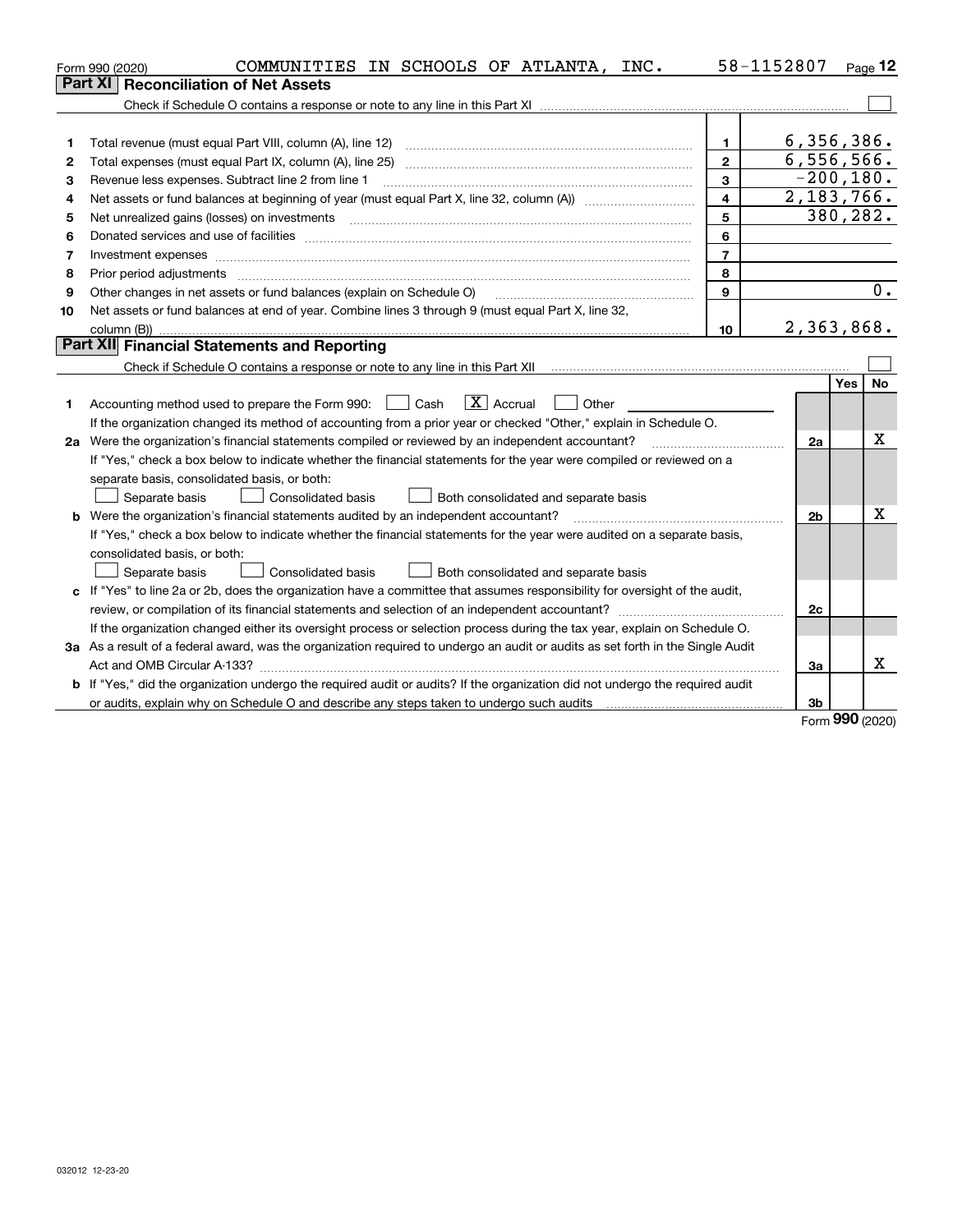| <b>SCHEDULE A</b> |  |  |  |  |  |  |
|-------------------|--|--|--|--|--|--|
|-------------------|--|--|--|--|--|--|

Department of the Treasury

|  |  |  | (Form 990 or 990-EZ) |
|--|--|--|----------------------|
|--|--|--|----------------------|

# **Public Charity Status and Public Support**

**Complete if the organization is a section 501(c)(3) organization or a section 4947(a)(1) nonexempt charitable trust. | Attach to Form 990 or Form 990-EZ.** 

|  |  |  |  | o www.irs.gov/Form990 for instructions and the latest information. |  |
|--|--|--|--|--------------------------------------------------------------------|--|

| OMB No 1545-0047                    |
|-------------------------------------|
| <b>'U2</b><br>U                     |
| <b>Open to Public</b><br>Inspection |

|                 | Internal Revenue Service<br><b>Inspection</b><br>$\blacktriangleright$ Go to www.irs.gov/Form990 for instructions and the latest information. |                                               |                          |                                             |                                                                        |                                                                                                                                                                                                                          |                             |                                 |                            |  |                                       |  |
|-----------------|-----------------------------------------------------------------------------------------------------------------------------------------------|-----------------------------------------------|--------------------------|---------------------------------------------|------------------------------------------------------------------------|--------------------------------------------------------------------------------------------------------------------------------------------------------------------------------------------------------------------------|-----------------------------|---------------------------------|----------------------------|--|---------------------------------------|--|
|                 |                                                                                                                                               |                                               | Name of the organization |                                             |                                                                        |                                                                                                                                                                                                                          |                             |                                 |                            |  | <b>Employer identification number</b> |  |
|                 |                                                                                                                                               |                                               |                          |                                             |                                                                        | COMMUNITIES IN SCHOOLS OF ATLANTA, INC.                                                                                                                                                                                  |                             |                                 |                            |  | 58-1152807                            |  |
|                 | Part I                                                                                                                                        |                                               |                          |                                             |                                                                        | Reason for Public Charity Status. (All organizations must complete this part.) See instructions.                                                                                                                         |                             |                                 |                            |  |                                       |  |
|                 |                                                                                                                                               |                                               |                          |                                             |                                                                        | The organization is not a private foundation because it is: (For lines 1 through 12, check only one box.)                                                                                                                |                             |                                 |                            |  |                                       |  |
| 1.              |                                                                                                                                               |                                               |                          |                                             |                                                                        | A church, convention of churches, or association of churches described in section 170(b)(1)(A)(i).                                                                                                                       |                             |                                 |                            |  |                                       |  |
| 2               |                                                                                                                                               |                                               |                          |                                             |                                                                        | A school described in section 170(b)(1)(A)(ii). (Attach Schedule E (Form 990 or 990-EZ).)                                                                                                                                |                             |                                 |                            |  |                                       |  |
| З               |                                                                                                                                               |                                               |                          |                                             |                                                                        | A hospital or a cooperative hospital service organization described in section 170(b)(1)(A)(iii).                                                                                                                        |                             |                                 |                            |  |                                       |  |
| 4               |                                                                                                                                               |                                               |                          |                                             |                                                                        | A medical research organization operated in conjunction with a hospital described in section 170(b)(1)(A)(iii). Enter the hospital's name,                                                                               |                             |                                 |                            |  |                                       |  |
|                 |                                                                                                                                               |                                               | city, and state:         |                                             |                                                                        |                                                                                                                                                                                                                          |                             |                                 |                            |  |                                       |  |
| 5.              |                                                                                                                                               |                                               |                          |                                             |                                                                        | An organization operated for the benefit of a college or university owned or operated by a governmental unit described in                                                                                                |                             |                                 |                            |  |                                       |  |
|                 |                                                                                                                                               | section 170(b)(1)(A)(iv). (Complete Part II.) |                          |                                             |                                                                        |                                                                                                                                                                                                                          |                             |                                 |                            |  |                                       |  |
| 6.              |                                                                                                                                               |                                               |                          |                                             |                                                                        | A federal, state, or local government or governmental unit described in section 170(b)(1)(A)(v).                                                                                                                         |                             |                                 |                            |  |                                       |  |
|                 | $7 \vert X \vert$                                                                                                                             |                                               |                          |                                             |                                                                        | An organization that normally receives a substantial part of its support from a governmental unit or from the general public described in                                                                                |                             |                                 |                            |  |                                       |  |
|                 |                                                                                                                                               |                                               |                          |                                             | section 170(b)(1)(A)(vi). (Complete Part II.)                          |                                                                                                                                                                                                                          |                             |                                 |                            |  |                                       |  |
| 8               |                                                                                                                                               |                                               |                          |                                             |                                                                        | A community trust described in section 170(b)(1)(A)(vi). (Complete Part II.)                                                                                                                                             |                             |                                 |                            |  |                                       |  |
| 9               |                                                                                                                                               |                                               |                          |                                             |                                                                        | An agricultural research organization described in section 170(b)(1)(A)(ix) operated in conjunction with a land-grant college                                                                                            |                             |                                 |                            |  |                                       |  |
|                 |                                                                                                                                               |                                               |                          |                                             |                                                                        | or university or a non-land-grant college of agriculture (see instructions). Enter the name, city, and state of the college or                                                                                           |                             |                                 |                            |  |                                       |  |
|                 |                                                                                                                                               |                                               | university:              |                                             |                                                                        |                                                                                                                                                                                                                          |                             |                                 |                            |  |                                       |  |
| 10              |                                                                                                                                               |                                               |                          |                                             |                                                                        | An organization that normally receives (1) more than 33 1/3% of its support from contributions, membership fees, and gross receipts from                                                                                 |                             |                                 |                            |  |                                       |  |
|                 |                                                                                                                                               |                                               |                          |                                             |                                                                        | activities related to its exempt functions, subject to certain exceptions; and (2) no more than 33 1/3% of its support from gross investment                                                                             |                             |                                 |                            |  |                                       |  |
|                 |                                                                                                                                               |                                               |                          |                                             |                                                                        | income and unrelated business taxable income (less section 511 tax) from businesses acquired by the organization after June 30, 1975.                                                                                    |                             |                                 |                            |  |                                       |  |
|                 |                                                                                                                                               |                                               |                          |                                             | See section 509(a)(2). (Complete Part III.)                            |                                                                                                                                                                                                                          |                             |                                 |                            |  |                                       |  |
| 11              |                                                                                                                                               |                                               |                          |                                             |                                                                        | An organization organized and operated exclusively to test for public safety. See section 509(a)(4).                                                                                                                     |                             |                                 |                            |  |                                       |  |
| 12 <sub>2</sub> |                                                                                                                                               |                                               |                          |                                             |                                                                        | An organization organized and operated exclusively for the benefit of, to perform the functions of, or to carry out the purposes of one or                                                                               |                             |                                 |                            |  |                                       |  |
|                 |                                                                                                                                               |                                               |                          |                                             |                                                                        | more publicly supported organizations described in section 509(a)(1) or section 509(a)(2). See section 509(a)(3). Check the box in                                                                                       |                             |                                 |                            |  |                                       |  |
|                 |                                                                                                                                               |                                               |                          |                                             |                                                                        | lines 12a through 12d that describes the type of supporting organization and complete lines 12e, 12f, and 12g.                                                                                                           |                             |                                 |                            |  |                                       |  |
| а               |                                                                                                                                               |                                               |                          |                                             |                                                                        | Type I. A supporting organization operated, supervised, or controlled by its supported organization(s), typically by giving                                                                                              |                             |                                 |                            |  |                                       |  |
|                 |                                                                                                                                               |                                               |                          |                                             |                                                                        | the supported organization(s) the power to regularly appoint or elect a majority of the directors or trustees of the supporting                                                                                          |                             |                                 |                            |  |                                       |  |
|                 |                                                                                                                                               |                                               |                          |                                             | organization. You must complete Part IV, Sections A and B.             |                                                                                                                                                                                                                          |                             |                                 |                            |  |                                       |  |
| b               |                                                                                                                                               |                                               |                          |                                             |                                                                        | Type II. A supporting organization supervised or controlled in connection with its supported organization(s), by having                                                                                                  |                             |                                 |                            |  |                                       |  |
|                 |                                                                                                                                               |                                               |                          |                                             |                                                                        | control or management of the supporting organization vested in the same persons that control or manage the supported                                                                                                     |                             |                                 |                            |  |                                       |  |
|                 |                                                                                                                                               |                                               |                          |                                             | organization(s). You must complete Part IV, Sections A and C.          |                                                                                                                                                                                                                          |                             |                                 |                            |  |                                       |  |
| с               |                                                                                                                                               |                                               |                          |                                             |                                                                        | Type III functionally integrated. A supporting organization operated in connection with, and functionally integrated with,                                                                                               |                             |                                 |                            |  |                                       |  |
|                 |                                                                                                                                               |                                               |                          |                                             |                                                                        | its supported organization(s) (see instructions). You must complete Part IV, Sections A, D, and E.                                                                                                                       |                             |                                 |                            |  |                                       |  |
| d               |                                                                                                                                               |                                               |                          |                                             |                                                                        | Type III non-functionally integrated. A supporting organization operated in connection with its supported organization(s)                                                                                                |                             |                                 |                            |  |                                       |  |
|                 |                                                                                                                                               |                                               |                          |                                             |                                                                        | that is not functionally integrated. The organization generally must satisfy a distribution requirement and an attentiveness<br>requirement (see instructions). You must complete Part IV, Sections A and D, and Part V. |                             |                                 |                            |  |                                       |  |
|                 |                                                                                                                                               |                                               |                          |                                             |                                                                        | Check this box if the organization received a written determination from the IRS that it is a Type I, Type II, Type III                                                                                                  |                             |                                 |                            |  |                                       |  |
| е               |                                                                                                                                               |                                               |                          |                                             |                                                                        | functionally integrated, or Type III non-functionally integrated supporting organization.                                                                                                                                |                             |                                 |                            |  |                                       |  |
| f               |                                                                                                                                               |                                               |                          | Enter the number of supported organizations |                                                                        |                                                                                                                                                                                                                          |                             |                                 |                            |  |                                       |  |
| a               |                                                                                                                                               |                                               |                          |                                             | Provide the following information about the supported organization(s). |                                                                                                                                                                                                                          |                             |                                 |                            |  |                                       |  |
|                 |                                                                                                                                               |                                               | (i) Name of supported    |                                             | (ii) $EIN$                                                             | (iii) Type of organization                                                                                                                                                                                               | in your governing document? | (iv) Is the organization listed | (v) Amount of monetary     |  | (vi) Amount of other                  |  |
|                 |                                                                                                                                               |                                               | organization             |                                             |                                                                        | (described on lines 1-10<br>above (see instructions))                                                                                                                                                                    | Yes                         | No                              | support (see instructions) |  | support (see instructions)            |  |
|                 |                                                                                                                                               |                                               |                          |                                             |                                                                        |                                                                                                                                                                                                                          |                             |                                 |                            |  |                                       |  |
|                 |                                                                                                                                               |                                               |                          |                                             |                                                                        |                                                                                                                                                                                                                          |                             |                                 |                            |  |                                       |  |
|                 |                                                                                                                                               |                                               |                          |                                             |                                                                        |                                                                                                                                                                                                                          |                             |                                 |                            |  |                                       |  |
|                 |                                                                                                                                               |                                               |                          |                                             |                                                                        |                                                                                                                                                                                                                          |                             |                                 |                            |  |                                       |  |
|                 |                                                                                                                                               |                                               |                          |                                             |                                                                        |                                                                                                                                                                                                                          |                             |                                 |                            |  |                                       |  |
|                 |                                                                                                                                               |                                               |                          |                                             |                                                                        |                                                                                                                                                                                                                          |                             |                                 |                            |  |                                       |  |
|                 |                                                                                                                                               |                                               |                          |                                             |                                                                        |                                                                                                                                                                                                                          |                             |                                 |                            |  |                                       |  |
|                 |                                                                                                                                               |                                               |                          |                                             |                                                                        |                                                                                                                                                                                                                          |                             |                                 |                            |  |                                       |  |
|                 |                                                                                                                                               |                                               |                          |                                             |                                                                        |                                                                                                                                                                                                                          |                             |                                 |                            |  |                                       |  |
|                 |                                                                                                                                               |                                               |                          |                                             |                                                                        |                                                                                                                                                                                                                          |                             |                                 |                            |  |                                       |  |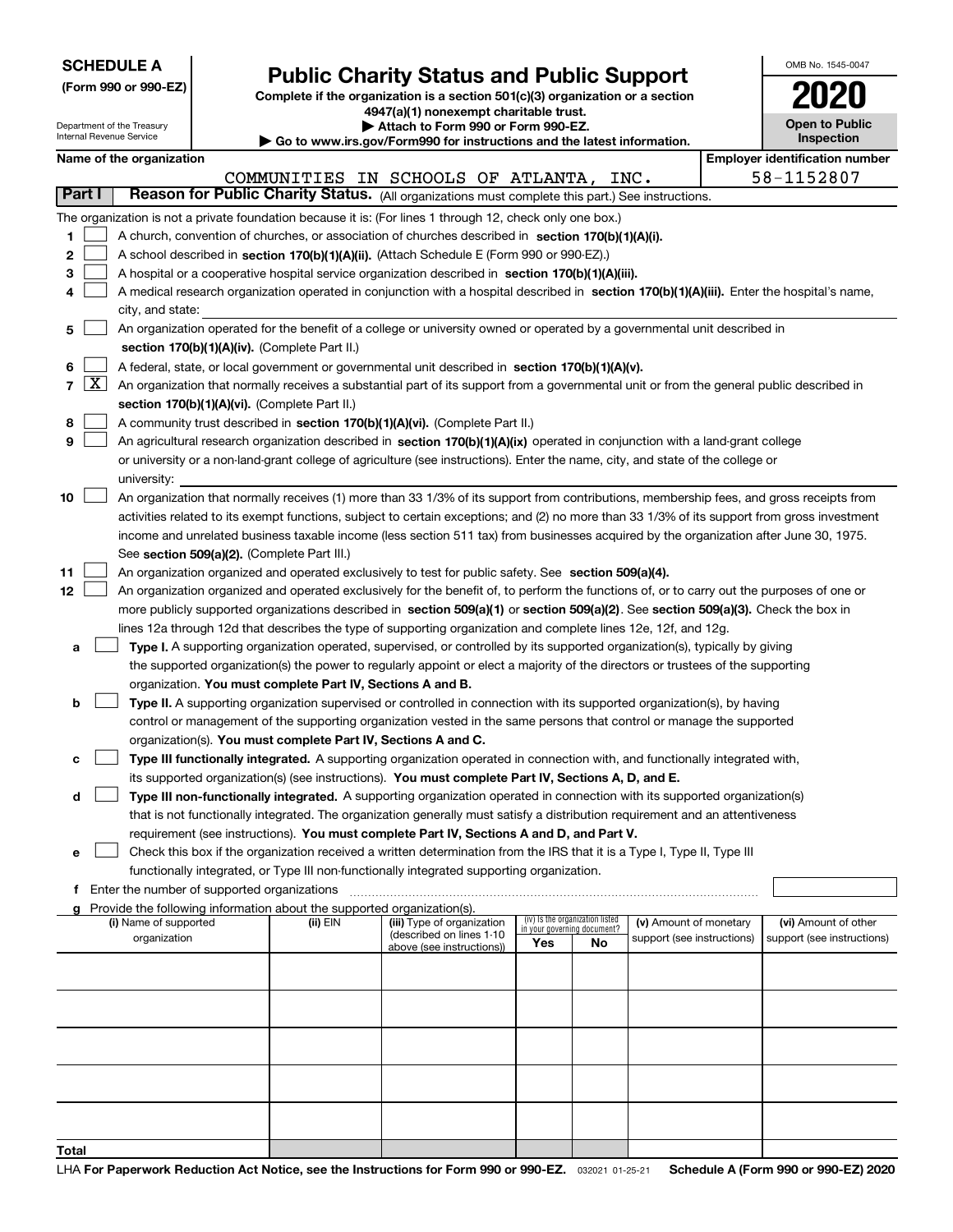#### **2** Schedule A (Form 990 or 990-EZ) 2020  $\,$  COMMUNITIES  $\,$  IN  $\,$  SCHOOLS OF <code>ATLANTA</code> , <code>INC. 58–1152807</code> <code>Page</code> **Part II Support Schedule for Organizations Described in Sections 170(b)(1)(A)(iv) and 170(b)(1)(A)(vi)**

(Complete only if you checked the box on line 5, 7, or 8 of Part I or if the organization failed to qualify under Part III. If the organization fails to qualify under the tests listed below, please complete Part III.)

| Calendar year (or fiscal year beginning in) $\blacktriangleright$<br>(a) 2016<br>$(b)$ 2017<br>$(c)$ 2018<br>$(d)$ 2019<br>(e) 2020<br>(f) Total<br>1 Gifts, grants, contributions, and<br>membership fees received. (Do not<br>6023246.28314699.<br>6578797.<br>5566548.<br>5615389.<br>4530719.<br>include any "unusual grants.")<br>2 Tax revenues levied for the organ-<br>ization's benefit and either paid to<br>or expended on its behalf<br>3 The value of services or facilities<br>furnished by a governmental unit to<br>the organization without charge<br>4530719.<br>6578797.<br>5566548.<br>6023246.28314699.<br>5615389.<br>4 Total. Add lines 1 through 3<br>5 The portion of total contributions<br>by each person (other than a<br>governmental unit or publicly<br>supported organization) included<br>on line 1 that exceeds 2% of the<br>amount shown on line 11,<br>column (f)<br>28314699.<br>6 Public support. Subtract line 5 from line 4.<br><b>Section B. Total Support</b><br>Calendar year (or fiscal year beginning in)<br>(a) 2016<br>(b) 2017<br>$(c)$ 2018<br>$(d)$ 2019<br>(e) 2020<br>(f) Total<br>6023246.28314699.<br>6578797.<br>5566548.<br>5615389.<br>4530719.<br><b>7</b> Amounts from line 4<br>8 Gross income from interest,<br>dividends, payments received on<br>securities loans, rents, royalties,<br>51, 196.<br>52,820.<br>71,388.<br>52,785.<br>50, 152.<br>278,341.<br>and income from similar sources<br>9 Net income from unrelated business<br>activities, whether or not the<br>business is regularly carried on<br>10 Other income. Do not include gain<br>or loss from the sale of capital<br>63.<br>1,881.<br>845.<br>2,789.<br>assets (Explain in Part VI.) <b>Constant</b><br>28595829.<br>11 Total support. Add lines 7 through 10<br>12<br>12 Gross receipts from related activities, etc. (see instructions)<br>13 First 5 years. If the Form 990 is for the organization's first, second, third, fourth, or fifth tax year as a section 501(c)(3)<br>organization, check this box and stop here manufactured and stop here and stop here are all the control of the state of the state of the control of the state of the state of the state of the state of the state of the state<br><b>Section C. Computation of Public Support Percentage</b> | <b>Section A. Public Support</b> |  |  |                                          |
|---------------------------------------------------------------------------------------------------------------------------------------------------------------------------------------------------------------------------------------------------------------------------------------------------------------------------------------------------------------------------------------------------------------------------------------------------------------------------------------------------------------------------------------------------------------------------------------------------------------------------------------------------------------------------------------------------------------------------------------------------------------------------------------------------------------------------------------------------------------------------------------------------------------------------------------------------------------------------------------------------------------------------------------------------------------------------------------------------------------------------------------------------------------------------------------------------------------------------------------------------------------------------------------------------------------------------------------------------------------------------------------------------------------------------------------------------------------------------------------------------------------------------------------------------------------------------------------------------------------------------------------------------------------------------------------------------------------------------------------------------------------------------------------------------------------------------------------------------------------------------------------------------------------------------------------------------------------------------------------------------------------------------------------------------------------------------------------------------------------------------------------------------------------------------------------------------------------------------------------------------------------------------------------------------------------------|----------------------------------|--|--|------------------------------------------|
|                                                                                                                                                                                                                                                                                                                                                                                                                                                                                                                                                                                                                                                                                                                                                                                                                                                                                                                                                                                                                                                                                                                                                                                                                                                                                                                                                                                                                                                                                                                                                                                                                                                                                                                                                                                                                                                                                                                                                                                                                                                                                                                                                                                                                                                                                                                     |                                  |  |  |                                          |
|                                                                                                                                                                                                                                                                                                                                                                                                                                                                                                                                                                                                                                                                                                                                                                                                                                                                                                                                                                                                                                                                                                                                                                                                                                                                                                                                                                                                                                                                                                                                                                                                                                                                                                                                                                                                                                                                                                                                                                                                                                                                                                                                                                                                                                                                                                                     |                                  |  |  |                                          |
|                                                                                                                                                                                                                                                                                                                                                                                                                                                                                                                                                                                                                                                                                                                                                                                                                                                                                                                                                                                                                                                                                                                                                                                                                                                                                                                                                                                                                                                                                                                                                                                                                                                                                                                                                                                                                                                                                                                                                                                                                                                                                                                                                                                                                                                                                                                     |                                  |  |  |                                          |
|                                                                                                                                                                                                                                                                                                                                                                                                                                                                                                                                                                                                                                                                                                                                                                                                                                                                                                                                                                                                                                                                                                                                                                                                                                                                                                                                                                                                                                                                                                                                                                                                                                                                                                                                                                                                                                                                                                                                                                                                                                                                                                                                                                                                                                                                                                                     |                                  |  |  |                                          |
|                                                                                                                                                                                                                                                                                                                                                                                                                                                                                                                                                                                                                                                                                                                                                                                                                                                                                                                                                                                                                                                                                                                                                                                                                                                                                                                                                                                                                                                                                                                                                                                                                                                                                                                                                                                                                                                                                                                                                                                                                                                                                                                                                                                                                                                                                                                     |                                  |  |  |                                          |
|                                                                                                                                                                                                                                                                                                                                                                                                                                                                                                                                                                                                                                                                                                                                                                                                                                                                                                                                                                                                                                                                                                                                                                                                                                                                                                                                                                                                                                                                                                                                                                                                                                                                                                                                                                                                                                                                                                                                                                                                                                                                                                                                                                                                                                                                                                                     |                                  |  |  |                                          |
|                                                                                                                                                                                                                                                                                                                                                                                                                                                                                                                                                                                                                                                                                                                                                                                                                                                                                                                                                                                                                                                                                                                                                                                                                                                                                                                                                                                                                                                                                                                                                                                                                                                                                                                                                                                                                                                                                                                                                                                                                                                                                                                                                                                                                                                                                                                     |                                  |  |  |                                          |
|                                                                                                                                                                                                                                                                                                                                                                                                                                                                                                                                                                                                                                                                                                                                                                                                                                                                                                                                                                                                                                                                                                                                                                                                                                                                                                                                                                                                                                                                                                                                                                                                                                                                                                                                                                                                                                                                                                                                                                                                                                                                                                                                                                                                                                                                                                                     |                                  |  |  |                                          |
|                                                                                                                                                                                                                                                                                                                                                                                                                                                                                                                                                                                                                                                                                                                                                                                                                                                                                                                                                                                                                                                                                                                                                                                                                                                                                                                                                                                                                                                                                                                                                                                                                                                                                                                                                                                                                                                                                                                                                                                                                                                                                                                                                                                                                                                                                                                     |                                  |  |  |                                          |
|                                                                                                                                                                                                                                                                                                                                                                                                                                                                                                                                                                                                                                                                                                                                                                                                                                                                                                                                                                                                                                                                                                                                                                                                                                                                                                                                                                                                                                                                                                                                                                                                                                                                                                                                                                                                                                                                                                                                                                                                                                                                                                                                                                                                                                                                                                                     |                                  |  |  |                                          |
|                                                                                                                                                                                                                                                                                                                                                                                                                                                                                                                                                                                                                                                                                                                                                                                                                                                                                                                                                                                                                                                                                                                                                                                                                                                                                                                                                                                                                                                                                                                                                                                                                                                                                                                                                                                                                                                                                                                                                                                                                                                                                                                                                                                                                                                                                                                     |                                  |  |  |                                          |
|                                                                                                                                                                                                                                                                                                                                                                                                                                                                                                                                                                                                                                                                                                                                                                                                                                                                                                                                                                                                                                                                                                                                                                                                                                                                                                                                                                                                                                                                                                                                                                                                                                                                                                                                                                                                                                                                                                                                                                                                                                                                                                                                                                                                                                                                                                                     |                                  |  |  |                                          |
|                                                                                                                                                                                                                                                                                                                                                                                                                                                                                                                                                                                                                                                                                                                                                                                                                                                                                                                                                                                                                                                                                                                                                                                                                                                                                                                                                                                                                                                                                                                                                                                                                                                                                                                                                                                                                                                                                                                                                                                                                                                                                                                                                                                                                                                                                                                     |                                  |  |  |                                          |
|                                                                                                                                                                                                                                                                                                                                                                                                                                                                                                                                                                                                                                                                                                                                                                                                                                                                                                                                                                                                                                                                                                                                                                                                                                                                                                                                                                                                                                                                                                                                                                                                                                                                                                                                                                                                                                                                                                                                                                                                                                                                                                                                                                                                                                                                                                                     |                                  |  |  |                                          |
|                                                                                                                                                                                                                                                                                                                                                                                                                                                                                                                                                                                                                                                                                                                                                                                                                                                                                                                                                                                                                                                                                                                                                                                                                                                                                                                                                                                                                                                                                                                                                                                                                                                                                                                                                                                                                                                                                                                                                                                                                                                                                                                                                                                                                                                                                                                     |                                  |  |  |                                          |
|                                                                                                                                                                                                                                                                                                                                                                                                                                                                                                                                                                                                                                                                                                                                                                                                                                                                                                                                                                                                                                                                                                                                                                                                                                                                                                                                                                                                                                                                                                                                                                                                                                                                                                                                                                                                                                                                                                                                                                                                                                                                                                                                                                                                                                                                                                                     |                                  |  |  |                                          |
|                                                                                                                                                                                                                                                                                                                                                                                                                                                                                                                                                                                                                                                                                                                                                                                                                                                                                                                                                                                                                                                                                                                                                                                                                                                                                                                                                                                                                                                                                                                                                                                                                                                                                                                                                                                                                                                                                                                                                                                                                                                                                                                                                                                                                                                                                                                     |                                  |  |  |                                          |
|                                                                                                                                                                                                                                                                                                                                                                                                                                                                                                                                                                                                                                                                                                                                                                                                                                                                                                                                                                                                                                                                                                                                                                                                                                                                                                                                                                                                                                                                                                                                                                                                                                                                                                                                                                                                                                                                                                                                                                                                                                                                                                                                                                                                                                                                                                                     |                                  |  |  |                                          |
|                                                                                                                                                                                                                                                                                                                                                                                                                                                                                                                                                                                                                                                                                                                                                                                                                                                                                                                                                                                                                                                                                                                                                                                                                                                                                                                                                                                                                                                                                                                                                                                                                                                                                                                                                                                                                                                                                                                                                                                                                                                                                                                                                                                                                                                                                                                     |                                  |  |  |                                          |
|                                                                                                                                                                                                                                                                                                                                                                                                                                                                                                                                                                                                                                                                                                                                                                                                                                                                                                                                                                                                                                                                                                                                                                                                                                                                                                                                                                                                                                                                                                                                                                                                                                                                                                                                                                                                                                                                                                                                                                                                                                                                                                                                                                                                                                                                                                                     |                                  |  |  |                                          |
|                                                                                                                                                                                                                                                                                                                                                                                                                                                                                                                                                                                                                                                                                                                                                                                                                                                                                                                                                                                                                                                                                                                                                                                                                                                                                                                                                                                                                                                                                                                                                                                                                                                                                                                                                                                                                                                                                                                                                                                                                                                                                                                                                                                                                                                                                                                     |                                  |  |  |                                          |
|                                                                                                                                                                                                                                                                                                                                                                                                                                                                                                                                                                                                                                                                                                                                                                                                                                                                                                                                                                                                                                                                                                                                                                                                                                                                                                                                                                                                                                                                                                                                                                                                                                                                                                                                                                                                                                                                                                                                                                                                                                                                                                                                                                                                                                                                                                                     |                                  |  |  |                                          |
|                                                                                                                                                                                                                                                                                                                                                                                                                                                                                                                                                                                                                                                                                                                                                                                                                                                                                                                                                                                                                                                                                                                                                                                                                                                                                                                                                                                                                                                                                                                                                                                                                                                                                                                                                                                                                                                                                                                                                                                                                                                                                                                                                                                                                                                                                                                     |                                  |  |  |                                          |
|                                                                                                                                                                                                                                                                                                                                                                                                                                                                                                                                                                                                                                                                                                                                                                                                                                                                                                                                                                                                                                                                                                                                                                                                                                                                                                                                                                                                                                                                                                                                                                                                                                                                                                                                                                                                                                                                                                                                                                                                                                                                                                                                                                                                                                                                                                                     |                                  |  |  |                                          |
|                                                                                                                                                                                                                                                                                                                                                                                                                                                                                                                                                                                                                                                                                                                                                                                                                                                                                                                                                                                                                                                                                                                                                                                                                                                                                                                                                                                                                                                                                                                                                                                                                                                                                                                                                                                                                                                                                                                                                                                                                                                                                                                                                                                                                                                                                                                     |                                  |  |  |                                          |
|                                                                                                                                                                                                                                                                                                                                                                                                                                                                                                                                                                                                                                                                                                                                                                                                                                                                                                                                                                                                                                                                                                                                                                                                                                                                                                                                                                                                                                                                                                                                                                                                                                                                                                                                                                                                                                                                                                                                                                                                                                                                                                                                                                                                                                                                                                                     |                                  |  |  |                                          |
|                                                                                                                                                                                                                                                                                                                                                                                                                                                                                                                                                                                                                                                                                                                                                                                                                                                                                                                                                                                                                                                                                                                                                                                                                                                                                                                                                                                                                                                                                                                                                                                                                                                                                                                                                                                                                                                                                                                                                                                                                                                                                                                                                                                                                                                                                                                     |                                  |  |  |                                          |
|                                                                                                                                                                                                                                                                                                                                                                                                                                                                                                                                                                                                                                                                                                                                                                                                                                                                                                                                                                                                                                                                                                                                                                                                                                                                                                                                                                                                                                                                                                                                                                                                                                                                                                                                                                                                                                                                                                                                                                                                                                                                                                                                                                                                                                                                                                                     |                                  |  |  |                                          |
|                                                                                                                                                                                                                                                                                                                                                                                                                                                                                                                                                                                                                                                                                                                                                                                                                                                                                                                                                                                                                                                                                                                                                                                                                                                                                                                                                                                                                                                                                                                                                                                                                                                                                                                                                                                                                                                                                                                                                                                                                                                                                                                                                                                                                                                                                                                     |                                  |  |  |                                          |
|                                                                                                                                                                                                                                                                                                                                                                                                                                                                                                                                                                                                                                                                                                                                                                                                                                                                                                                                                                                                                                                                                                                                                                                                                                                                                                                                                                                                                                                                                                                                                                                                                                                                                                                                                                                                                                                                                                                                                                                                                                                                                                                                                                                                                                                                                                                     |                                  |  |  |                                          |
|                                                                                                                                                                                                                                                                                                                                                                                                                                                                                                                                                                                                                                                                                                                                                                                                                                                                                                                                                                                                                                                                                                                                                                                                                                                                                                                                                                                                                                                                                                                                                                                                                                                                                                                                                                                                                                                                                                                                                                                                                                                                                                                                                                                                                                                                                                                     |                                  |  |  |                                          |
|                                                                                                                                                                                                                                                                                                                                                                                                                                                                                                                                                                                                                                                                                                                                                                                                                                                                                                                                                                                                                                                                                                                                                                                                                                                                                                                                                                                                                                                                                                                                                                                                                                                                                                                                                                                                                                                                                                                                                                                                                                                                                                                                                                                                                                                                                                                     |                                  |  |  |                                          |
|                                                                                                                                                                                                                                                                                                                                                                                                                                                                                                                                                                                                                                                                                                                                                                                                                                                                                                                                                                                                                                                                                                                                                                                                                                                                                                                                                                                                                                                                                                                                                                                                                                                                                                                                                                                                                                                                                                                                                                                                                                                                                                                                                                                                                                                                                                                     |                                  |  |  |                                          |
|                                                                                                                                                                                                                                                                                                                                                                                                                                                                                                                                                                                                                                                                                                                                                                                                                                                                                                                                                                                                                                                                                                                                                                                                                                                                                                                                                                                                                                                                                                                                                                                                                                                                                                                                                                                                                                                                                                                                                                                                                                                                                                                                                                                                                                                                                                                     |                                  |  |  |                                          |
|                                                                                                                                                                                                                                                                                                                                                                                                                                                                                                                                                                                                                                                                                                                                                                                                                                                                                                                                                                                                                                                                                                                                                                                                                                                                                                                                                                                                                                                                                                                                                                                                                                                                                                                                                                                                                                                                                                                                                                                                                                                                                                                                                                                                                                                                                                                     |                                  |  |  |                                          |
|                                                                                                                                                                                                                                                                                                                                                                                                                                                                                                                                                                                                                                                                                                                                                                                                                                                                                                                                                                                                                                                                                                                                                                                                                                                                                                                                                                                                                                                                                                                                                                                                                                                                                                                                                                                                                                                                                                                                                                                                                                                                                                                                                                                                                                                                                                                     |                                  |  |  |                                          |
|                                                                                                                                                                                                                                                                                                                                                                                                                                                                                                                                                                                                                                                                                                                                                                                                                                                                                                                                                                                                                                                                                                                                                                                                                                                                                                                                                                                                                                                                                                                                                                                                                                                                                                                                                                                                                                                                                                                                                                                                                                                                                                                                                                                                                                                                                                                     |                                  |  |  |                                          |
|                                                                                                                                                                                                                                                                                                                                                                                                                                                                                                                                                                                                                                                                                                                                                                                                                                                                                                                                                                                                                                                                                                                                                                                                                                                                                                                                                                                                                                                                                                                                                                                                                                                                                                                                                                                                                                                                                                                                                                                                                                                                                                                                                                                                                                                                                                                     |                                  |  |  |                                          |
| 99.02<br>14<br>14 Public support percentage for 2020 (line 6, column (f), divided by line 11, column (f) <i>marroummaname</i>                                                                                                                                                                                                                                                                                                                                                                                                                                                                                                                                                                                                                                                                                                                                                                                                                                                                                                                                                                                                                                                                                                                                                                                                                                                                                                                                                                                                                                                                                                                                                                                                                                                                                                                                                                                                                                                                                                                                                                                                                                                                                                                                                                                       |                                  |  |  | $\%$                                     |
| 97.68<br>15                                                                                                                                                                                                                                                                                                                                                                                                                                                                                                                                                                                                                                                                                                                                                                                                                                                                                                                                                                                                                                                                                                                                                                                                                                                                                                                                                                                                                                                                                                                                                                                                                                                                                                                                                                                                                                                                                                                                                                                                                                                                                                                                                                                                                                                                                                         |                                  |  |  | %                                        |
| 16a 33 1/3% support test - 2020. If the organization did not check the box on line 13, and line 14 is 33 1/3% or more, check this box and                                                                                                                                                                                                                                                                                                                                                                                                                                                                                                                                                                                                                                                                                                                                                                                                                                                                                                                                                                                                                                                                                                                                                                                                                                                                                                                                                                                                                                                                                                                                                                                                                                                                                                                                                                                                                                                                                                                                                                                                                                                                                                                                                                           |                                  |  |  |                                          |
| stop here. The organization qualifies as a publicly supported organization                                                                                                                                                                                                                                                                                                                                                                                                                                                                                                                                                                                                                                                                                                                                                                                                                                                                                                                                                                                                                                                                                                                                                                                                                                                                                                                                                                                                                                                                                                                                                                                                                                                                                                                                                                                                                                                                                                                                                                                                                                                                                                                                                                                                                                          |                                  |  |  | $\blacktriangleright$ $\boxed{\text{X}}$ |
| b 33 1/3% support test - 2019. If the organization did not check a box on line 13 or 16a, and line 15 is 33 1/3% or more, check this box                                                                                                                                                                                                                                                                                                                                                                                                                                                                                                                                                                                                                                                                                                                                                                                                                                                                                                                                                                                                                                                                                                                                                                                                                                                                                                                                                                                                                                                                                                                                                                                                                                                                                                                                                                                                                                                                                                                                                                                                                                                                                                                                                                            |                                  |  |  |                                          |
| and stop here. The organization qualifies as a publicly supported organization                                                                                                                                                                                                                                                                                                                                                                                                                                                                                                                                                                                                                                                                                                                                                                                                                                                                                                                                                                                                                                                                                                                                                                                                                                                                                                                                                                                                                                                                                                                                                                                                                                                                                                                                                                                                                                                                                                                                                                                                                                                                                                                                                                                                                                      |                                  |  |  |                                          |
| 17a 10% -facts-and-circumstances test - 2020. If the organization did not check a box on line 13, 16a, or 16b, and line 14 is 10% or more,                                                                                                                                                                                                                                                                                                                                                                                                                                                                                                                                                                                                                                                                                                                                                                                                                                                                                                                                                                                                                                                                                                                                                                                                                                                                                                                                                                                                                                                                                                                                                                                                                                                                                                                                                                                                                                                                                                                                                                                                                                                                                                                                                                          |                                  |  |  |                                          |
| and if the organization meets the facts and circumstances test, check this box and stop here. Explain in Part VI how the organization                                                                                                                                                                                                                                                                                                                                                                                                                                                                                                                                                                                                                                                                                                                                                                                                                                                                                                                                                                                                                                                                                                                                                                                                                                                                                                                                                                                                                                                                                                                                                                                                                                                                                                                                                                                                                                                                                                                                                                                                                                                                                                                                                                               |                                  |  |  |                                          |
| meets the facts-and-circumstances test. The organization qualifies as a publicly supported organization                                                                                                                                                                                                                                                                                                                                                                                                                                                                                                                                                                                                                                                                                                                                                                                                                                                                                                                                                                                                                                                                                                                                                                                                                                                                                                                                                                                                                                                                                                                                                                                                                                                                                                                                                                                                                                                                                                                                                                                                                                                                                                                                                                                                             |                                  |  |  |                                          |
| <b>b 10% -facts-and-circumstances test - 2019.</b> If the organization did not check a box on line 13, 16a, 16b, or 17a, and line 15 is 10% or                                                                                                                                                                                                                                                                                                                                                                                                                                                                                                                                                                                                                                                                                                                                                                                                                                                                                                                                                                                                                                                                                                                                                                                                                                                                                                                                                                                                                                                                                                                                                                                                                                                                                                                                                                                                                                                                                                                                                                                                                                                                                                                                                                      |                                  |  |  |                                          |
| more, and if the organization meets the facts-and-circumstances test, check this box and stop here. Explain in Part VI how the                                                                                                                                                                                                                                                                                                                                                                                                                                                                                                                                                                                                                                                                                                                                                                                                                                                                                                                                                                                                                                                                                                                                                                                                                                                                                                                                                                                                                                                                                                                                                                                                                                                                                                                                                                                                                                                                                                                                                                                                                                                                                                                                                                                      |                                  |  |  |                                          |
| organization meets the facts-and-circumstances test. The organization qualifies as a publicly supported organization                                                                                                                                                                                                                                                                                                                                                                                                                                                                                                                                                                                                                                                                                                                                                                                                                                                                                                                                                                                                                                                                                                                                                                                                                                                                                                                                                                                                                                                                                                                                                                                                                                                                                                                                                                                                                                                                                                                                                                                                                                                                                                                                                                                                |                                  |  |  |                                          |
| 18 Private foundation. If the organization did not check a box on line 13, 16a, 16b, 17a, or 17b, check this box and see instructions                                                                                                                                                                                                                                                                                                                                                                                                                                                                                                                                                                                                                                                                                                                                                                                                                                                                                                                                                                                                                                                                                                                                                                                                                                                                                                                                                                                                                                                                                                                                                                                                                                                                                                                                                                                                                                                                                                                                                                                                                                                                                                                                                                               |                                  |  |  |                                          |

**Schedule A (Form 990 or 990-EZ) 2020**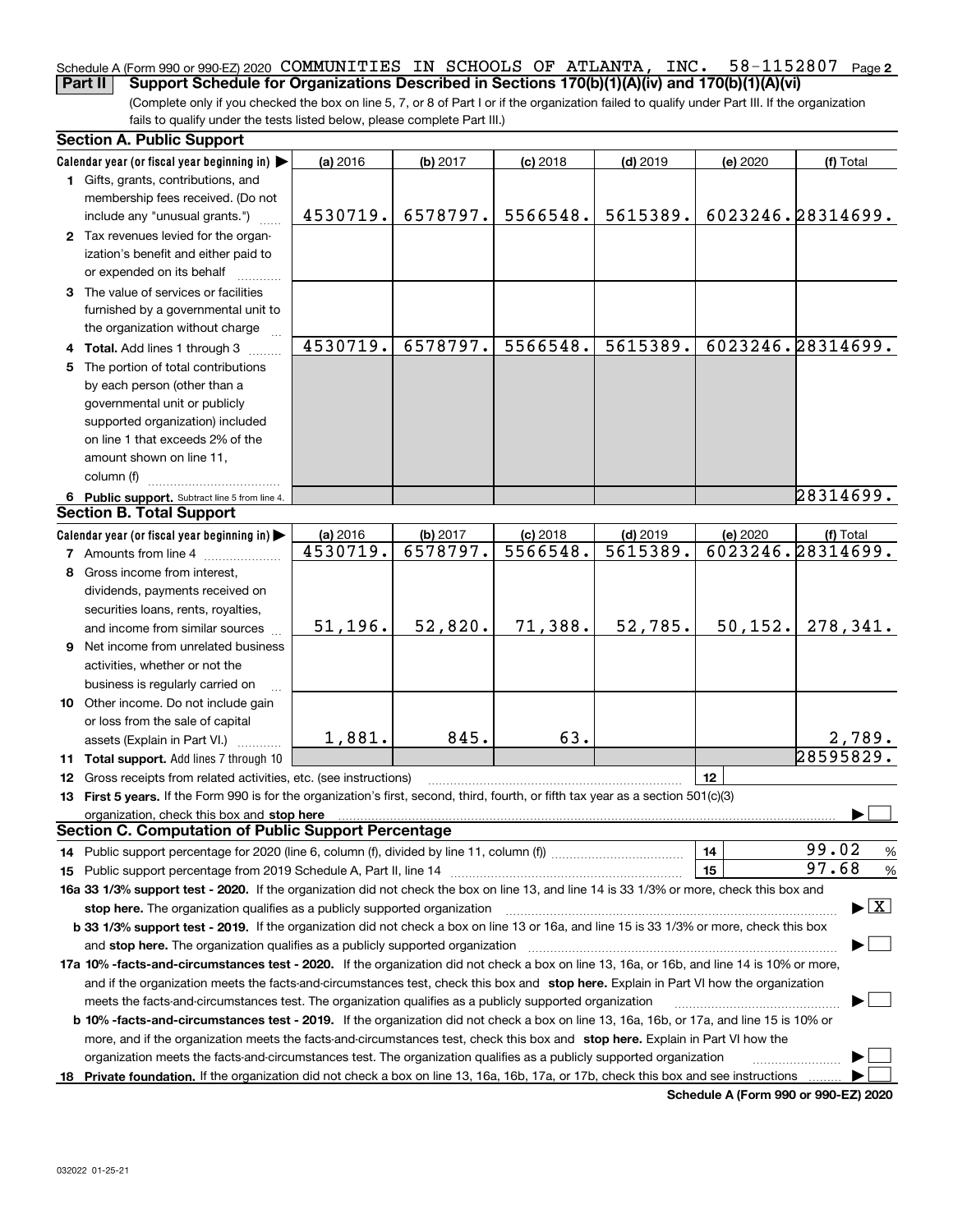#### **3** Schedule A (Form 990 or 990-EZ) 2020  $\,$  COMMUNITIES  $\,$  IN  $\,$  SCHOOLS OF <code>ATLANTA</code> , <code>INC. 58–1152807</code> <code>Page</code> **Part III Support Schedule for Organizations Described in Section 509(a)(2)**

(Complete only if you checked the box on line 10 of Part I or if the organization failed to qualify under Part II. If the organization fails to qualify under the tests listed below, please complete Part II.)

|    | <b>Section A. Public Support</b>                                                                                                                 |          |          |            |            |          |           |
|----|--------------------------------------------------------------------------------------------------------------------------------------------------|----------|----------|------------|------------|----------|-----------|
|    | Calendar year (or fiscal year beginning in) $\blacktriangleright$                                                                                | (a) 2016 | (b) 2017 | $(c)$ 2018 | $(d)$ 2019 | (e) 2020 | (f) Total |
|    | 1 Gifts, grants, contributions, and                                                                                                              |          |          |            |            |          |           |
|    | membership fees received. (Do not                                                                                                                |          |          |            |            |          |           |
|    | include any "unusual grants.")                                                                                                                   |          |          |            |            |          |           |
|    | <b>2</b> Gross receipts from admissions,                                                                                                         |          |          |            |            |          |           |
|    | merchandise sold or services per-                                                                                                                |          |          |            |            |          |           |
|    | formed, or facilities furnished in                                                                                                               |          |          |            |            |          |           |
|    | any activity that is related to the<br>organization's tax-exempt purpose                                                                         |          |          |            |            |          |           |
|    | 3 Gross receipts from activities that                                                                                                            |          |          |            |            |          |           |
|    | are not an unrelated trade or bus-                                                                                                               |          |          |            |            |          |           |
|    |                                                                                                                                                  |          |          |            |            |          |           |
|    | iness under section 513                                                                                                                          |          |          |            |            |          |           |
|    | 4 Tax revenues levied for the organ-                                                                                                             |          |          |            |            |          |           |
|    | ization's benefit and either paid to                                                                                                             |          |          |            |            |          |           |
|    | or expended on its behalf<br>.                                                                                                                   |          |          |            |            |          |           |
|    | 5 The value of services or facilities                                                                                                            |          |          |            |            |          |           |
|    | furnished by a governmental unit to                                                                                                              |          |          |            |            |          |           |
|    | the organization without charge                                                                                                                  |          |          |            |            |          |           |
|    | <b>6 Total.</b> Add lines 1 through 5                                                                                                            |          |          |            |            |          |           |
|    | 7a Amounts included on lines 1, 2, and                                                                                                           |          |          |            |            |          |           |
|    | 3 received from disqualified persons                                                                                                             |          |          |            |            |          |           |
|    | <b>b</b> Amounts included on lines 2 and 3 received                                                                                              |          |          |            |            |          |           |
|    | from other than disqualified persons that                                                                                                        |          |          |            |            |          |           |
|    | exceed the greater of \$5,000 or 1% of the<br>amount on line 13 for the year                                                                     |          |          |            |            |          |           |
|    | c Add lines 7a and 7b                                                                                                                            |          |          |            |            |          |           |
|    | 8 Public support. (Subtract line 7c from line 6.)                                                                                                |          |          |            |            |          |           |
|    | <b>Section B. Total Support</b>                                                                                                                  |          |          |            |            |          |           |
|    | Calendar year (or fiscal year beginning in)                                                                                                      | (a) 2016 | (b) 2017 | $(c)$ 2018 | $(d)$ 2019 | (e) 2020 | (f) Total |
|    | 9 Amounts from line 6                                                                                                                            |          |          |            |            |          |           |
|    | <b>10a</b> Gross income from interest,                                                                                                           |          |          |            |            |          |           |
|    | dividends, payments received on                                                                                                                  |          |          |            |            |          |           |
|    | securities loans, rents, royalties,<br>and income from similar sources                                                                           |          |          |            |            |          |           |
|    | <b>b</b> Unrelated business taxable income                                                                                                       |          |          |            |            |          |           |
|    | (less section 511 taxes) from businesses                                                                                                         |          |          |            |            |          |           |
|    | acquired after June 30, 1975 [10001]                                                                                                             |          |          |            |            |          |           |
|    |                                                                                                                                                  |          |          |            |            |          |           |
|    | c Add lines 10a and 10b<br>11 Net income from unrelated business                                                                                 |          |          |            |            |          |           |
|    | activities not included in line 10b,                                                                                                             |          |          |            |            |          |           |
|    | whether or not the business is                                                                                                                   |          |          |            |            |          |           |
|    | regularly carried on                                                                                                                             |          |          |            |            |          |           |
|    | <b>12</b> Other income. Do not include gain<br>or loss from the sale of capital                                                                  |          |          |            |            |          |           |
|    | assets (Explain in Part VI.)                                                                                                                     |          |          |            |            |          |           |
|    | <b>13</b> Total support. (Add lines 9, 10c, 11, and 12.)                                                                                         |          |          |            |            |          |           |
|    | 14 First 5 years. If the Form 990 is for the organization's first, second, third, fourth, or fifth tax year as a section 501(c)(3) organization, |          |          |            |            |          |           |
|    | check this box and stop here measurements are constructed as the state of the state of the state of the state o                                  |          |          |            |            |          |           |
|    | <b>Section C. Computation of Public Support Percentage</b>                                                                                       |          |          |            |            |          |           |
|    | 15 Public support percentage for 2020 (line 8, column (f), divided by line 13, column (f))                                                       |          |          |            |            | 15       | %         |
|    | 16 Public support percentage from 2019 Schedule A, Part III, line 15                                                                             |          |          |            |            | 16       | %         |
|    | Section D. Computation of Investment Income Percentage                                                                                           |          |          |            |            |          |           |
|    | 17 Investment income percentage for 2020 (line 10c, column (f), divided by line 13, column (f))                                                  |          |          |            |            | 17       | %         |
|    | <b>18</b> Investment income percentage from <b>2019</b> Schedule A, Part III, line 17                                                            |          |          |            |            | 18       | %         |
|    | 19a 33 1/3% support tests - 2020. If the organization did not check the box on line 14, and line 15 is more than 33 1/3%, and line 17 is not     |          |          |            |            |          |           |
|    | more than 33 1/3%, check this box and stop here. The organization qualifies as a publicly supported organization                                 |          |          |            |            |          | ▶         |
|    | b 33 1/3% support tests - 2019. If the organization did not check a box on line 14 or line 19a, and line 16 is more than 33 1/3%, and            |          |          |            |            |          |           |
|    | line 18 is not more than 33 1/3%, check this box and stop here. The organization qualifies as a publicly supported organization                  |          |          |            |            |          |           |
| 20 |                                                                                                                                                  |          |          |            |            |          |           |
|    |                                                                                                                                                  |          |          |            |            |          |           |

**Schedule A (Form 990 or 990-EZ) 2020**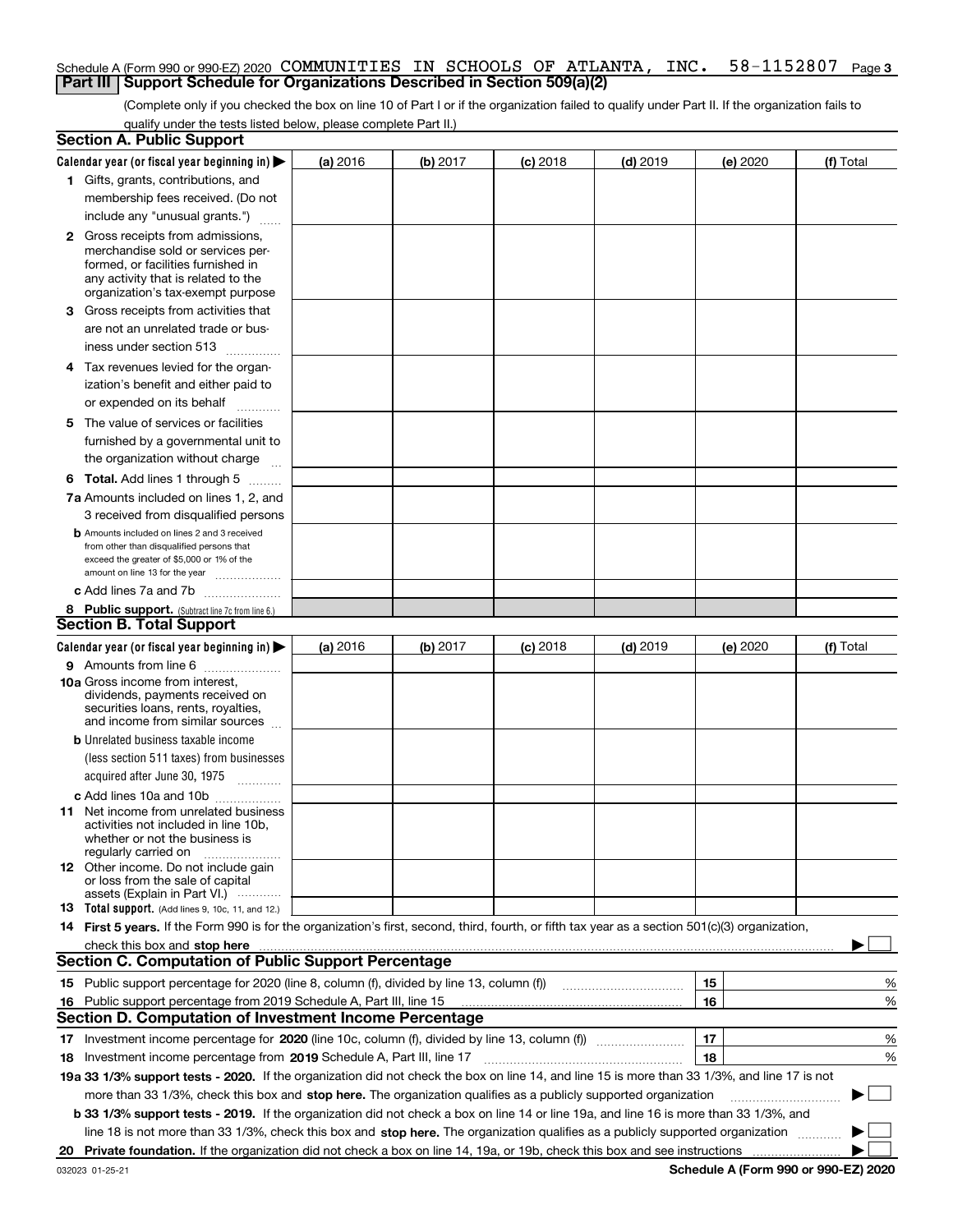#### $58 - 1152807$  Page 4 Schedule A (Form 990 or 990-EZ) 2020  $\,$  COMMUNITIES  $\,$  IN  $\,$  SCHOOLS OF <code>ATLANTA</code> , <code>INC. 58–1152807</code> <code>Page</code>

# **Part IV Supporting Organizations**

(Complete only if you checked a box in line 12 on Part I. If you checked box 12a, Part I, complete Sections A and B. If you checked box 12b, Part I, complete Sections A and C. If you checked box 12c, Part I, complete Sections A, D, and E. If you checked box 12d, Part I, complete Sections A and D, and complete Part V.)

## **Section A. All Supporting Organizations**

- **1** Are all of the organization's supported organizations listed by name in the organization's governing documents? If "No," describe in **Part VI** how the supported organizations are designated. If designated by *class or purpose, describe the designation. If historic and continuing relationship, explain.*
- **2** Did the organization have any supported organization that does not have an IRS determination of status under section 509(a)(1) or (2)? If "Yes," explain in Part VI how the organization determined that the supported *organization was described in section 509(a)(1) or (2).*
- **3a** Did the organization have a supported organization described in section 501(c)(4), (5), or (6)? If "Yes," answer *lines 3b and 3c below.*
- **b** Did the organization confirm that each supported organization qualified under section 501(c)(4), (5), or (6) and satisfied the public support tests under section 509(a)(2)? If "Yes," describe in **Part VI** when and how the *organization made the determination.*
- **c**Did the organization ensure that all support to such organizations was used exclusively for section 170(c)(2)(B) purposes? If "Yes," explain in **Part VI** what controls the organization put in place to ensure such use.
- **4a***If* Was any supported organization not organized in the United States ("foreign supported organization")? *"Yes," and if you checked box 12a or 12b in Part I, answer lines 4b and 4c below.*
- **b** Did the organization have ultimate control and discretion in deciding whether to make grants to the foreign supported organization? If "Yes," describe in **Part VI** how the organization had such control and discretion *despite being controlled or supervised by or in connection with its supported organizations.*
- **c** Did the organization support any foreign supported organization that does not have an IRS determination under sections 501(c)(3) and 509(a)(1) or (2)? If "Yes," explain in **Part VI** what controls the organization used *to ensure that all support to the foreign supported organization was used exclusively for section 170(c)(2)(B) purposes.*
- **5a***If "Yes,"* Did the organization add, substitute, or remove any supported organizations during the tax year? answer lines 5b and 5c below (if applicable). Also, provide detail in **Part VI,** including (i) the names and EIN *numbers of the supported organizations added, substituted, or removed; (ii) the reasons for each such action; (iii) the authority under the organization's organizing document authorizing such action; and (iv) how the action was accomplished (such as by amendment to the organizing document).*
- **b** Type I or Type II only. Was any added or substituted supported organization part of a class already designated in the organization's organizing document?
- **cSubstitutions only.**  Was the substitution the result of an event beyond the organization's control?
- **6** Did the organization provide support (whether in the form of grants or the provision of services or facilities) to **Part VI.** *If "Yes," provide detail in* support or benefit one or more of the filing organization's supported organizations? anyone other than (i) its supported organizations, (ii) individuals that are part of the charitable class benefited by one or more of its supported organizations, or (iii) other supporting organizations that also
- **7**Did the organization provide a grant, loan, compensation, or other similar payment to a substantial contributor *If "Yes," complete Part I of Schedule L (Form 990 or 990-EZ).* regard to a substantial contributor? (as defined in section 4958(c)(3)(C)), a family member of a substantial contributor, or a 35% controlled entity with
- **8** Did the organization make a loan to a disqualified person (as defined in section 4958) not described in line 7? *If "Yes," complete Part I of Schedule L (Form 990 or 990-EZ).*
- **9a** Was the organization controlled directly or indirectly at any time during the tax year by one or more in section 509(a)(1) or (2))? If "Yes," *provide detail in* <code>Part VI.</code> disqualified persons, as defined in section 4946 (other than foundation managers and organizations described
- **b** Did one or more disqualified persons (as defined in line 9a) hold a controlling interest in any entity in which the supporting organization had an interest? If "Yes," provide detail in P**art VI**.
- **c**Did a disqualified person (as defined in line 9a) have an ownership interest in, or derive any personal benefit from, assets in which the supporting organization also had an interest? If "Yes," provide detail in P**art VI.**
- **10a** Was the organization subject to the excess business holdings rules of section 4943 because of section supporting organizations)? If "Yes," answer line 10b below. 4943(f) (regarding certain Type II supporting organizations, and all Type III non-functionally integrated
- **b** Did the organization have any excess business holdings in the tax year? (Use Schedule C, Form 4720, to *determine whether the organization had excess business holdings.)*

**YesNo**

**1**

**10b**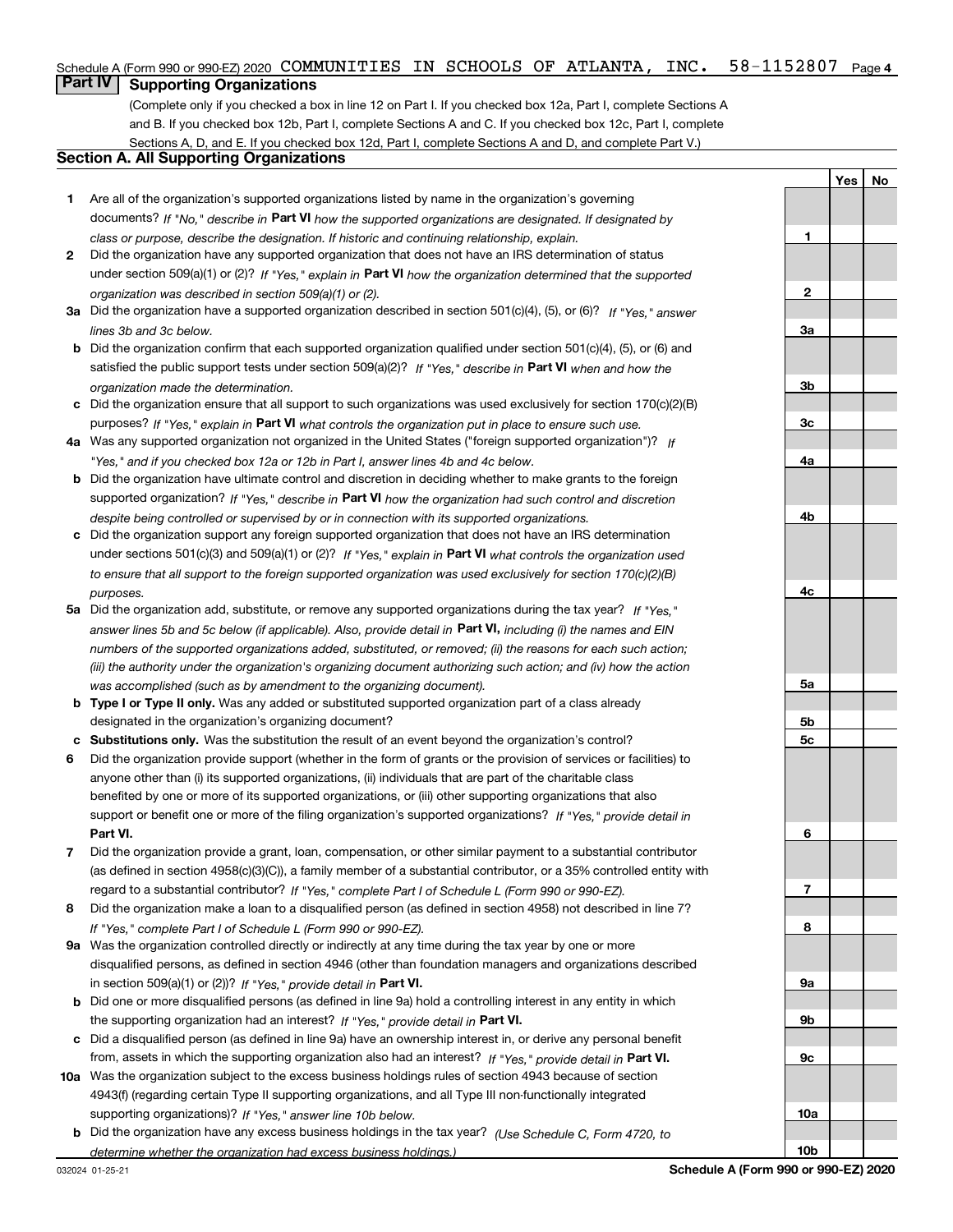#### **5**Schedule A (Form 990 or 990-EZ) 2020  $\,$  COMMUNITIES  $\,$  IN  $\,$  SCHOOLS OF <code>ATLANTA</code> , <code>INC. 58–1152807</code> <code>Page</code> **Part IV Supporting Organizations** *(continued)*

|    |                                                                                                                                                                                                                                                            |                 | Yes | No. |
|----|------------------------------------------------------------------------------------------------------------------------------------------------------------------------------------------------------------------------------------------------------------|-----------------|-----|-----|
| 11 | Has the organization accepted a gift or contribution from any of the following persons?                                                                                                                                                                    |                 |     |     |
|    | a A person who directly or indirectly controls, either alone or together with persons described in lines 11b and                                                                                                                                           |                 |     |     |
|    | 11c below, the governing body of a supported organization?                                                                                                                                                                                                 | 11a             |     |     |
|    | <b>b</b> A family member of a person described in line 11a above?                                                                                                                                                                                          | 11 <sub>b</sub> |     |     |
|    | c A 35% controlled entity of a person described in line 11a or 11b above? If "Yes" to line 11a, 11b, or 11c, provide                                                                                                                                       |                 |     |     |
|    | detail in Part VI.                                                                                                                                                                                                                                         | 11c             |     |     |
|    | <b>Section B. Type I Supporting Organizations</b>                                                                                                                                                                                                          |                 |     |     |
|    |                                                                                                                                                                                                                                                            |                 | Yes | No  |
|    | Did the governing body, members of the governing body, officers acting in their official capacity, or membership of one or<br>more supported organizations have the nower to requierly appoint or elect at least a majority of the organization's officers |                 |     |     |

|   | more supported organizations have the power to regularly appoint or elect at least a majority of the organization's officers,  |  |
|---|--------------------------------------------------------------------------------------------------------------------------------|--|
|   | directors, or trustees at all times during the tax year? If "No," describe in Part VI how the supported organization(s)        |  |
|   | effectively operated, supervised, or controlled the organization's activities. If the organization had more than one supported |  |
|   | organization, describe how the powers to appoint and/or remove officers, directors, or trustees were allocated among the       |  |
|   | supported organizations and what conditions or restrictions, if any, applied to such powers during the tax year.               |  |
| 2 | Did the organization operate for the benefit of any supported organization other than the supported                            |  |
|   | organization(s) that operated, supervised, or controlled the supporting organization? If "Yes," explain in                     |  |
|   | Поні (1) стала в процент процент в после программа в после программа в программа в программа в программа в про                 |  |

**Part VI**  *how providing such benefit carried out the purposes of the supported organization(s) that operated,*

|                                                    |  | supervised, or controlled the supporting organization. |  |
|----------------------------------------------------|--|--------------------------------------------------------|--|
| <b>Section C. Type II Supporting Organizations</b> |  |                                                        |  |

**Yes No 1**or trustees of each of the organization's supported organization(s)? If "No," describe in **Part VI** how control **1***or management of the supporting organization was vested in the same persons that controlled or managed the supported organization(s).* Were a majority of the organization's directors or trustees during the tax year also a majority of the directors

| Section D. All Type III Supporting Organizations |  |
|--------------------------------------------------|--|
|                                                  |  |

|              |                                                                                                                        |   | Tesi No |  |
|--------------|------------------------------------------------------------------------------------------------------------------------|---|---------|--|
|              | Did the organization provide to each of its supported organizations, by the last day of the fifth month of the         |   |         |  |
|              | organization's tax year, (i) a written notice describing the type and amount of support provided during the prior tax  |   |         |  |
|              | year, (ii) a copy of the Form 990 that was most recently filed as of the date of notification, and (iii) copies of the |   |         |  |
|              | organization's governing documents in effect on the date of notification, to the extent not previously provided?       |   |         |  |
| $\mathbf{2}$ | Were any of the organization's officers, directors, or trustees either (i) appointed or elected by the supported       |   |         |  |
|              | organization(s) or (ii) serving on the governing body of a supported organization? If "No." explain in Part VI how     |   |         |  |
|              | the organization maintained a close and continuous working relationship with the supported organization(s).            | 2 |         |  |
| 3            | By reason of the relationship described in line 2, above, did the organization's supported organizations have a        |   |         |  |
|              | significant voice in the organization's investment policies and in directing the use of the organization's             |   |         |  |
|              | income or assets at all times during the tax year? If "Yes," describe in Part VI the role the organization's           |   |         |  |
|              | supported organizations played in this regard.                                                                         | з |         |  |

# *supported organizations played in this regard.* **Section E. Type III Functionally Integrated Supporting Organizations**

- **1**Check the box next to the method that the organization used to satisfy the Integral Part Test during the year (see instructions).
- **alinupy** The organization satisfied the Activities Test. Complete line 2 below.
- **bThe organization is the parent of each of its supported organizations. Complete line 3 below.**

|  |  |  | $\mathbf{c}$ The organization supported a governmental entity. Describe in Part VI how you supported a governmental entity (see instructions). |  |
|--|--|--|------------------------------------------------------------------------------------------------------------------------------------------------|--|
|--|--|--|------------------------------------------------------------------------------------------------------------------------------------------------|--|

- **2Answer lines 2a and 2b below. Yes No** Activities Test.
- **a** Did substantially all of the organization's activities during the tax year directly further the exempt purposes of the supported organization(s) to which the organization was responsive? If "Yes," then in **Part VI identify those supported organizations and explain**  *how these activities directly furthered their exempt purposes, how the organization was responsive to those supported organizations, and how the organization determined that these activities constituted substantially all of its activities.*
- **b** Did the activities described in line 2a, above, constitute activities that, but for the organization's involvement, **Part VI**  *the reasons for the organization's position that its supported organization(s) would have engaged in* one or more of the organization's supported organization(s) would have been engaged in? If "Yes," e*xplain in these activities but for the organization's involvement.*
- **3** Parent of Supported Organizations. Answer lines 3a and 3b below.
- **a** Did the organization have the power to regularly appoint or elect a majority of the officers, directors, or trustees of each of the supported organizations? If "Yes" or "No" provide details in **Part VI.**
- **b** Did the organization exercise a substantial degree of direction over the policies, programs, and activities of each of its supported organizations? If "Yes," describe in Part VI the role played by the organization in this regard.

**2a**

**2b**

**3a**

**3b**

**2**

**Yes**

**No**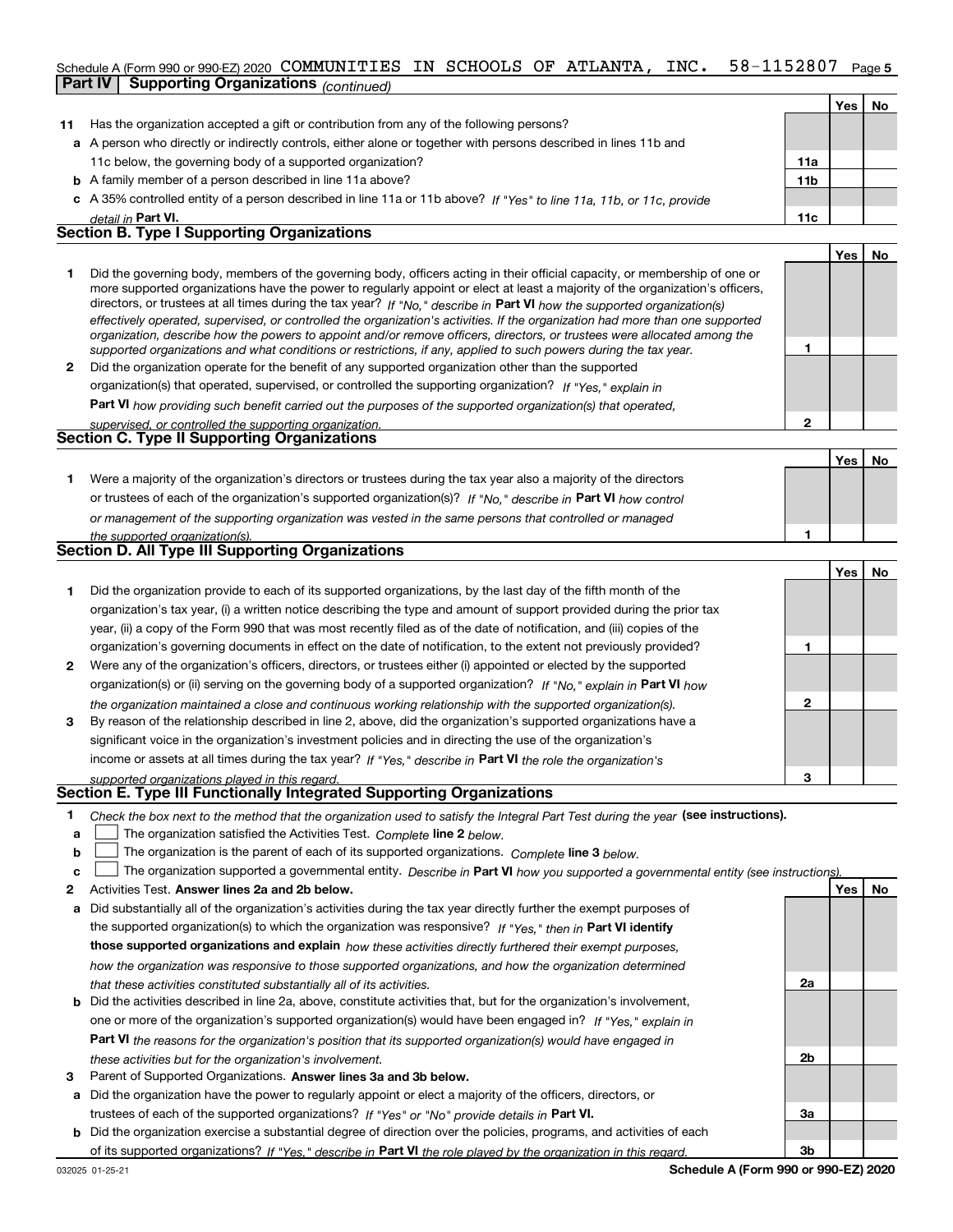|              | Schedule A (Form 990 or 990-EZ) 2020 COMMUNITIES IN SCHOOLS OF ATLANTA, INC.                                                                   |                |                | $58 - 1152807$ Page 6          |
|--------------|------------------------------------------------------------------------------------------------------------------------------------------------|----------------|----------------|--------------------------------|
|              | Type III Non-Functionally Integrated 509(a)(3) Supporting Organizations<br><b>Part V</b>                                                       |                |                |                                |
| 1            | Check here if the organization satisfied the Integral Part Test as a qualifying trust on Nov. 20, 1970 (explain in Part VI). See instructions. |                |                |                                |
|              | All other Type III non-functionally integrated supporting organizations must complete Sections A through E.                                    |                |                |                                |
|              | <b>Section A - Adjusted Net Income</b>                                                                                                         |                | (A) Prior Year | (B) Current Year<br>(optional) |
| 1            | Net short-term capital gain                                                                                                                    | 1              |                |                                |
| $\mathbf{2}$ | Recoveries of prior-year distributions                                                                                                         | $\mathbf 2$    |                |                                |
| 3            | Other gross income (see instructions)                                                                                                          | 3              |                |                                |
| 4            | Add lines 1 through 3.                                                                                                                         | 4              |                |                                |
| 5            | Depreciation and depletion                                                                                                                     | 5              |                |                                |
| 6            | Portion of operating expenses paid or incurred for production or                                                                               |                |                |                                |
|              | collection of gross income or for management, conservation, or                                                                                 |                |                |                                |
|              | maintenance of property held for production of income (see instructions)                                                                       | 6              |                |                                |
| 7            | Other expenses (see instructions)                                                                                                              | $\overline{7}$ |                |                                |
| 8            | Adjusted Net Income (subtract lines 5, 6, and 7 from line 4)                                                                                   | 8              |                |                                |
|              | <b>Section B - Minimum Asset Amount</b>                                                                                                        |                | (A) Prior Year | (B) Current Year<br>(optional) |
| 1            | Aggregate fair market value of all non-exempt-use assets (see                                                                                  |                |                |                                |
|              | instructions for short tax year or assets held for part of year):                                                                              |                |                |                                |
|              | <b>a</b> Average monthly value of securities                                                                                                   | 1a             |                |                                |
|              | <b>b</b> Average monthly cash balances                                                                                                         | 1 <sub>b</sub> |                |                                |
|              | c Fair market value of other non-exempt-use assets                                                                                             | 1 <sub>c</sub> |                |                                |
|              | <b>d</b> Total (add lines 1a, 1b, and 1c)                                                                                                      | 1d             |                |                                |
|              | e Discount claimed for blockage or other factors                                                                                               |                |                |                                |
|              | (explain in detail in <b>Part VI</b> ):                                                                                                        |                |                |                                |
| 2            | Acquisition indebtedness applicable to non-exempt-use assets                                                                                   | 2              |                |                                |
| 3            | Subtract line 2 from line 1d.                                                                                                                  | 3              |                |                                |
| 4            | Cash deemed held for exempt use. Enter 0.015 of line 3 (for greater amount,                                                                    |                |                |                                |
|              | see instructions).                                                                                                                             | 4              |                |                                |
| 5            | Net value of non-exempt-use assets (subtract line 4 from line 3)                                                                               | 5              |                |                                |
| 6            | Multiply line 5 by 0.035.                                                                                                                      | 6              |                |                                |
| 7            | Recoveries of prior-year distributions                                                                                                         | $\overline{7}$ |                |                                |
| 8            | Minimum Asset Amount (add line 7 to line 6)                                                                                                    | 8              |                |                                |
|              | <b>Section C - Distributable Amount</b>                                                                                                        |                |                | <b>Current Year</b>            |
| 1            | Adjusted net income for prior year (from Section A, line 8, column A)                                                                          | 1              |                |                                |
| $\mathbf{2}$ | Enter 0.85 of line 1.                                                                                                                          | $\mathbf{2}$   |                |                                |
| 3            | Minimum asset amount for prior year (from Section B, line 8, column A)                                                                         | 3              |                |                                |
| 4            | Enter greater of line 2 or line 3.                                                                                                             | 4              |                |                                |
| 5            | Income tax imposed in prior year                                                                                                               | 5              |                |                                |
| 6            | <b>Distributable Amount.</b> Subtract line 5 from line 4, unless subject to                                                                    |                |                |                                |
|              | emergency temporary reduction (see instructions).                                                                                              | 6              |                |                                |
|              |                                                                                                                                                |                |                |                                |

**7** Check here if the current year is the organization's first as a non-functionally integrated Type III supporting organization (see instructions).

**Schedule A (Form 990 or 990-EZ) 2020**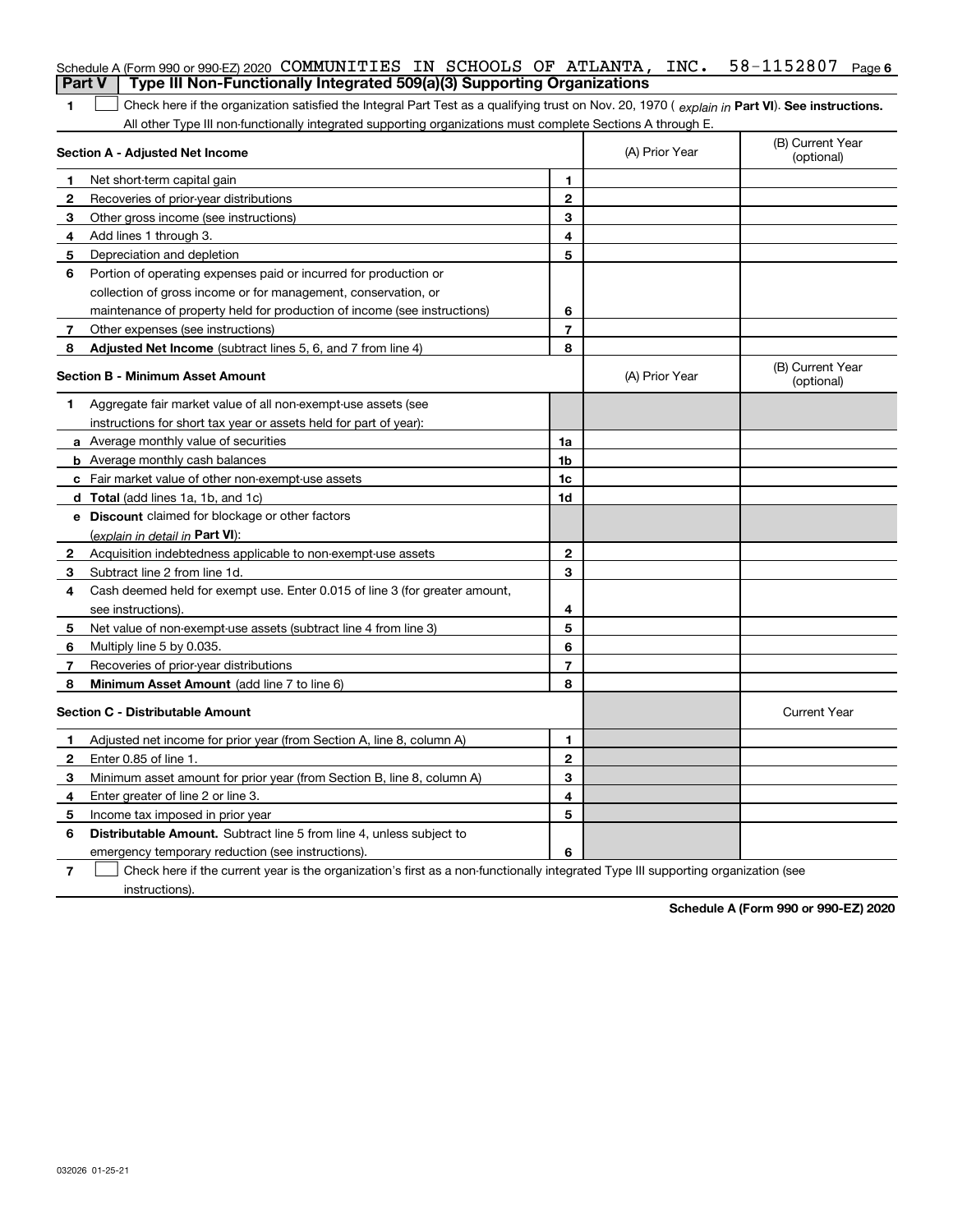| Schedule A (Form 990 or 990-EZ) 2020 COMMUNITIES IN SCHOOLS OF ATLANTA, INC.                           |  |  |  | 58-1152807          | Page 7 |
|--------------------------------------------------------------------------------------------------------|--|--|--|---------------------|--------|
| <b>Part V</b> Type III Non-Functionally Integrated 509(a)(3) Supporting Organizations $_{(continued)}$ |  |  |  |                     |        |
| <b>Section D - Distributions</b>                                                                       |  |  |  | <b>Current Year</b> |        |

|              | <b>Section D - Distributions</b>                                                           |                                    |                                               |    | <b>Current Year</b>                              |
|--------------|--------------------------------------------------------------------------------------------|------------------------------------|-----------------------------------------------|----|--------------------------------------------------|
| 1            | Amounts paid to supported organizations to accomplish exempt purposes                      |                                    |                                               | 1  |                                                  |
| $\mathbf{2}$ | Amounts paid to perform activity that directly furthers exempt purposes of supported       |                                    |                                               |    |                                                  |
|              | organizations, in excess of income from activity                                           | 2                                  |                                               |    |                                                  |
| 3            | Administrative expenses paid to accomplish exempt purposes of supported organizations      | 3                                  |                                               |    |                                                  |
| 4            | Amounts paid to acquire exempt-use assets                                                  | 4                                  |                                               |    |                                                  |
| 5            | Qualified set-aside amounts (prior IRS approval required - provide details in Part VI)     |                                    |                                               | 5  |                                                  |
| 6            | Other distributions ( <i>describe in</i> Part VI). See instructions.                       |                                    |                                               | 6  |                                                  |
| 7            | <b>Total annual distributions.</b> Add lines 1 through 6.                                  |                                    |                                               | 7  |                                                  |
| 8            | Distributions to attentive supported organizations to which the organization is responsive |                                    |                                               |    |                                                  |
|              | (provide details in Part VI). See instructions.                                            |                                    |                                               | 8  |                                                  |
| 9            | Distributable amount for 2020 from Section C, line 6                                       |                                    |                                               | 9  |                                                  |
| 10           | Line 8 amount divided by line 9 amount                                                     |                                    |                                               | 10 |                                                  |
|              | <b>Section E - Distribution Allocations</b> (see instructions)                             | (i)<br><b>Excess Distributions</b> | (ii)<br><b>Underdistributions</b><br>Pre-2020 |    | (iii)<br><b>Distributable</b><br>Amount for 2020 |
| 1            | Distributable amount for 2020 from Section C, line 6                                       |                                    |                                               |    |                                                  |
| 2            | Underdistributions, if any, for years prior to 2020 (reason-                               |                                    |                                               |    |                                                  |
|              | able cause required - explain in Part VI). See instructions.                               |                                    |                                               |    |                                                  |
| З.           | Excess distributions carryover, if any, to 2020                                            |                                    |                                               |    |                                                  |
|              | <b>a</b> From 2015                                                                         |                                    |                                               |    |                                                  |
|              | <b>b</b> From $2016$                                                                       |                                    |                                               |    |                                                  |
|              | $c$ From 2017                                                                              |                                    |                                               |    |                                                  |
|              | $d$ From 2018                                                                              |                                    |                                               |    |                                                  |
|              | e From 2019                                                                                |                                    |                                               |    |                                                  |
|              | f Total of lines 3a through 3e                                                             |                                    |                                               |    |                                                  |
|              | g Applied to underdistributions of prior years                                             |                                    |                                               |    |                                                  |
|              | <b>h</b> Applied to 2020 distributable amount                                              |                                    |                                               |    |                                                  |
| j.           | Carryover from 2015 not applied (see instructions)                                         |                                    |                                               |    |                                                  |
|              | Remainder. Subtract lines 3g, 3h, and 3i from line 3f.                                     |                                    |                                               |    |                                                  |
| 4            | Distributions for 2020 from Section D,                                                     |                                    |                                               |    |                                                  |
|              | \$<br>line $7:$                                                                            |                                    |                                               |    |                                                  |
|              | <b>a</b> Applied to underdistributions of prior years                                      |                                    |                                               |    |                                                  |
|              | <b>b</b> Applied to 2020 distributable amount                                              |                                    |                                               |    |                                                  |
|              | <b>c</b> Remainder. Subtract lines 4a and 4b from line 4.                                  |                                    |                                               |    |                                                  |
| 5            | Remaining underdistributions for years prior to 2020, if                                   |                                    |                                               |    |                                                  |
|              | any. Subtract lines 3g and 4a from line 2. For result greater                              |                                    |                                               |    |                                                  |
|              | than zero, explain in Part VI. See instructions.                                           |                                    |                                               |    |                                                  |
| 6            | Remaining underdistributions for 2020. Subtract lines 3h                                   |                                    |                                               |    |                                                  |
|              | and 4b from line 1. For result greater than zero, explain in                               |                                    |                                               |    |                                                  |
|              | <b>Part VI.</b> See instructions.                                                          |                                    |                                               |    |                                                  |
| 7            | Excess distributions carryover to 2021. Add lines 3j                                       |                                    |                                               |    |                                                  |
|              | and 4c.                                                                                    |                                    |                                               |    |                                                  |
| 8            | Breakdown of line 7:                                                                       |                                    |                                               |    |                                                  |
|              | a Excess from 2016                                                                         |                                    |                                               |    |                                                  |
|              | <b>b</b> Excess from 2017                                                                  |                                    |                                               |    |                                                  |
|              | c Excess from 2018                                                                         |                                    |                                               |    |                                                  |
|              | d Excess from 2019                                                                         |                                    |                                               |    |                                                  |
|              | e Excess from 2020                                                                         |                                    |                                               |    |                                                  |

**Schedule A (Form 990 or 990-EZ) 2020**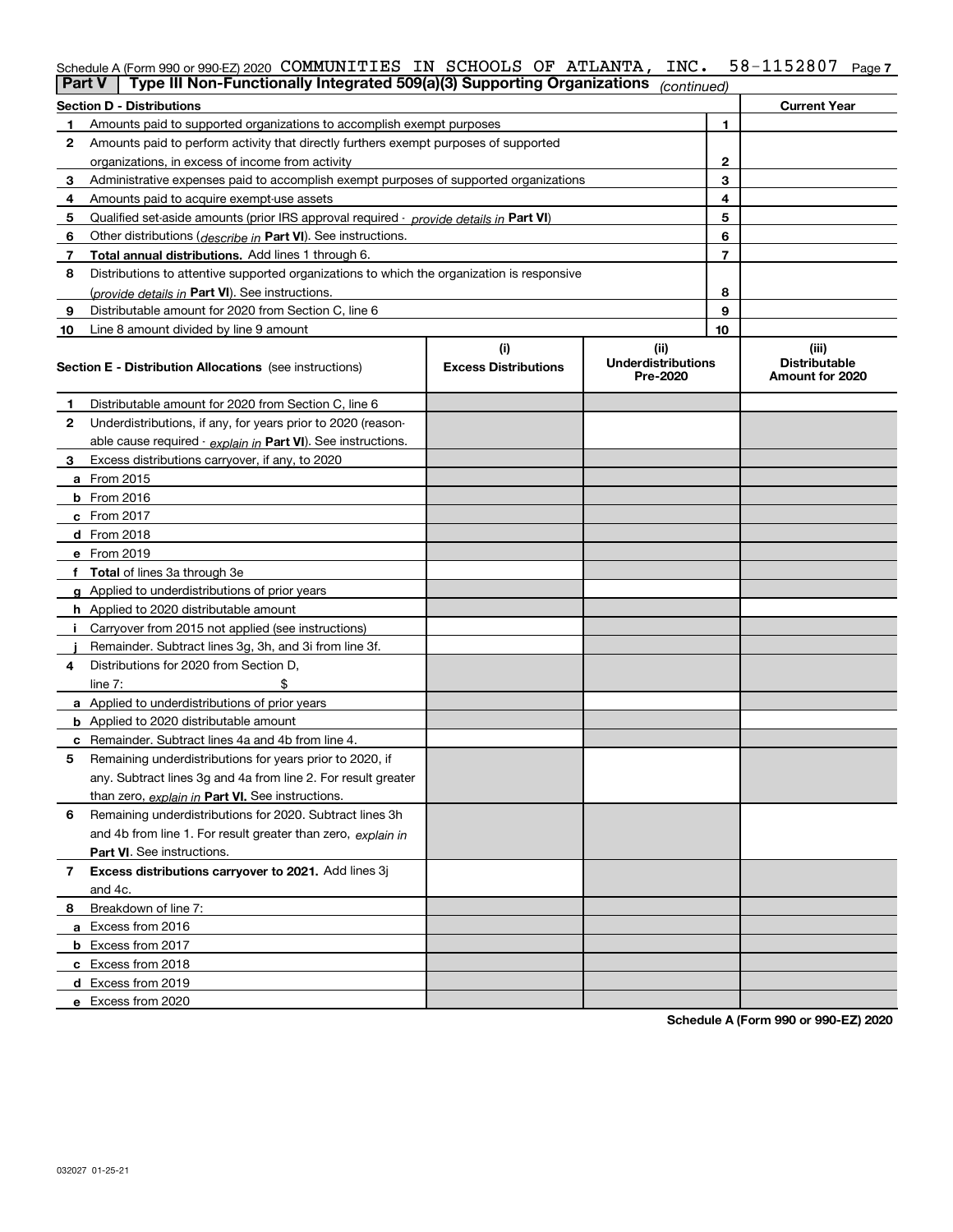| Schedule A (Form 990 or 990-EZ) 2020 COMMUNITIES IN SCHOOLS OF ATLANTA, INC. 58-1152807<br>Page 8<br>Part VI<br>Supplemental Information. Provide the explanations required by Part II, line 10; Part II, line 17a or 17b; Part III, line 12;<br>Part IV, Section A, lines 1, 2, 3b, 3c, 4b, 4c, 5a, 6, 9a, 9b, 9c, 11a, 11b, and 11c; Part IV, Section B, lines 1 and 2; Part IV, Section C,<br>line 1; Part IV, Section D, lines 2 and 3; Part IV, Section E, lines 1c, 2a, 2b, 3a, and 3b; Part V, line 1; Part V, Section B, line 1e; Part V, |
|---------------------------------------------------------------------------------------------------------------------------------------------------------------------------------------------------------------------------------------------------------------------------------------------------------------------------------------------------------------------------------------------------------------------------------------------------------------------------------------------------------------------------------------------------|
| Section D, lines 5, 6, and 8; and Part V, Section E, lines 2, 5, and 6. Also complete this part for any additional information.<br>(See instructions.)                                                                                                                                                                                                                                                                                                                                                                                            |
| SCHEDULE A, PART II, LINE 10, EXPLANATION FOR OTHER INCOME:                                                                                                                                                                                                                                                                                                                                                                                                                                                                                       |
| REIMBURSED EXPENSES, ETC.                                                                                                                                                                                                                                                                                                                                                                                                                                                                                                                         |
| 2016 AMOUNT: \$                                                                                                                                                                                                                                                                                                                                                                                                                                                                                                                                   |
| 2017 AMOUNT: \$<br>845.                                                                                                                                                                                                                                                                                                                                                                                                                                                                                                                           |
| 63.<br>2018 AMOUNT: \$                                                                                                                                                                                                                                                                                                                                                                                                                                                                                                                            |
|                                                                                                                                                                                                                                                                                                                                                                                                                                                                                                                                                   |
|                                                                                                                                                                                                                                                                                                                                                                                                                                                                                                                                                   |
|                                                                                                                                                                                                                                                                                                                                                                                                                                                                                                                                                   |
|                                                                                                                                                                                                                                                                                                                                                                                                                                                                                                                                                   |
|                                                                                                                                                                                                                                                                                                                                                                                                                                                                                                                                                   |
|                                                                                                                                                                                                                                                                                                                                                                                                                                                                                                                                                   |
|                                                                                                                                                                                                                                                                                                                                                                                                                                                                                                                                                   |
|                                                                                                                                                                                                                                                                                                                                                                                                                                                                                                                                                   |
|                                                                                                                                                                                                                                                                                                                                                                                                                                                                                                                                                   |
|                                                                                                                                                                                                                                                                                                                                                                                                                                                                                                                                                   |
|                                                                                                                                                                                                                                                                                                                                                                                                                                                                                                                                                   |
|                                                                                                                                                                                                                                                                                                                                                                                                                                                                                                                                                   |
|                                                                                                                                                                                                                                                                                                                                                                                                                                                                                                                                                   |
|                                                                                                                                                                                                                                                                                                                                                                                                                                                                                                                                                   |
|                                                                                                                                                                                                                                                                                                                                                                                                                                                                                                                                                   |
|                                                                                                                                                                                                                                                                                                                                                                                                                                                                                                                                                   |
|                                                                                                                                                                                                                                                                                                                                                                                                                                                                                                                                                   |
|                                                                                                                                                                                                                                                                                                                                                                                                                                                                                                                                                   |
|                                                                                                                                                                                                                                                                                                                                                                                                                                                                                                                                                   |
|                                                                                                                                                                                                                                                                                                                                                                                                                                                                                                                                                   |
|                                                                                                                                                                                                                                                                                                                                                                                                                                                                                                                                                   |
|                                                                                                                                                                                                                                                                                                                                                                                                                                                                                                                                                   |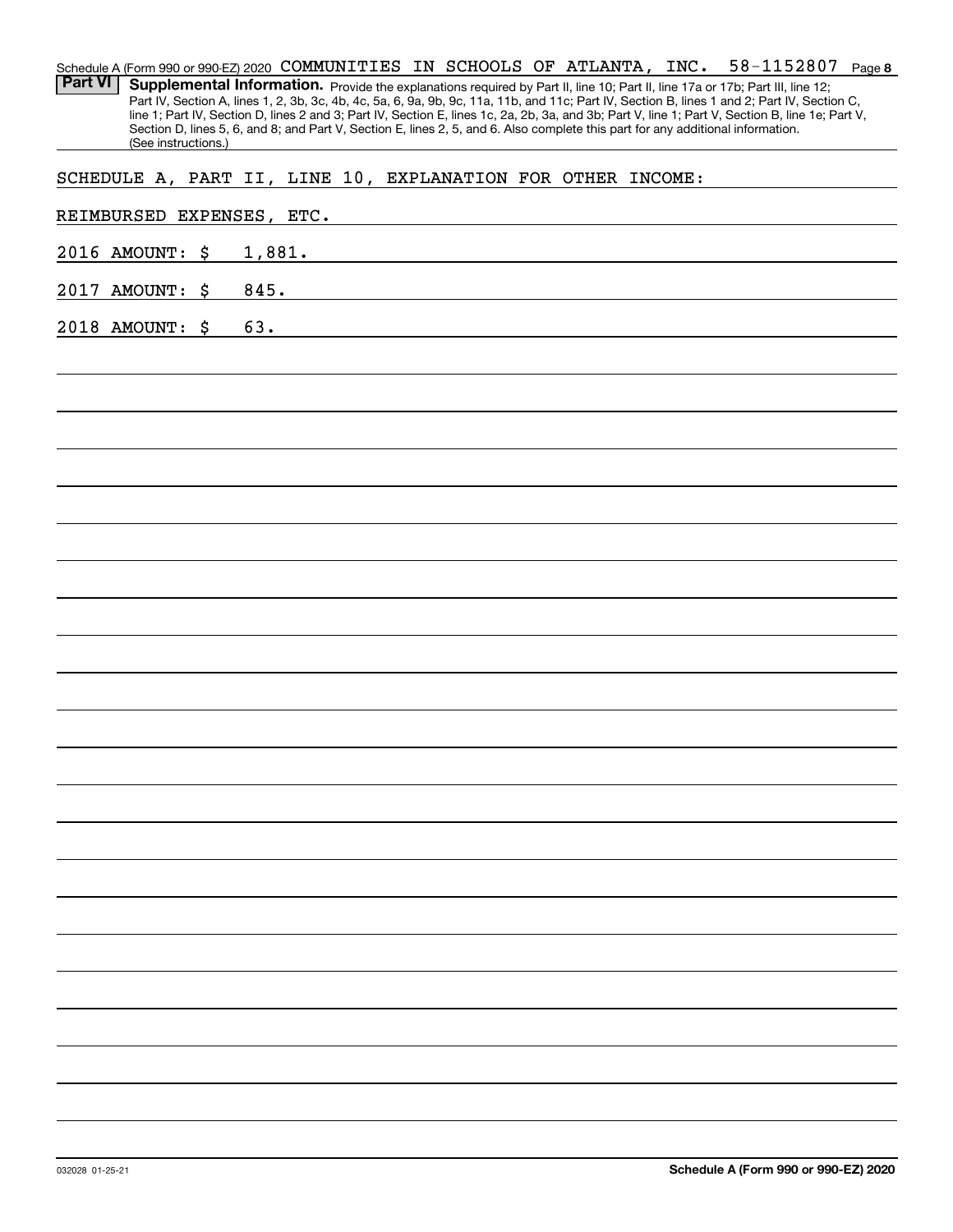Department of the Treasury Internal Revenue Service **(Form 990, 990-EZ, or 990-PF)**

Name of the organization

## \*\* PUBLIC DISCLOSURE COPY \*\*

# **Schedule B Schedule of Contributors**

**| Attach to Form 990, Form 990-EZ, or Form 990-PF. | Go to www.irs.gov/Form990 for the latest information.** OMB No. 1545-0047

**2020**

**Employer identification number**

| COMMUNITIES IN SCHOOLS OF ATLANTA, INC. |  |  |  |
|-----------------------------------------|--|--|--|
| <b>Organization type</b> (check one):   |  |  |  |

58-1152807

| Filers of:         | Section:                                                                           |
|--------------------|------------------------------------------------------------------------------------|
| Form 990 or 990-EZ | $\lfloor \mathbf{X} \rfloor$ 501(c)( 3) (enter number) organization                |
|                    | $4947(a)(1)$ nonexempt charitable trust <b>not</b> treated as a private foundation |
|                    | 527 political organization                                                         |
| Form 990-PF        | 501(c)(3) exempt private foundation                                                |
|                    | 4947(a)(1) nonexempt charitable trust treated as a private foundation              |
|                    | 501(c)(3) taxable private foundation                                               |

Check if your organization is covered by the **General Rule** or a **Special Rule. Note:**  Only a section 501(c)(7), (8), or (10) organization can check boxes for both the General Rule and a Special Rule. See instructions.

## **General Rule**

 $\mathcal{L}^{\text{max}}$ 

For an organization filing Form 990, 990-EZ, or 990-PF that received, during the year, contributions totaling \$5,000 or more (in money or property) from any one contributor. Complete Parts I and II. See instructions for determining a contributor's total contributions.

### **Special Rules**

any one contributor, during the year, total contributions of the greater of  $\,$  (1) \$5,000; or **(2)** 2% of the amount on (i) Form 990, Part VIII, line 1h;  $\boxed{\textbf{X}}$  For an organization described in section 501(c)(3) filing Form 990 or 990-EZ that met the 33 1/3% support test of the regulations under sections 509(a)(1) and 170(b)(1)(A)(vi), that checked Schedule A (Form 990 or 990-EZ), Part II, line 13, 16a, or 16b, and that received from or (ii) Form 990-EZ, line 1. Complete Parts I and II.

For an organization described in section 501(c)(7), (8), or (10) filing Form 990 or 990-EZ that received from any one contributor, during the year, total contributions of more than \$1,000 exclusively for religious, charitable, scientific, literary, or educational purposes, or for the prevention of cruelty to children or animals. Complete Parts I (entering "N/A" in column (b) instead of the contributor name and address), II, and III.  $\mathcal{L}^{\text{max}}$ 

purpose. Don't complete any of the parts unless the **General Rule** applies to this organization because it received *nonexclusively* year, contributions <sub>exclusively</sub> for religious, charitable, etc., purposes, but no such contributions totaled more than \$1,000. If this box is checked, enter here the total contributions that were received during the year for an  $\;$ exclusively religious, charitable, etc., For an organization described in section 501(c)(7), (8), or (10) filing Form 990 or 990-EZ that received from any one contributor, during the religious, charitable, etc., contributions totaling \$5,000 or more during the year  $\Box$ — $\Box$   $\Box$  $\mathcal{L}^{\text{max}}$ 

**Caution:**  An organization that isn't covered by the General Rule and/or the Special Rules doesn't file Schedule B (Form 990, 990-EZ, or 990-PF),  **must** but it answer "No" on Part IV, line 2, of its Form 990; or check the box on line H of its Form 990-EZ or on its Form 990-PF, Part I, line 2, to certify that it doesn't meet the filing requirements of Schedule B (Form 990, 990-EZ, or 990-PF).

**For Paperwork Reduction Act Notice, see the instructions for Form 990, 990-EZ, or 990-PF. Schedule B (Form 990, 990-EZ, or 990-PF) (2020)** LHA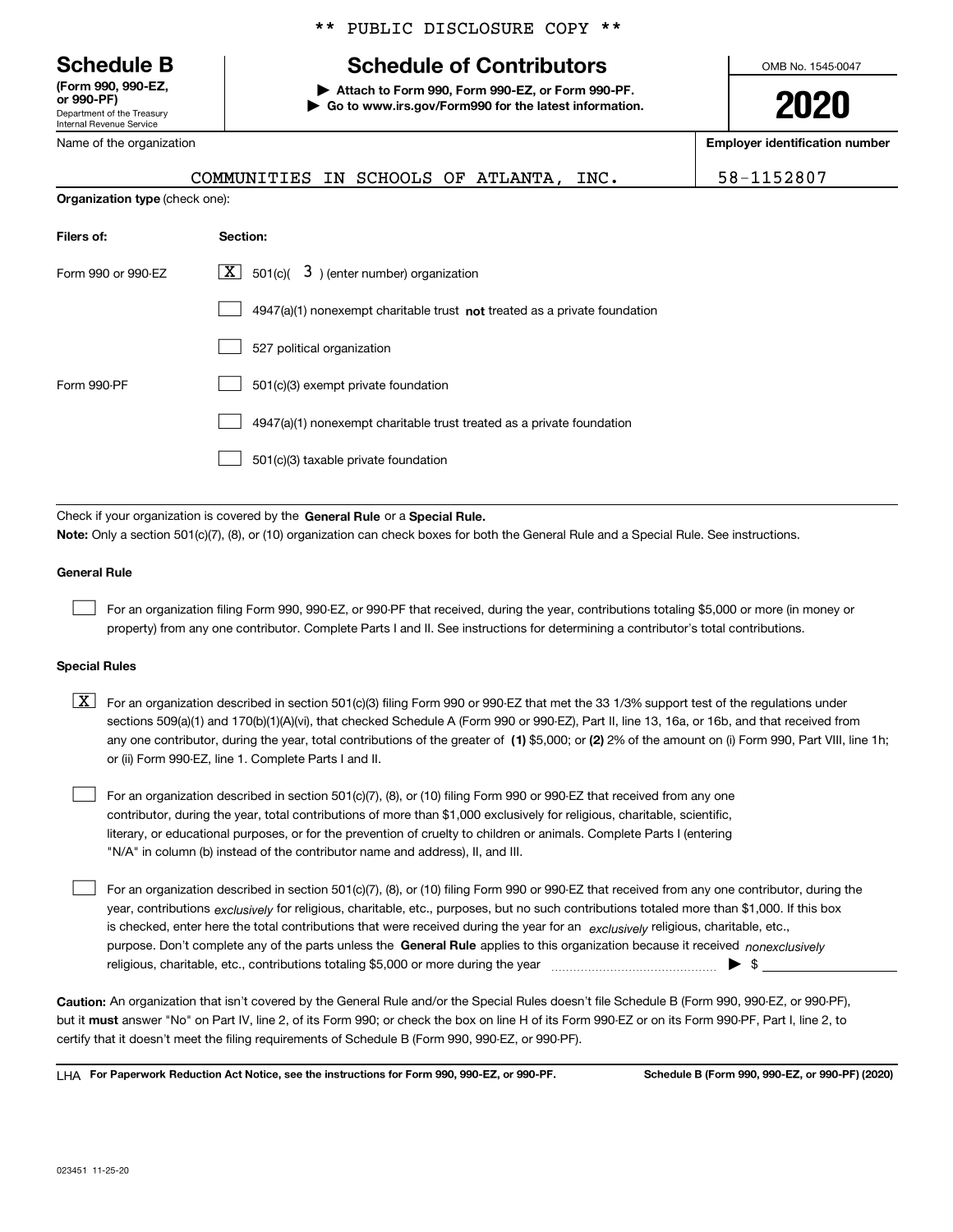|                  | Schedule B (Form 990, 990-EZ, or 990-PF) (2020)                                                       |                                   | Page 2                                                                                                      |
|------------------|-------------------------------------------------------------------------------------------------------|-----------------------------------|-------------------------------------------------------------------------------------------------------------|
|                  | Name of organization                                                                                  |                                   | <b>Employer identification number</b>                                                                       |
|                  | IN SCHOOLS OF ATLANTA, INC.<br>COMMUNITIES                                                            |                                   | 58-1152807                                                                                                  |
| Part I           | <b>Contributors</b> (see instructions). Use duplicate copies of Part I if additional space is needed. |                                   |                                                                                                             |
| (a)<br>No.       | (b)<br>Name, address, and ZIP + 4                                                                     | (c)<br><b>Total contributions</b> | (d)<br>Type of contribution                                                                                 |
| 1                |                                                                                                       | 1,045,000.<br>\$                  | $\overline{\text{X}}$<br>Person<br>Payroll<br>Noncash<br>(Complete Part II for<br>noncash contributions.)   |
| (a)<br>No.       | (b)<br>Name, address, and ZIP + 4                                                                     | (c)<br><b>Total contributions</b> | (d)<br>Type of contribution                                                                                 |
| $\boldsymbol{2}$ |                                                                                                       | 690,000.<br>\$                    | $\overline{\text{X}}$<br>Person<br>Payroll<br>Noncash<br>(Complete Part II for<br>noncash contributions.)   |
| (a)<br>No.       | (b)<br>Name, address, and ZIP + 4                                                                     | (c)<br><b>Total contributions</b> | (d)<br>Type of contribution                                                                                 |
| 3                |                                                                                                       | 608,000.<br>\$                    | X<br>Person<br>Payroll<br>Noncash<br>(Complete Part II for<br>noncash contributions.)                       |
| (a)<br>No.       | (b)<br>Name, address, and ZIP + 4                                                                     | (c)<br><b>Total contributions</b> | (d)<br>Type of contribution                                                                                 |
| 4                |                                                                                                       | 559,838.<br>\$                    | $\mathbf{X}$<br>Person<br>Payroll<br>Noncash<br>(Complete Part II for<br>noncash contributions.)            |
| (a)<br>No.       | (b)<br>Name, address, and ZIP + 4                                                                     | (c)<br><b>Total contributions</b> | (d)<br>Type of contribution                                                                                 |
| 5                |                                                                                                       | 425,223.<br>\$                    | $\overline{\mathbf{X}}$<br>Person<br>Payroll<br>Noncash<br>(Complete Part II for<br>noncash contributions.) |
| (a)<br>No.       | (b)<br>Name, address, and ZIP + 4                                                                     | (c)<br><b>Total contributions</b> | (d)<br>Type of contribution                                                                                 |
| 6                |                                                                                                       | 360, 423.<br>\$                   | $\overline{\mathbf{X}}$<br>Person<br>Payroll<br>Noncash<br>(Complete Part II for<br>noncash contributions.) |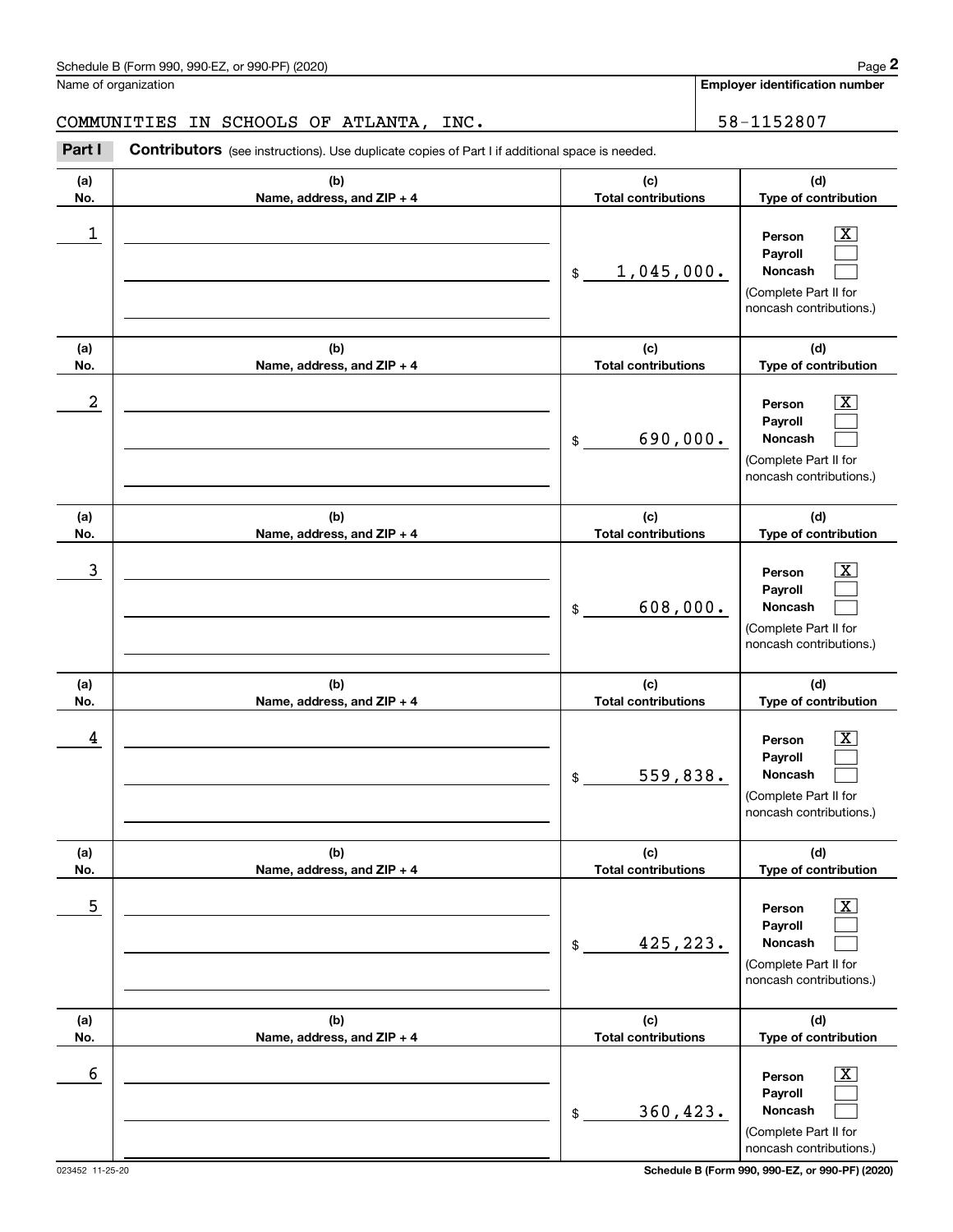Name of organization

**Employer identification number**

COMMUNITIES IN SCHOOLS OF ATLANTA, INC.  $\vert$  58-1152807

**(a)No.(b)Name, address, and ZIP + 4 (c)Total contributions (d)Type of contribution PersonPayrollNoncash (a)No.(b)Name, address, and ZIP + 4 (c)Total contributions (d)Type of contribution PersonPayrollNoncash (a)No.(b)Name, address, and ZIP + 4 (c)Total contributions (d)Type of contribution PersonPayrollNoncash (a) No.(b) Name, address, and ZIP + 4 (c) Total contributions (d) Type of contribution PersonPayrollNoncash(a) No.(b) Name, address, and ZIP + 4 (c) Total contributions (d) Type of contribution PersonPayrollNoncash (a) No.(b)Name, address, and ZIP + 4 (c) Total contributions (d)Type of contribution PersonPayrollNoncash** Contributors (see instructions). Use duplicate copies of Part I if additional space is needed. \$(Complete Part II for noncash contributions.) \$(Complete Part II for noncash contributions.) \$(Complete Part II for noncash contributions.) \$(Complete Part II for noncash contributions.) \$(Complete Part II for noncash contributions.) \$(Complete Part II for noncash contributions.) Chedule B (Form 990, 990-EZ, or 990-PF) (2020)<br>Iame of organization<br>**2Part I 2Part I 2Part I Contributors** (see instructions). Use duplicate copies of Part I if additional space is needed.  $\lceil \text{X} \rceil$  $\mathcal{L}^{\text{max}}$  $\mathcal{L}^{\text{max}}$  $\boxed{\text{X}}$  $\mathcal{L}^{\text{max}}$  $\mathcal{L}^{\text{max}}$  $|X|$  $\mathcal{L}^{\text{max}}$  $\mathcal{L}^{\text{max}}$  $\mathcal{L}^{\text{max}}$  $\mathcal{L}^{\text{max}}$  $\mathcal{L}^{\text{max}}$  $\mathcal{L}^{\text{max}}$  $\mathcal{L}^{\text{max}}$  $\mathcal{L}^{\text{max}}$  $\mathcal{L}^{\text{max}}$  $\mathcal{L}^{\text{max}}$  $\mathcal{L}^{\text{max}}$ 7 X 180,000. 8 X 169,333. example and the set of the set of the set of the set of the set of the set of the set of the set of the set of 143,750.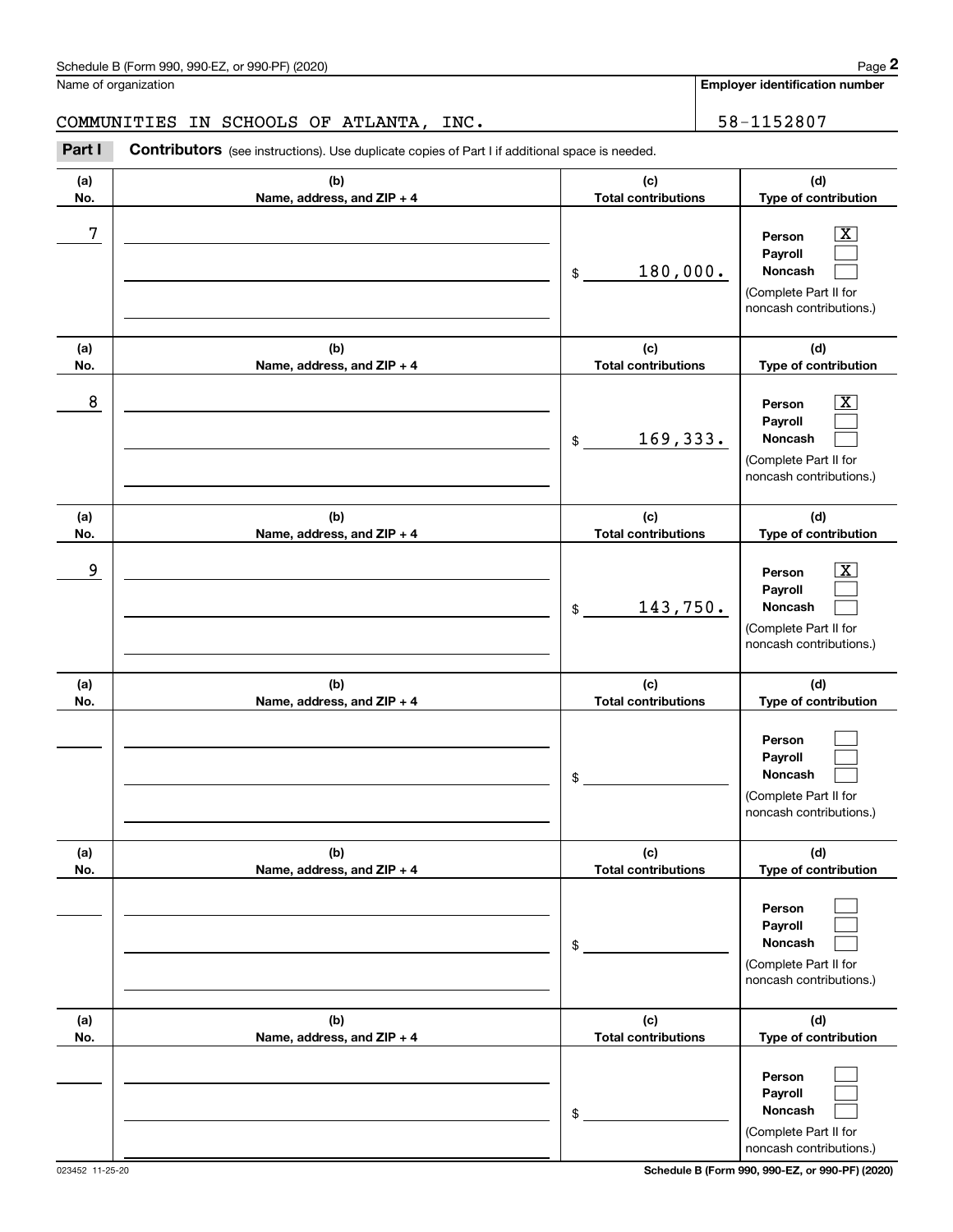| Schedule B (Form 990, 990-EZ, or 990-PF) (2020)                                                                       | Page $3$                              |
|-----------------------------------------------------------------------------------------------------------------------|---------------------------------------|
| Name of organization                                                                                                  | <b>Employer identification number</b> |
|                                                                                                                       |                                       |
| COMMUNITIES IN SCHOOLS OF ATLANTA, INC.                                                                               | 58-1152807                            |
| Part II<br><b>Noncash Property</b> (see instructions). Use duplicate copies of Part II if additional space is needed. |                                       |

**(a)No.fromPart I (c) FMV (or estimate) (b) Description of noncash property given (d) Date received (a)No.fromPart I (c) FMV (or estimate) (b) Description of noncash property given (d) Date received (a)No.fromPart I (c)FMV (or estimate) (b) Description of noncash property given (d) Date received (a) No.fromPart I (c) FMV (or estimate) (b)Description of noncash property given (d)Date received (a) No.fromPart I (c) FMV (or estimate) (b) Description of noncash property given (d) Date received (a) No.fromPart I (c)FMV (or estimate) (b)Description of noncash property given (d)Date received** (See instructions.) \$(See instructions.) \$(See instructions.) \$(See instructions.) \$(See instructions.) \$(See instructions.) \$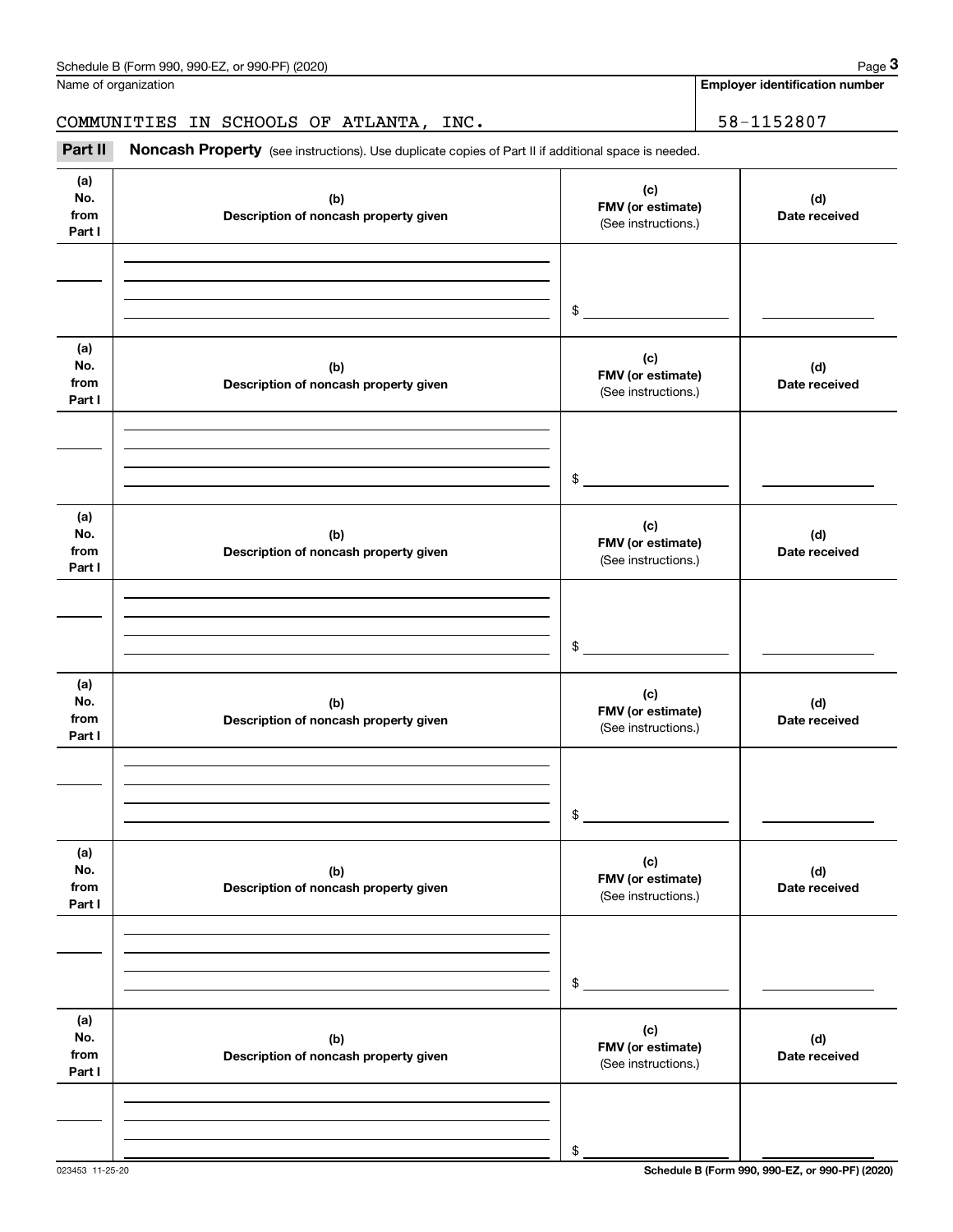|                           | Schedule B (Form 990, 990-EZ, or 990-PF) (2020)                                                                                                                                                                                                                                                                                                                                                                                                                                                                  |                      | Page 4                                   |
|---------------------------|------------------------------------------------------------------------------------------------------------------------------------------------------------------------------------------------------------------------------------------------------------------------------------------------------------------------------------------------------------------------------------------------------------------------------------------------------------------------------------------------------------------|----------------------|------------------------------------------|
|                           | Name of organization                                                                                                                                                                                                                                                                                                                                                                                                                                                                                             |                      | <b>Employer identification number</b>    |
|                           | COMMUNITIES IN SCHOOLS OF ATLANTA, INC.                                                                                                                                                                                                                                                                                                                                                                                                                                                                          |                      | 58-1152807                               |
| Part III                  | Exclusively religious, charitable, etc., contributions to organizations described in section 501(c)(7), (8), or (10) that total more than \$1,000 for the year<br>from any one contributor. Complete columns (a) through (e) and the following line entry. For organizations<br>completing Part III, enter the total of exclusively religious, charitable, etc., contributions of \$1,000 or less for the year. (Enter this info. once.) > \$<br>Use duplicate copies of Part III if additional space is needed. |                      |                                          |
| (a) No.                   |                                                                                                                                                                                                                                                                                                                                                                                                                                                                                                                  |                      |                                          |
| from<br>Part I            | (b) Purpose of gift                                                                                                                                                                                                                                                                                                                                                                                                                                                                                              | (c) Use of gift      | (d) Description of how gift is held      |
|                           |                                                                                                                                                                                                                                                                                                                                                                                                                                                                                                                  | (e) Transfer of gift |                                          |
|                           | Transferee's name, address, and ZIP + 4                                                                                                                                                                                                                                                                                                                                                                                                                                                                          |                      | Relationship of transferor to transferee |
|                           |                                                                                                                                                                                                                                                                                                                                                                                                                                                                                                                  |                      |                                          |
| (a) No.<br>from<br>Part I | (b) Purpose of gift                                                                                                                                                                                                                                                                                                                                                                                                                                                                                              | (c) Use of gift      | (d) Description of how gift is held      |
|                           |                                                                                                                                                                                                                                                                                                                                                                                                                                                                                                                  |                      |                                          |
|                           |                                                                                                                                                                                                                                                                                                                                                                                                                                                                                                                  | (e) Transfer of gift |                                          |
|                           | Transferee's name, address, and $ZIP + 4$                                                                                                                                                                                                                                                                                                                                                                                                                                                                        |                      | Relationship of transferor to transferee |
|                           |                                                                                                                                                                                                                                                                                                                                                                                                                                                                                                                  |                      |                                          |
| (a) No.<br>from<br>Part I | (b) Purpose of gift                                                                                                                                                                                                                                                                                                                                                                                                                                                                                              | (c) Use of gift      | (d) Description of how gift is held      |
|                           |                                                                                                                                                                                                                                                                                                                                                                                                                                                                                                                  |                      |                                          |
|                           |                                                                                                                                                                                                                                                                                                                                                                                                                                                                                                                  | (e) Transfer of gift |                                          |
|                           | Transferee's name, address, and ZIP + 4                                                                                                                                                                                                                                                                                                                                                                                                                                                                          |                      | Relationship of transferor to transferee |
|                           |                                                                                                                                                                                                                                                                                                                                                                                                                                                                                                                  |                      |                                          |
| (a) No.<br>from<br>Part I | (b) Purpose of gift                                                                                                                                                                                                                                                                                                                                                                                                                                                                                              | (c) Use of gift      | (d) Description of how gift is held      |
|                           |                                                                                                                                                                                                                                                                                                                                                                                                                                                                                                                  |                      |                                          |
|                           |                                                                                                                                                                                                                                                                                                                                                                                                                                                                                                                  | (e) Transfer of gift |                                          |
|                           | Transferee's name, address, and ZIP + 4                                                                                                                                                                                                                                                                                                                                                                                                                                                                          |                      | Relationship of transferor to transferee |
|                           |                                                                                                                                                                                                                                                                                                                                                                                                                                                                                                                  |                      |                                          |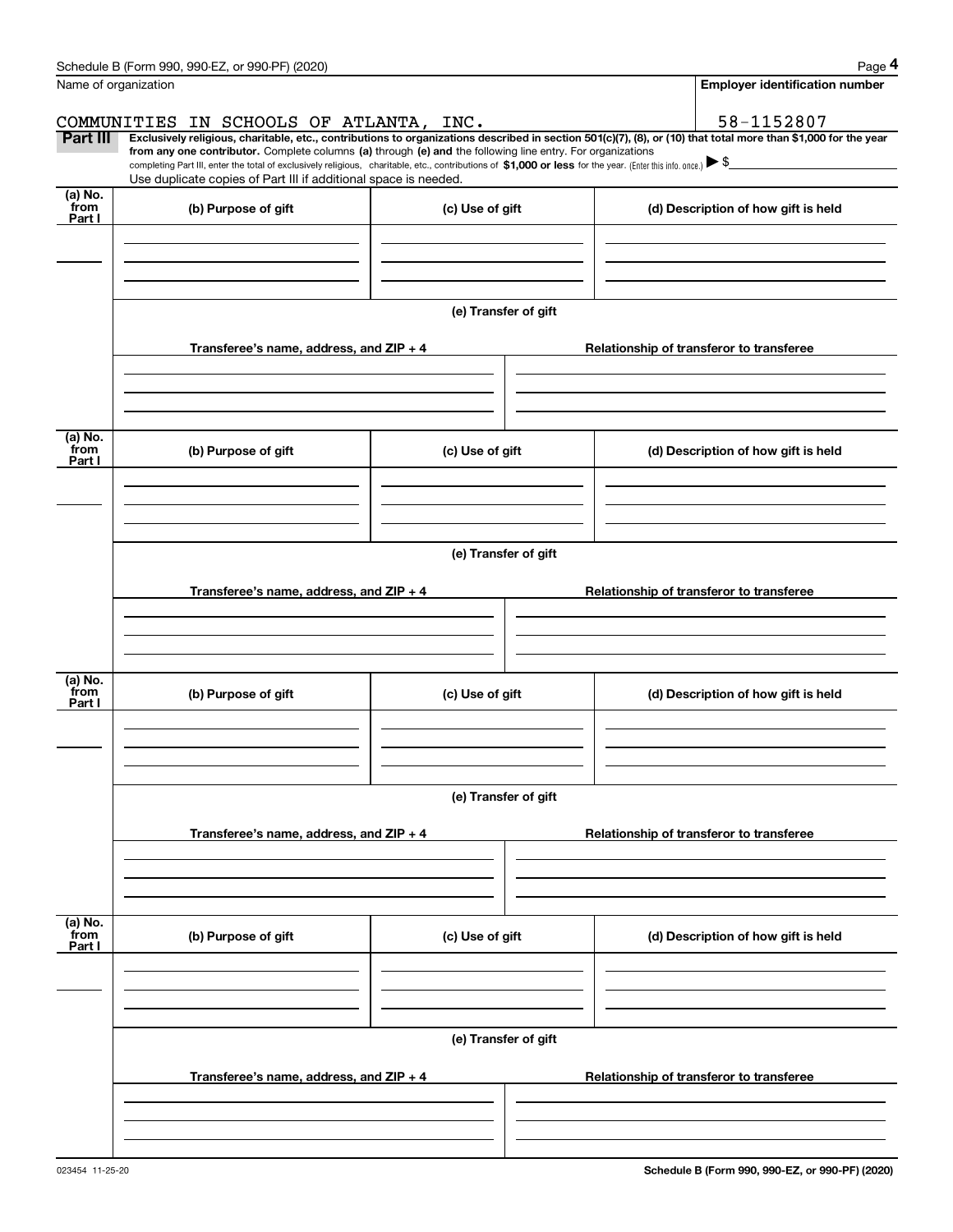|  | <b>SCHEDULE D</b> |  |  |  |
|--|-------------------|--|--|--|
|--|-------------------|--|--|--|

Department of the Treasury

| (Form 990) |
|------------|
|            |

# **Supplemental Financial Statements**

(Form 990)<br>
Pepartment of the Treasury<br>
Department of the Treasury<br>
Department of the Treasury<br>
Department of the Treasury<br> **Co to www.irs.gov/Form990 for instructions and the latest information.**<br> **Co to www.irs.gov/Form9** 



|                | Internal Revenue Service         | Go to www.irs.gov/Form990 for instructions and the latest information.                                                                         |                          | <b>Inspection</b>                     |    |
|----------------|----------------------------------|------------------------------------------------------------------------------------------------------------------------------------------------|--------------------------|---------------------------------------|----|
|                | Name of the organization         |                                                                                                                                                |                          | <b>Employer identification number</b> |    |
|                |                                  | COMMUNITIES IN SCHOOLS OF ATLANTA, INC.                                                                                                        |                          | 58-1152807                            |    |
| Part I         |                                  | Organizations Maintaining Donor Advised Funds or Other Similar Funds or Accounts. Complete if the                                              |                          |                                       |    |
|                |                                  | organization answered "Yes" on Form 990, Part IV, line 6.                                                                                      |                          |                                       |    |
|                |                                  | (a) Donor advised funds                                                                                                                        |                          | (b) Funds and other accounts          |    |
| 1.             |                                  |                                                                                                                                                |                          |                                       |    |
| 2              |                                  | Aggregate value of contributions to (during year)                                                                                              |                          |                                       |    |
| з              |                                  | Aggregate value of grants from (during year)                                                                                                   |                          |                                       |    |
| 4              |                                  |                                                                                                                                                |                          |                                       |    |
| 5              |                                  | Did the organization inform all donors and donor advisors in writing that the assets held in donor advised funds                               |                          |                                       |    |
|                |                                  |                                                                                                                                                |                          | Yes                                   | No |
| 6              |                                  | Did the organization inform all grantees, donors, and donor advisors in writing that grant funds can be used only                              |                          |                                       |    |
|                |                                  | for charitable purposes and not for the benefit of the donor or donor advisor, or for any other purpose conferring                             |                          |                                       |    |
|                |                                  | impermissible private benefit?                                                                                                                 |                          | Yes                                   | No |
| <b>Part II</b> |                                  | Conservation Easements. Complete if the organization answered "Yes" on Form 990, Part IV, line 7.                                              |                          |                                       |    |
| 1              |                                  | Purpose(s) of conservation easements held by the organization (check all that apply).                                                          |                          |                                       |    |
|                |                                  | Preservation of land for public use (for example, recreation or education)<br>Preservation of a historically important land area               |                          |                                       |    |
|                |                                  | Protection of natural habitat<br>Preservation of a certified historic structure                                                                |                          |                                       |    |
|                |                                  | Preservation of open space                                                                                                                     |                          |                                       |    |
| 2              |                                  | Complete lines 2a through 2d if the organization held a qualified conservation contribution in the form of a conservation easement on the last |                          |                                       |    |
|                | day of the tax year.             |                                                                                                                                                |                          | Held at the End of the Tax Year       |    |
|                |                                  | Total number of conservation easements                                                                                                         | 2a                       |                                       |    |
| b              |                                  | Total acreage restricted by conservation easements                                                                                             | 2 <sub>b</sub>           |                                       |    |
| c              |                                  |                                                                                                                                                | 2c                       |                                       |    |
| d              |                                  | Number of conservation easements included in (c) acquired after 7/25/06, and not on a historic structure                                       |                          |                                       |    |
|                |                                  |                                                                                                                                                | 2d                       |                                       |    |
| 3              |                                  | Number of conservation easements modified, transferred, released, extinguished, or terminated by the organization during the tax               |                          |                                       |    |
|                | $\vee$ ear $\blacktriangleright$ |                                                                                                                                                |                          |                                       |    |
| 4              |                                  | Number of states where property subject to conservation easement is located >                                                                  |                          |                                       |    |
| 5              |                                  | Does the organization have a written policy regarding the periodic monitoring, inspection, handling of                                         |                          |                                       |    |
|                |                                  | violations, and enforcement of the conservation easements it holds?                                                                            |                          | Yes                                   | No |
| 6              |                                  | Staff and volunteer hours devoted to monitoring, inspecting, handling of violations, and enforcing conservation easements during the year      |                          |                                       |    |
|                |                                  |                                                                                                                                                |                          |                                       |    |
| 7              |                                  | Amount of expenses incurred in monitoring, inspecting, handling of violations, and enforcing conservation easements during the year            |                          |                                       |    |
|                | ► \$                             |                                                                                                                                                |                          |                                       |    |
| 8              |                                  | Does each conservation easement reported on line 2(d) above satisfy the requirements of section 170(h)(4)(B)(i)                                |                          |                                       |    |
|                |                                  |                                                                                                                                                |                          | $\Box$ Yes                            |    |
| 9              |                                  | In Part XIII, describe how the organization reports conservation easements in its revenue and expense statement and                            |                          |                                       |    |
|                |                                  | balance sheet, and include, if applicable, the text of the footnote to the organization's financial statements that describes the              |                          |                                       |    |
|                |                                  | organization's accounting for conservation easements.                                                                                          |                          |                                       |    |
|                | Part III                         | Organizations Maintaining Collections of Art, Historical Treasures, or Other Similar Assets.                                                   |                          |                                       |    |
|                |                                  | Complete if the organization answered "Yes" on Form 990, Part IV, line 8.                                                                      |                          |                                       |    |
|                |                                  | 1a If the organization elected, as permitted under FASB ASC 958, not to report in its revenue statement and balance sheet works                |                          |                                       |    |
|                |                                  | of art, historical treasures, or other similar assets held for public exhibition, education, or research in furtherance of public              |                          |                                       |    |
|                |                                  | service, provide in Part XIII the text of the footnote to its financial statements that describes these items.                                 |                          |                                       |    |
| b              |                                  | If the organization elected, as permitted under FASB ASC 958, to report in its revenue statement and balance sheet works of                    |                          |                                       |    |
|                |                                  | art, historical treasures, or other similar assets held for public exhibition, education, or research in furtherance of public service,        |                          |                                       |    |
|                |                                  | provide the following amounts relating to these items:                                                                                         |                          |                                       |    |
|                |                                  |                                                                                                                                                |                          | $\frac{1}{2}$                         |    |
|                |                                  |                                                                                                                                                | $\blacktriangleright$ \$ |                                       |    |

**2**If the organization received or held works of art, historical treasures, or other similar assets for financial gain, provide the following amounts required to be reported under FASB ASC 958 relating to these items:

**a**Revenue included on Form 990, Part VIII, line 1 ~~~~~~~~~~~~~~~~~~~~~~~~~~~~~~Assets included in Form 990, Part X

**b**

**For Paperwork Reduction Act Notice, see the Instructions for Form 990. Schedule D (Form 990) 2020** LHA

 $\blacktriangleright$  \$

 $\blacktriangleright$  \$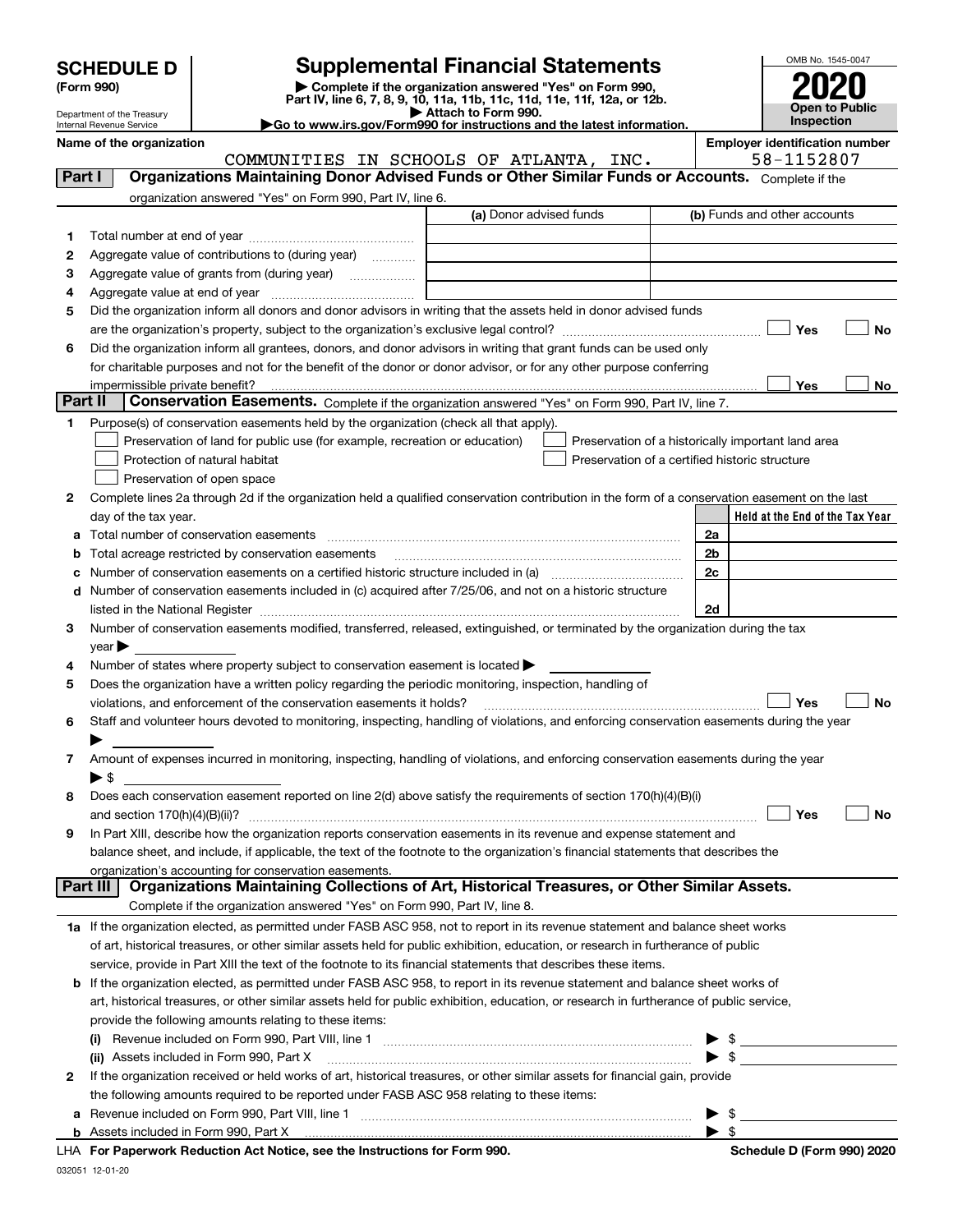|               | Schedule D (Form 990) 2020                                                                                                                                                                                                     | COMMUNITIES IN SCHOOLS OF ATLANTA, INC. |                |                                                                                                                                                                                                                               |                 | 58-1152807 |                | Page 2    |
|---------------|--------------------------------------------------------------------------------------------------------------------------------------------------------------------------------------------------------------------------------|-----------------------------------------|----------------|-------------------------------------------------------------------------------------------------------------------------------------------------------------------------------------------------------------------------------|-----------------|------------|----------------|-----------|
| Part III      | Organizations Maintaining Collections of Art, Historical Treasures, or Other Similar Assets (continued)                                                                                                                        |                                         |                |                                                                                                                                                                                                                               |                 |            |                |           |
| 3             | Using the organization's acquisition, accession, and other records, check any of the following that make significant use of its                                                                                                |                                         |                |                                                                                                                                                                                                                               |                 |            |                |           |
|               | collection items (check all that apply):                                                                                                                                                                                       |                                         |                |                                                                                                                                                                                                                               |                 |            |                |           |
| a             | Public exhibition                                                                                                                                                                                                              | d                                       |                | Loan or exchange program                                                                                                                                                                                                      |                 |            |                |           |
| b             | Scholarly research                                                                                                                                                                                                             | е                                       |                | Other and the contract of the contract of the contract of the contract of the contract of the contract of the contract of the contract of the contract of the contract of the contract of the contract of the contract of the |                 |            |                |           |
| c             | Preservation for future generations                                                                                                                                                                                            |                                         |                |                                                                                                                                                                                                                               |                 |            |                |           |
| 4             | Provide a description of the organization's collections and explain how they further the organization's exempt purpose in Part XIII.                                                                                           |                                         |                |                                                                                                                                                                                                                               |                 |            |                |           |
| 5             | During the year, did the organization solicit or receive donations of art, historical treasures, or other similar assets                                                                                                       |                                         |                |                                                                                                                                                                                                                               |                 |            |                |           |
|               |                                                                                                                                                                                                                                |                                         |                |                                                                                                                                                                                                                               |                 |            | Yes            | No        |
|               | <b>Part IV</b><br>Escrow and Custodial Arrangements. Complete if the organization answered "Yes" on Form 990, Part IV, line 9, or                                                                                              |                                         |                |                                                                                                                                                                                                                               |                 |            |                |           |
|               | reported an amount on Form 990, Part X, line 21.                                                                                                                                                                               |                                         |                |                                                                                                                                                                                                                               |                 |            |                |           |
|               | 1a Is the organization an agent, trustee, custodian or other intermediary for contributions or other assets not included                                                                                                       |                                         |                |                                                                                                                                                                                                                               |                 |            |                |           |
|               |                                                                                                                                                                                                                                |                                         |                |                                                                                                                                                                                                                               |                 |            | Yes            | No        |
|               | b If "Yes," explain the arrangement in Part XIII and complete the following table:                                                                                                                                             |                                         |                |                                                                                                                                                                                                                               |                 |            |                |           |
|               |                                                                                                                                                                                                                                |                                         |                |                                                                                                                                                                                                                               |                 |            | Amount         |           |
| c             | Beginning balance <b>contract to the contract of the contract of the contract of the contract of the contract of t</b>                                                                                                         |                                         |                |                                                                                                                                                                                                                               | 1c              |            |                |           |
|               | d Additions during the year measurement contains and a state of a state of a state of the state of the state of the state of the state of the state of the state of the state of the state of the state of the state of the st |                                         |                |                                                                                                                                                                                                                               | 1d              |            |                |           |
| е             | Distributions during the year measurements are all the set of the set of the set of the set of the set of the set of the set of the set of the set of the set of the set of the set of the set of the set of the set of the se |                                         |                |                                                                                                                                                                                                                               | 1e              |            |                |           |
| Ť.            |                                                                                                                                                                                                                                |                                         |                |                                                                                                                                                                                                                               | 1f              |            |                |           |
|               | 2a Did the organization include an amount on Form 990, Part X, line 21, for escrow or custodial account liability?                                                                                                             |                                         |                |                                                                                                                                                                                                                               |                 |            | <b>Yes</b>     | No        |
| <b>Part V</b> | <b>b</b> If "Yes," explain the arrangement in Part XIII. Check here if the explanation has been provided on Part XIII<br><b>Endowment Funds.</b> Complete if the organization answered "Yes" on Form 990, Part IV, line 10.    |                                         |                |                                                                                                                                                                                                                               |                 |            |                |           |
|               |                                                                                                                                                                                                                                |                                         |                |                                                                                                                                                                                                                               |                 |            |                |           |
|               |                                                                                                                                                                                                                                | (a) Current year                        | (b) Prior year | (c) Two years back $\vert$ (d) Three years back $\vert$ (e) Four years back                                                                                                                                                   |                 |            |                |           |
| 1a            | Beginning of year balance                                                                                                                                                                                                      |                                         |                |                                                                                                                                                                                                                               |                 |            |                |           |
|               | Net investment earnings, gains, and losses                                                                                                                                                                                     |                                         |                |                                                                                                                                                                                                                               |                 |            |                |           |
| d             |                                                                                                                                                                                                                                |                                         |                |                                                                                                                                                                                                                               |                 |            |                |           |
|               | e Other expenditures for facilities                                                                                                                                                                                            |                                         |                |                                                                                                                                                                                                                               |                 |            |                |           |
|               | and programs                                                                                                                                                                                                                   |                                         |                |                                                                                                                                                                                                                               |                 |            |                |           |
| Ť.            |                                                                                                                                                                                                                                |                                         |                |                                                                                                                                                                                                                               |                 |            |                |           |
| g             | End of year balance                                                                                                                                                                                                            |                                         |                |                                                                                                                                                                                                                               |                 |            |                |           |
| 2             | Provide the estimated percentage of the current year end balance (line 1g, column (a)) held as:                                                                                                                                |                                         |                |                                                                                                                                                                                                                               |                 |            |                |           |
| а             | Board designated or quasi-endowment >                                                                                                                                                                                          |                                         |                |                                                                                                                                                                                                                               |                 |            |                |           |
| b             | Permanent endowment                                                                                                                                                                                                            | %                                       |                |                                                                                                                                                                                                                               |                 |            |                |           |
|               | Term endowment $\blacktriangleright$                                                                                                                                                                                           | %                                       |                |                                                                                                                                                                                                                               |                 |            |                |           |
|               | The percentages on lines 2a, 2b, and 2c should equal 100%.                                                                                                                                                                     |                                         |                |                                                                                                                                                                                                                               |                 |            |                |           |
|               | 3a Are there endowment funds not in the possession of the organization that are held and administered for the organization                                                                                                     |                                         |                |                                                                                                                                                                                                                               |                 |            |                |           |
|               | by:                                                                                                                                                                                                                            |                                         |                |                                                                                                                                                                                                                               |                 |            |                | Yes<br>No |
|               | (i)                                                                                                                                                                                                                            |                                         |                |                                                                                                                                                                                                                               |                 |            | 3a(i)          |           |
|               |                                                                                                                                                                                                                                |                                         |                |                                                                                                                                                                                                                               |                 |            | 3a(ii)         |           |
|               |                                                                                                                                                                                                                                |                                         |                |                                                                                                                                                                                                                               |                 |            | 3b             |           |
| 4             | Describe in Part XIII the intended uses of the organization's endowment funds.                                                                                                                                                 |                                         |                |                                                                                                                                                                                                                               |                 |            |                |           |
|               | <b>Part VI</b><br>Land, Buildings, and Equipment.                                                                                                                                                                              |                                         |                |                                                                                                                                                                                                                               |                 |            |                |           |
|               | Complete if the organization answered "Yes" on Form 990, Part IV, line 11a. See Form 990, Part X, line 10.                                                                                                                     |                                         |                |                                                                                                                                                                                                                               |                 |            |                |           |
|               | Description of property                                                                                                                                                                                                        | (a) Cost or other                       |                | (b) Cost or other                                                                                                                                                                                                             | (c) Accumulated |            | (d) Book value |           |
|               |                                                                                                                                                                                                                                | basis (investment)                      |                | basis (other)                                                                                                                                                                                                                 | depreciation    |            |                |           |
|               |                                                                                                                                                                                                                                |                                         |                |                                                                                                                                                                                                                               |                 |            |                |           |
| b             |                                                                                                                                                                                                                                |                                         |                |                                                                                                                                                                                                                               |                 |            |                |           |
|               |                                                                                                                                                                                                                                |                                         |                | 25,519.                                                                                                                                                                                                                       | 25,519.         |            |                | $0$ .     |
|               |                                                                                                                                                                                                                                |                                         |                | 555,992.                                                                                                                                                                                                                      | 532,374.        |            |                | 23,618.   |
|               |                                                                                                                                                                                                                                |                                         |                | 69,041.                                                                                                                                                                                                                       | 69,041.         |            |                | О.        |
|               |                                                                                                                                                                                                                                |                                         |                |                                                                                                                                                                                                                               |                 |            |                | 23,618.   |

**Schedule D (Form 990) 2020**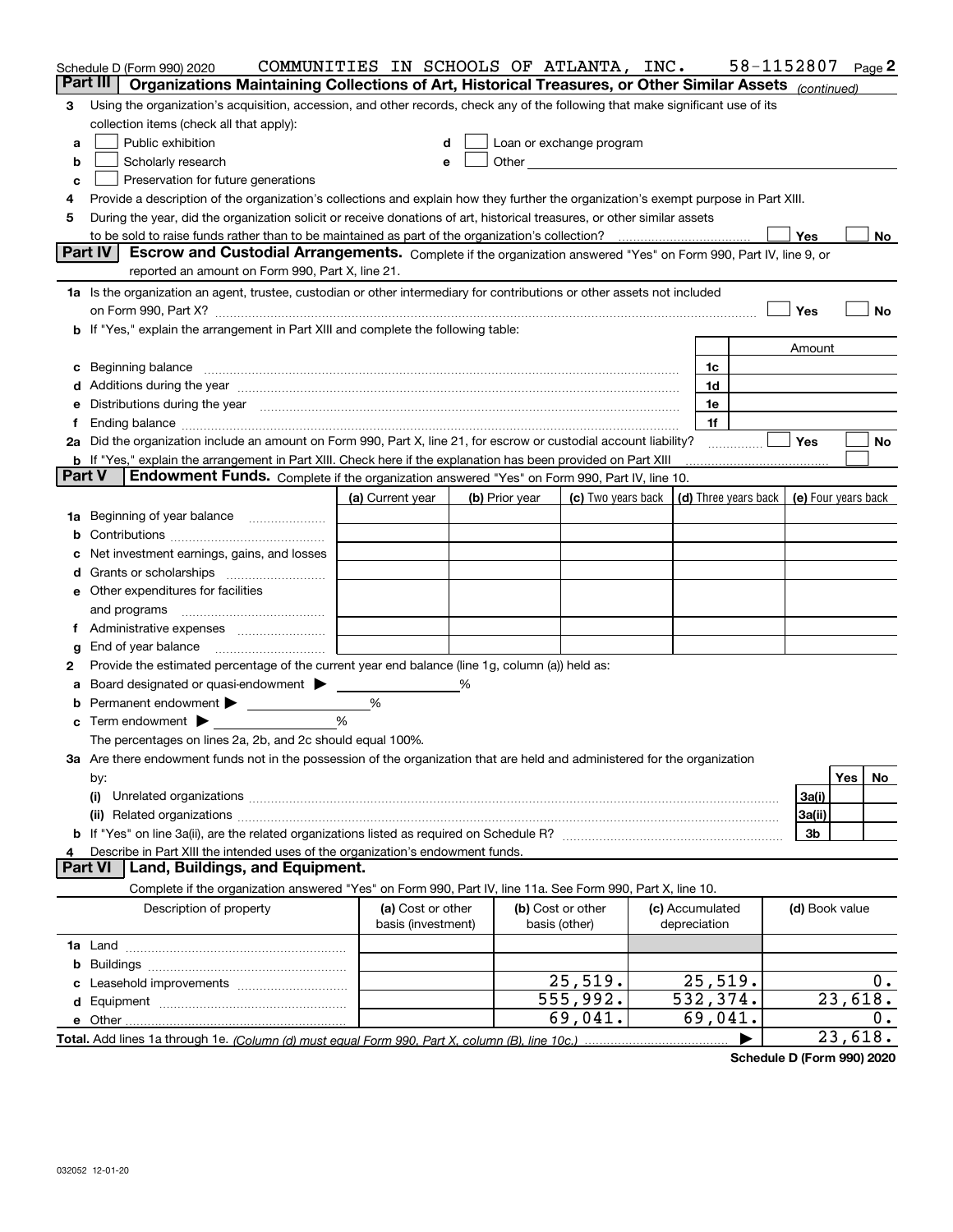| Complete if the organization answered "Yes" on Form 990, Part IV, line 11b. See Form 990, Part X, line 12.<br>(a) Description of security or category (including name of security) | (b) Book value  | (c) Method of valuation: Cost or end-of-year market value |                |
|------------------------------------------------------------------------------------------------------------------------------------------------------------------------------------|-----------------|-----------------------------------------------------------|----------------|
|                                                                                                                                                                                    |                 |                                                           |                |
|                                                                                                                                                                                    |                 |                                                           |                |
| (3) Other                                                                                                                                                                          |                 |                                                           |                |
| (A)                                                                                                                                                                                |                 |                                                           |                |
| (B)                                                                                                                                                                                |                 |                                                           |                |
| (C)                                                                                                                                                                                |                 |                                                           |                |
| (D)                                                                                                                                                                                |                 |                                                           |                |
| (E)                                                                                                                                                                                |                 |                                                           |                |
| (F)                                                                                                                                                                                |                 |                                                           |                |
| (G)                                                                                                                                                                                |                 |                                                           |                |
| (H)                                                                                                                                                                                |                 |                                                           |                |
| Total. (Col. (b) must equal Form 990, Part X, col. (B) line 12.) $\blacktriangleright$                                                                                             |                 |                                                           |                |
| Part VIII Investments - Program Related.                                                                                                                                           |                 |                                                           |                |
| Complete if the organization answered "Yes" on Form 990, Part IV, line 11c. See Form 990, Part X, line 13.<br>(a) Description of investment                                        | (b) Book value  | (c) Method of valuation: Cost or end-of-year market value |                |
| (1)                                                                                                                                                                                |                 |                                                           |                |
| (2)                                                                                                                                                                                |                 |                                                           |                |
| (3)                                                                                                                                                                                |                 |                                                           |                |
| (4)                                                                                                                                                                                |                 |                                                           |                |
| (5)                                                                                                                                                                                |                 |                                                           |                |
| (6)                                                                                                                                                                                |                 |                                                           |                |
| (7)                                                                                                                                                                                |                 |                                                           |                |
| (8)                                                                                                                                                                                |                 |                                                           |                |
| (9)                                                                                                                                                                                |                 |                                                           |                |
| Total. (Col. (b) must equal Form 990, Part X, col. (B) line $13.$ )                                                                                                                |                 |                                                           |                |
| <b>Other Assets.</b><br><b>Part IX</b>                                                                                                                                             |                 |                                                           |                |
| Complete if the organization answered "Yes" on Form 990, Part IV, line 11d. See Form 990, Part X, line 15.                                                                         |                 |                                                           |                |
|                                                                                                                                                                                    | (a) Description |                                                           | (b) Book value |
| (1)                                                                                                                                                                                |                 |                                                           |                |
| (2)                                                                                                                                                                                |                 |                                                           |                |
| (3)                                                                                                                                                                                |                 |                                                           |                |
| (4)                                                                                                                                                                                |                 |                                                           |                |
| (5)                                                                                                                                                                                |                 |                                                           |                |
|                                                                                                                                                                                    |                 |                                                           |                |
| (6)                                                                                                                                                                                |                 |                                                           |                |
| (7)                                                                                                                                                                                |                 |                                                           |                |
| (8)                                                                                                                                                                                |                 |                                                           |                |
| (9)                                                                                                                                                                                |                 |                                                           |                |
|                                                                                                                                                                                    |                 |                                                           |                |
| <b>Other Liabilities.</b><br>Part X                                                                                                                                                |                 |                                                           |                |
| Complete if the organization answered "Yes" on Form 990, Part IV, line 11e or 11f. See Form 990, Part X, line 25.<br>(a) Description of liability                                  |                 |                                                           | (b) Book value |
| (1)<br>Federal income taxes                                                                                                                                                        |                 |                                                           |                |
|                                                                                                                                                                                    |                 |                                                           |                |
| (2)                                                                                                                                                                                |                 |                                                           |                |
| 1.<br>(3)<br>(4)                                                                                                                                                                   |                 |                                                           |                |
|                                                                                                                                                                                    |                 |                                                           |                |
| (5)<br>(6)                                                                                                                                                                         |                 |                                                           |                |
|                                                                                                                                                                                    |                 |                                                           |                |
| (7)                                                                                                                                                                                |                 |                                                           |                |
| (8)<br>(9)                                                                                                                                                                         |                 |                                                           |                |

**2.** Liability for uncertain tax positions. In Part XIII, provide the text of the footnote to the organization's financial statements that reports the organization's liability for uncertain tax positions under FASB ASC 740. Check here if the text of the footnote has been provided in Part XIII

# Schedule D (Form 990) 2020 COMMUNITIES IN SCHOOLS OF ATLANTA,INC**.** 58-1152807 <sub>Page</sub> 3<br>| **Part VII** | Investments - Other Securities.

| (a) Description of security or category (including name of security) | (b) Book value | (c) Method of valuation: Cost or end-of-year market value |
|----------------------------------------------------------------------|----------------|-----------------------------------------------------------|
| (1) Financial derivatives                                            |                |                                                           |
| (2) Closely held equity interests                                    |                |                                                           |
| (3) Other                                                            |                |                                                           |
| (A)                                                                  |                |                                                           |
| (B)                                                                  |                |                                                           |
| (C)                                                                  |                |                                                           |
| (D)                                                                  |                |                                                           |
| (E)                                                                  |                |                                                           |
| (F)                                                                  |                |                                                           |
| (G)                                                                  |                |                                                           |
| (H)                                                                  |                |                                                           |
|                                                                      |                |                                                           |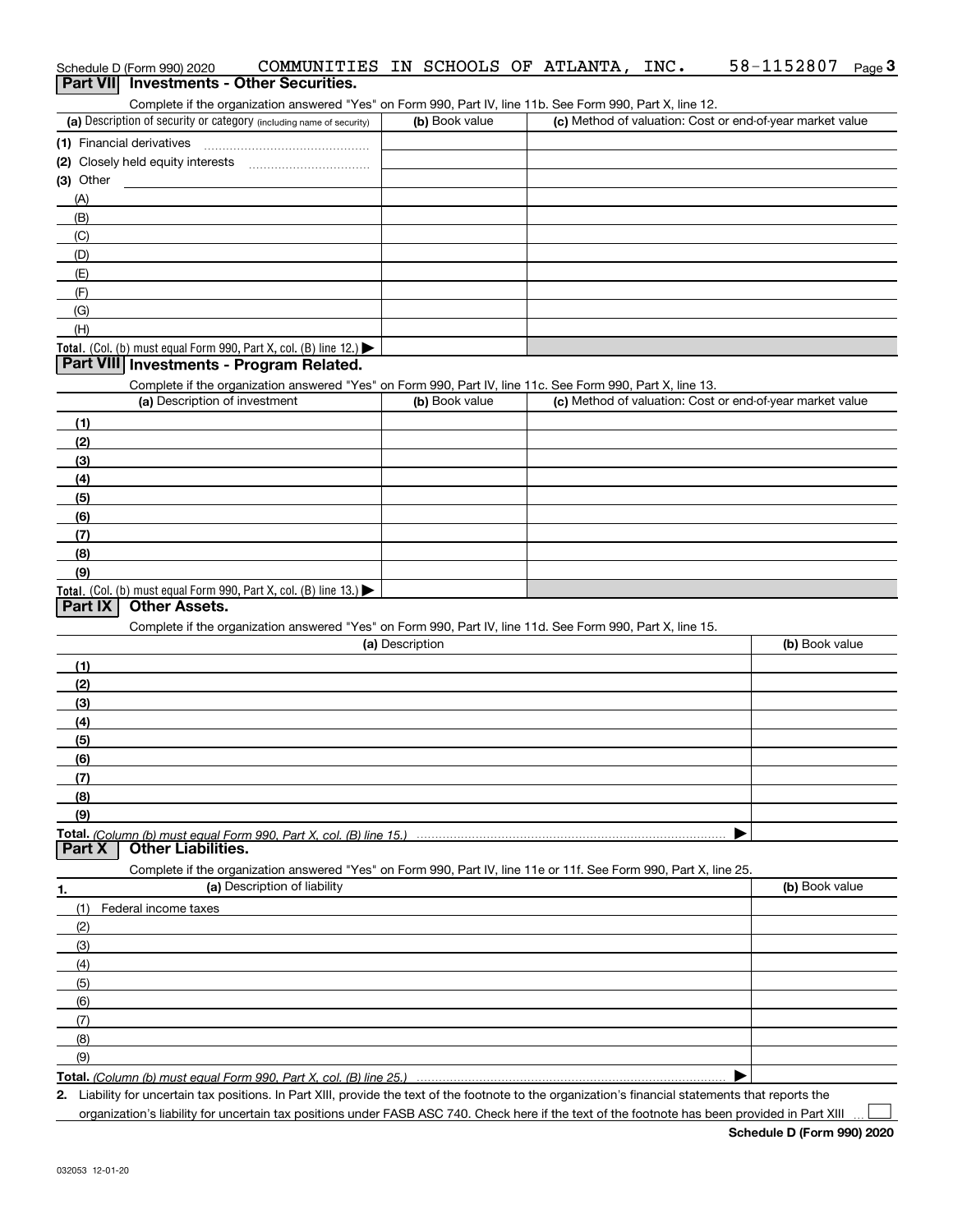|    | COMMUNITIES IN SCHOOLS OF ATLANTA, INC.<br>Schedule D (Form 990) 2020                                                                                                                                                          |                | 58-1152807           | Page 4 |
|----|--------------------------------------------------------------------------------------------------------------------------------------------------------------------------------------------------------------------------------|----------------|----------------------|--------|
|    | Reconciliation of Revenue per Audited Financial Statements With Revenue per Return.<br>Part XI                                                                                                                                 |                |                      |        |
|    | Complete if the organization answered "Yes" on Form 990, Part IV, line 12a.                                                                                                                                                    |                |                      |        |
| 1  | Total revenue, gains, and other support per audited financial statements                                                                                                                                                       |                | $\blacktriangleleft$ |        |
| 2  | Amounts included on line 1 but not on Form 990, Part VIII, line 12:                                                                                                                                                            |                |                      |        |
| a  |                                                                                                                                                                                                                                | 2a             |                      |        |
|    |                                                                                                                                                                                                                                | 2 <sub>b</sub> |                      |        |
| с  | Recoveries of prior year grants [111] matter contracts and prior year grants [11] matter contracts and prior year grants and an intervention and an intervention and an intervention and an intervention and an intervention a | 2 <sub>c</sub> |                      |        |
| d  |                                                                                                                                                                                                                                | 2d             |                      |        |
| е  | Add lines 2a through 2d                                                                                                                                                                                                        |                | <b>2e</b>            |        |
| 3  |                                                                                                                                                                                                                                |                | 3                    |        |
| 4  | Amounts included on Form 990, Part VIII, line 12, but not on line 1:                                                                                                                                                           |                |                      |        |
| а  |                                                                                                                                                                                                                                | 4a             |                      |        |
| b  | Other (Describe in Part XIII.) <b>Construction Contract Construction</b> (Describe in Part XIII.)                                                                                                                              | 4 <sub>b</sub> |                      |        |
| c. | Add lines 4a and 4b                                                                                                                                                                                                            |                | 4c                   |        |
|    |                                                                                                                                                                                                                                |                | 5                    |        |
|    | Part XII   Reconciliation of Expenses per Audited Financial Statements With Expenses per Return.                                                                                                                               |                |                      |        |
|    | Complete if the organization answered "Yes" on Form 990, Part IV, line 12a.                                                                                                                                                    |                |                      |        |
| 1  | Total expenses and losses per audited financial statements [11] [12] manuscription control expenses and losses per audited financial statements [12] manuscription of the statements [12] manuscription of the statements [12] |                | $\blacksquare$       |        |
| 2  | Amounts included on line 1 but not on Form 990, Part IX, line 25:                                                                                                                                                              |                |                      |        |
| a  |                                                                                                                                                                                                                                | 2a             |                      |        |
|    |                                                                                                                                                                                                                                | 2 <sub>b</sub> |                      |        |
| с  |                                                                                                                                                                                                                                | 2c             |                      |        |
| d  |                                                                                                                                                                                                                                | 2d             |                      |        |
| е  | Add lines 2a through 2d <b>must be a constructed as the constant of the constant of the constant of the construction</b>                                                                                                       |                | <b>2e</b>            |        |
| 3  |                                                                                                                                                                                                                                |                | 3                    |        |
| 4  | Amounts included on Form 990, Part IX, line 25, but not on line 1:                                                                                                                                                             |                |                      |        |
| а  |                                                                                                                                                                                                                                | 4a             |                      |        |
| b  |                                                                                                                                                                                                                                | 4 <sub>b</sub> |                      |        |
|    | Add lines 4a and 4b                                                                                                                                                                                                            |                | 4с                   |        |
| 5  |                                                                                                                                                                                                                                |                | 5                    |        |
|    | Part XIII Supplemental Information.                                                                                                                                                                                            |                |                      |        |

Provide the descriptions required for Part II, lines 3, 5, and 9; Part III, lines 1a and 4; Part IV, lines 1b and 2b; Part V, line 4; Part X, line 2; Part XI, lines 2d and 4b; and Part XII, lines 2d and 4b. Also complete this part to provide any additional information.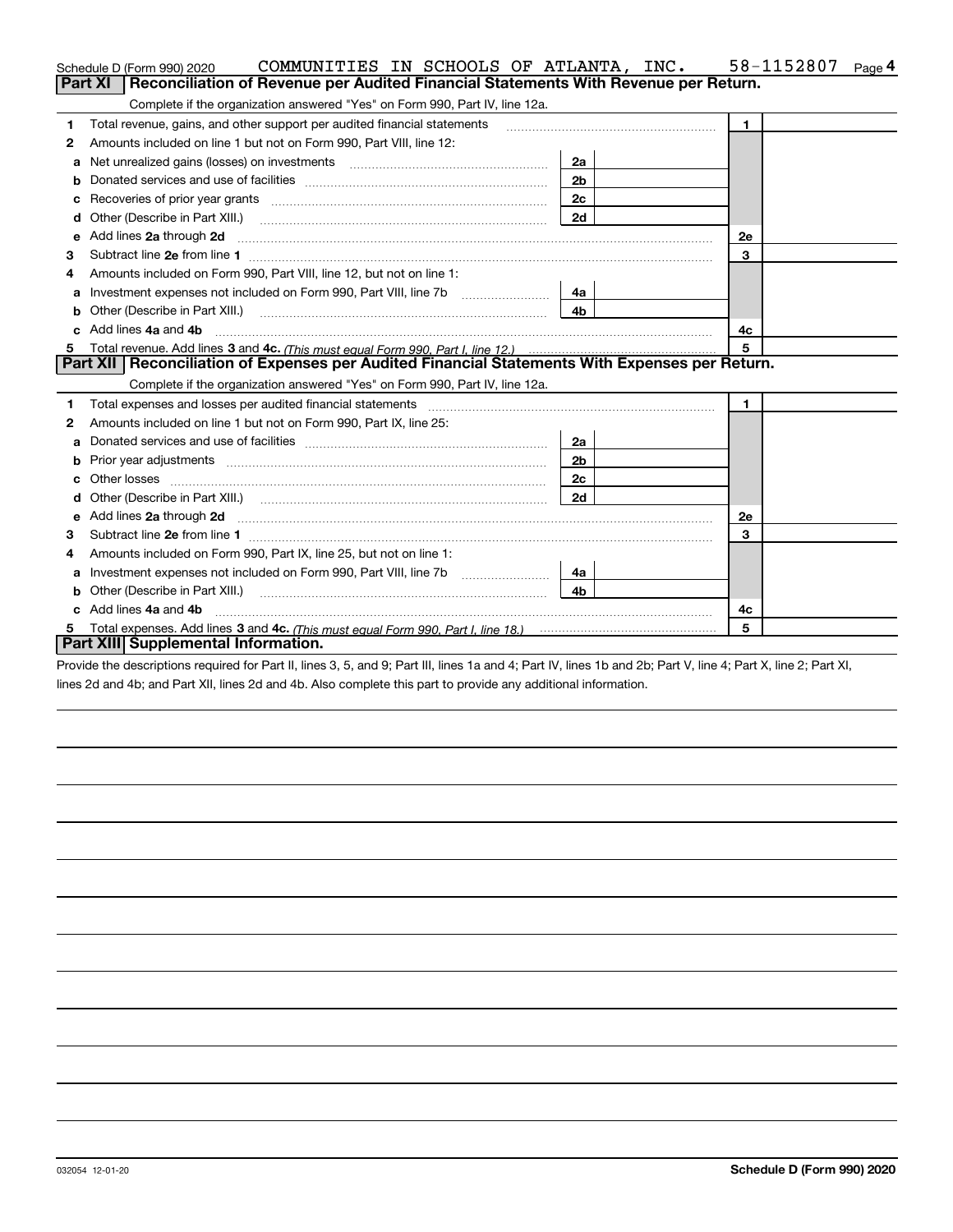| <b>SCHEDULE G</b>                                         |                                  | <b>Supplemental Information Regarding Fundraising or Gaming Activities</b>                                                                                                                                                                |                                         |    |                                                                      |                                  |                                        | OMB No. 1545-0047                                   |
|-----------------------------------------------------------|----------------------------------|-------------------------------------------------------------------------------------------------------------------------------------------------------------------------------------------------------------------------------------------|-----------------------------------------|----|----------------------------------------------------------------------|----------------------------------|----------------------------------------|-----------------------------------------------------|
| (Form 990 or 990-EZ)                                      |                                  | Complete if the organization answered "Yes" on Form 990, Part IV, line 17, 18, or 19, or if the<br>organization entered more than \$15,000 on Form 990-EZ, line 6a.                                                                       |                                         |    |                                                                      |                                  |                                        |                                                     |
| Department of the Treasury                                |                                  | Attach to Form 990 or Form 990-EZ.                                                                                                                                                                                                        |                                         |    |                                                                      |                                  |                                        | <b>Open to Public</b>                               |
| Internal Revenue Service<br>Name of the organization      |                                  | Go to www.irs.gov/Form990 for instructions and the latest information.                                                                                                                                                                    |                                         |    |                                                                      |                                  |                                        | Inspection<br><b>Employer identification number</b> |
|                                                           |                                  | COMMUNITIES IN SCHOOLS OF ATLANTA, INC.                                                                                                                                                                                                   |                                         |    |                                                                      |                                  | 58-1152807                             |                                                     |
| Part I                                                    |                                  | Fundraising Activities. Complete if the organization answered "Yes" on Form 990, Part IV, line 17. Form 990-EZ filers are not                                                                                                             |                                         |    |                                                                      |                                  |                                        |                                                     |
|                                                           | required to complete this part.  |                                                                                                                                                                                                                                           |                                         |    |                                                                      |                                  |                                        |                                                     |
|                                                           |                                  | 1 Indicate whether the organization raised funds through any of the following activities. Check all that apply.                                                                                                                           |                                         |    |                                                                      |                                  |                                        |                                                     |
| Mail solicitations<br>a                                   |                                  |                                                                                                                                                                                                                                           |                                         |    | $\mathbf{e} \times \mathbf{X}$ Solicitation of non-government grants |                                  |                                        |                                                     |
| $\mathbf{X}$<br>b                                         | Internet and email solicitations | $f[X]$ Solicitation of government grants                                                                                                                                                                                                  |                                         |    |                                                                      |                                  |                                        |                                                     |
| ΧI<br>Phone solicitations<br>C                            |                                  | $g\mid X$ Special fundraising events                                                                                                                                                                                                      |                                         |    |                                                                      |                                  |                                        |                                                     |
| $\lfloor \mathbf{X} \rfloor$ In-person solicitations<br>d |                                  |                                                                                                                                                                                                                                           |                                         |    |                                                                      |                                  |                                        |                                                     |
|                                                           |                                  | 2 a Did the organization have a written or oral agreement with any individual (including officers, directors, trustees, or<br>key employees listed in Form 990, Part VII) or entity in connection with professional fundraising services? |                                         |    |                                                                      |                                  | $\boxed{\text{X}}$ Yes                 | <b>No</b>                                           |
|                                                           |                                  | <b>b</b> If "Yes," list the 10 highest paid individuals or entities (fundraisers) pursuant to agreements under which the fundraiser is to be                                                                                              |                                         |    |                                                                      |                                  |                                        |                                                     |
| compensated at least \$5,000 by the organization.         |                                  |                                                                                                                                                                                                                                           |                                         |    |                                                                      |                                  |                                        |                                                     |
|                                                           |                                  |                                                                                                                                                                                                                                           |                                         |    |                                                                      |                                  |                                        |                                                     |
| (i) Name and address of individual                        |                                  | (ii) Activity                                                                                                                                                                                                                             | (iii) Did<br>fundraiser<br>have custody |    | (iv) Gross receipts                                                  |                                  | (v) Amount paid<br>to (or retained by) | (vi) Amount paid<br>to (or retained by)             |
| or entity (fundraiser)                                    |                                  |                                                                                                                                                                                                                                           | or control of<br>contributions?         |    | from activity                                                        | fundraiser<br>listed in col. (i) |                                        | organization                                        |
| CANDY BERMAN AND ASSOCIATES -                             |                                  |                                                                                                                                                                                                                                           | Yes                                     | No |                                                                      |                                  |                                        |                                                     |
| 3475 LENOX ROAD, ATLANTA, GA                              |                                  | EVENT ORGANIZER                                                                                                                                                                                                                           |                                         | X  | 302,428.                                                             |                                  | 30,177.                                | $-30,177.$                                          |
| GRANTSCRIBES, INC. - 2998                                 |                                  | PROSPECT RESEARCH AND                                                                                                                                                                                                                     |                                         |    |                                                                      |                                  |                                        |                                                     |
| PARK LANE, ATLANTA, GA 30341                              |                                  | GRANT PROPOSAL                                                                                                                                                                                                                            |                                         | X  | 0.                                                                   |                                  | 31,775.                                | $-31,775.$                                          |
|                                                           |                                  |                                                                                                                                                                                                                                           |                                         |    |                                                                      |                                  |                                        |                                                     |
|                                                           |                                  |                                                                                                                                                                                                                                           |                                         |    |                                                                      |                                  |                                        |                                                     |
|                                                           |                                  |                                                                                                                                                                                                                                           |                                         |    |                                                                      |                                  |                                        |                                                     |
|                                                           |                                  |                                                                                                                                                                                                                                           |                                         |    |                                                                      |                                  |                                        |                                                     |
|                                                           |                                  |                                                                                                                                                                                                                                           |                                         |    |                                                                      |                                  |                                        |                                                     |
|                                                           |                                  |                                                                                                                                                                                                                                           |                                         |    |                                                                      |                                  |                                        |                                                     |
|                                                           |                                  |                                                                                                                                                                                                                                           |                                         |    |                                                                      |                                  |                                        |                                                     |
|                                                           |                                  |                                                                                                                                                                                                                                           |                                         |    |                                                                      |                                  |                                        |                                                     |
|                                                           |                                  |                                                                                                                                                                                                                                           |                                         |    |                                                                      |                                  |                                        |                                                     |
|                                                           |                                  |                                                                                                                                                                                                                                           |                                         |    |                                                                      |                                  |                                        |                                                     |
|                                                           |                                  |                                                                                                                                                                                                                                           |                                         |    |                                                                      |                                  |                                        |                                                     |
|                                                           |                                  |                                                                                                                                                                                                                                           |                                         |    |                                                                      |                                  |                                        |                                                     |
|                                                           |                                  |                                                                                                                                                                                                                                           |                                         |    |                                                                      |                                  |                                        |                                                     |
|                                                           |                                  |                                                                                                                                                                                                                                           |                                         |    |                                                                      |                                  |                                        |                                                     |
| Total                                                     |                                  |                                                                                                                                                                                                                                           |                                         |    | 302,428                                                              |                                  | 61,952.                                | $-61,952.$                                          |
| or licensing.                                             |                                  | 3 List all states in which the organization is registered or licensed to solicit contributions or has been notified it is exempt from registration                                                                                        |                                         |    |                                                                      |                                  |                                        |                                                     |
| GA                                                        |                                  |                                                                                                                                                                                                                                           |                                         |    |                                                                      |                                  |                                        |                                                     |
|                                                           |                                  |                                                                                                                                                                                                                                           |                                         |    |                                                                      |                                  |                                        |                                                     |
|                                                           |                                  |                                                                                                                                                                                                                                           |                                         |    |                                                                      |                                  |                                        |                                                     |
|                                                           |                                  |                                                                                                                                                                                                                                           |                                         |    |                                                                      |                                  |                                        |                                                     |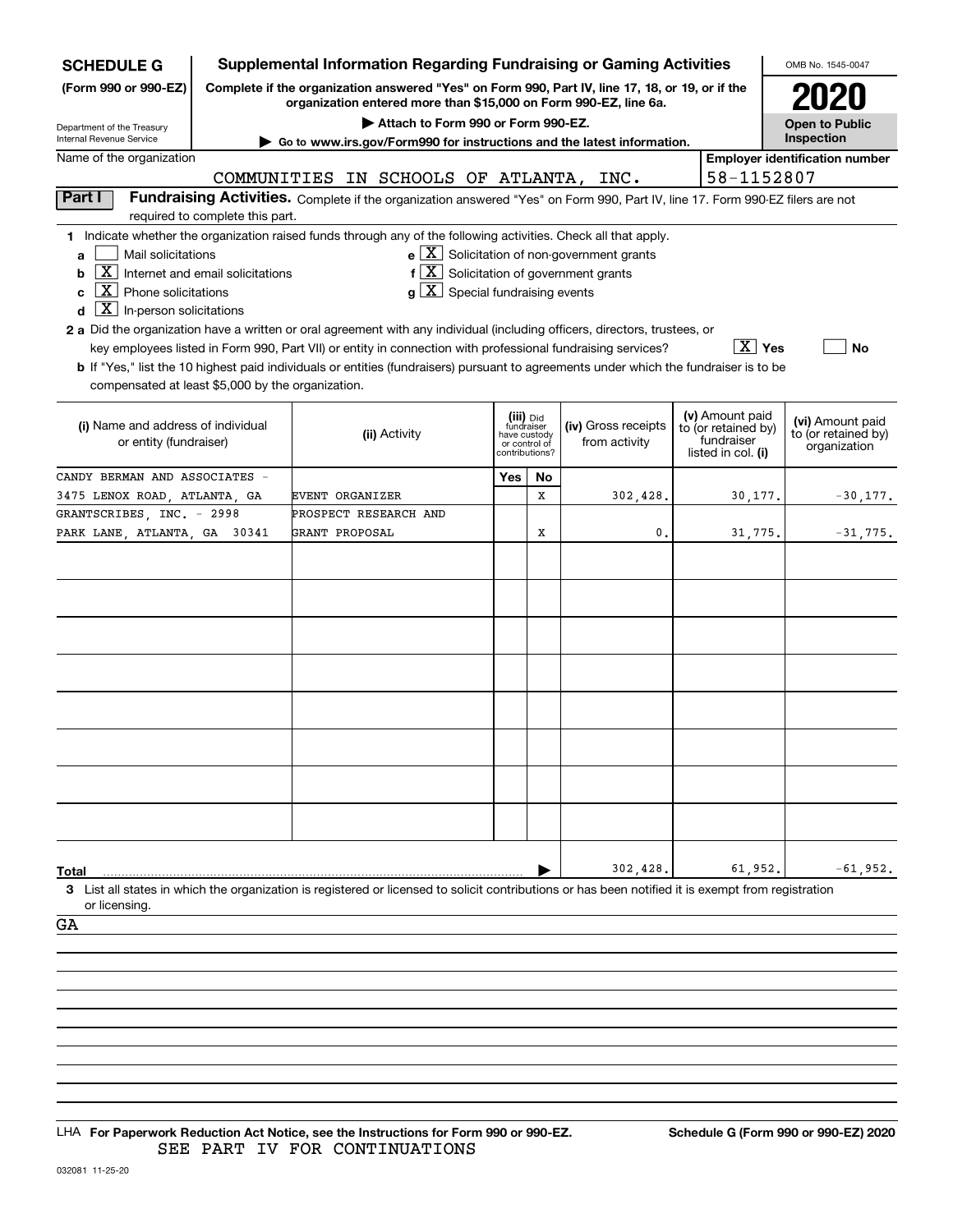| Schedule G (Form 990 or 990-EZ) 2020 COMMUNITIES IN SCHOOLS OF ATLANTA, INC. $58-1152807$ Page 2                                             |  |  |  |  |
|----------------------------------------------------------------------------------------------------------------------------------------------|--|--|--|--|
| <b>Part II</b> Fundraising Events. Complete if the organization answered "Yes" on Form 990, Part IV, line 18, or reported more than \$15,000 |  |  |  |  |

of fundraising event contributions and gross income on Form 990-EZ, lines 1 and 6b. List events with gross receipts greater than \$5,000.

|                 |          | n ianalaong event continuations and gross income on r onn sou EZ, inics i and ob. Elst events with gross receipts greater than \$0,000. |                                          |                         |                  |                                                     |
|-----------------|----------|-----------------------------------------------------------------------------------------------------------------------------------------|------------------------------------------|-------------------------|------------------|-----------------------------------------------------|
|                 |          |                                                                                                                                         | $(a)$ Event #1                           | $(b)$ Event #2          | (c) Other events | (d) Total events<br>(add col. (a) through           |
|                 |          |                                                                                                                                         | (event type)                             | (event type)            | (total number)   | col. (c)                                            |
| Revenue         |          |                                                                                                                                         |                                          |                         |                  |                                                     |
|                 | 1.       |                                                                                                                                         |                                          |                         |                  |                                                     |
|                 |          |                                                                                                                                         |                                          |                         |                  |                                                     |
|                 |          | 3 Gross income (line 1 minus line 2)                                                                                                    |                                          |                         |                  |                                                     |
|                 |          |                                                                                                                                         |                                          |                         |                  |                                                     |
|                 | 5        |                                                                                                                                         |                                          |                         |                  |                                                     |
|                 |          |                                                                                                                                         |                                          |                         |                  |                                                     |
| Direct Expenses |          | 7 Food and beverages                                                                                                                    |                                          |                         |                  |                                                     |
|                 | 8        |                                                                                                                                         | <u> 1980 - Johann Barbara, martxa al</u> |                         |                  |                                                     |
|                 | 9        |                                                                                                                                         |                                          |                         |                  |                                                     |
|                 |          | 10 Direct expense summary. Add lines 4 through 9 in column (d)                                                                          |                                          |                         | ▶                |                                                     |
|                 |          | 11 Net income summary. Subtract line 10 from line 3, column (d)                                                                         |                                          |                         |                  |                                                     |
|                 | Part III | Gaming. Complete if the organization answered "Yes" on Form 990, Part IV, line 19, or reported more than                                |                                          |                         |                  |                                                     |
|                 |          | \$15,000 on Form 990-EZ, line 6a.                                                                                                       |                                          | (b) Pull tabs/instant   |                  |                                                     |
| Revenue         |          |                                                                                                                                         | (a) Bingo                                | bingo/progressive bingo | (c) Other gaming | (d) Total gaming (add<br>col. (a) through col. (c)) |
|                 |          |                                                                                                                                         |                                          |                         |                  |                                                     |
|                 | 1        |                                                                                                                                         |                                          |                         |                  |                                                     |
|                 |          |                                                                                                                                         |                                          |                         |                  |                                                     |
| Direct Expenses |          |                                                                                                                                         |                                          |                         |                  |                                                     |
|                 |          |                                                                                                                                         |                                          |                         |                  |                                                     |
|                 |          |                                                                                                                                         |                                          |                         |                  |                                                     |
|                 |          |                                                                                                                                         |                                          |                         |                  |                                                     |
|                 | 6        | Volunteer labor                                                                                                                         | Yes<br>%<br>No                           | Yes<br>%<br>No          | Yes<br>%<br>No   |                                                     |
|                 | 7        | Direct expense summary. Add lines 2 through 5 in column (d)                                                                             |                                          |                         |                  |                                                     |
|                 | 8        |                                                                                                                                         |                                          |                         |                  |                                                     |
|                 |          |                                                                                                                                         |                                          |                         |                  |                                                     |
|                 |          | <b>9</b> Enter the state(s) in which the organization conducts gaming activities:                                                       |                                          |                         |                  |                                                     |
|                 |          |                                                                                                                                         |                                          |                         |                  | Yes<br>No                                           |
|                 |          | <b>b</b> If "No," explain:                                                                                                              |                                          |                         |                  |                                                     |
|                 |          | <b>b</b> If "Yes," explain:                                                                                                             |                                          |                         |                  | Yes<br>No                                           |
|                 |          |                                                                                                                                         |                                          |                         |                  |                                                     |
|                 |          |                                                                                                                                         |                                          |                         |                  |                                                     |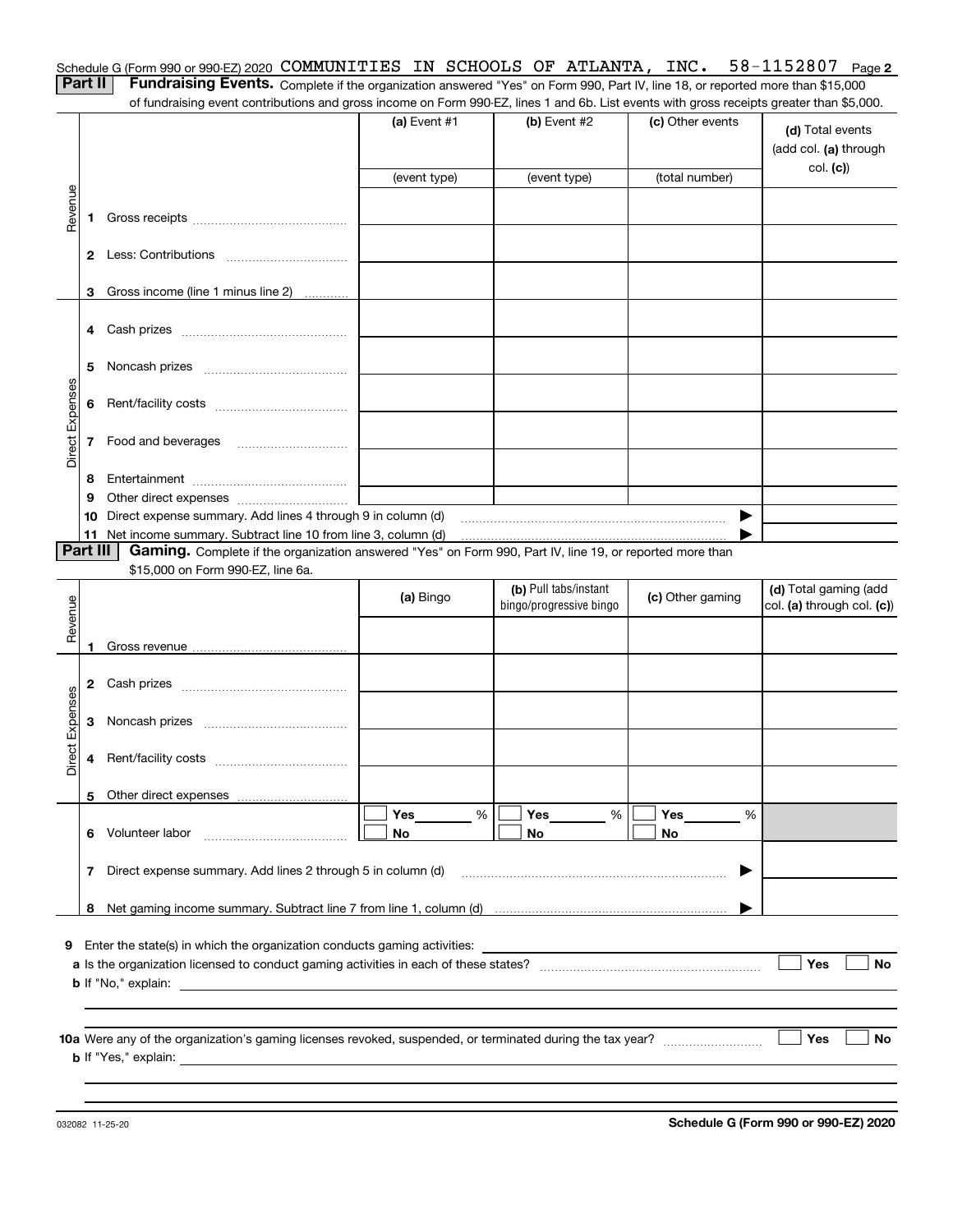|       | Schedule G (Form 990 or 990-EZ) 2020 COMMUNITIES IN SCHOOLS OF ATLANTA, INC.                                                                                                                                                                                                                             | 58-1152807      | Page 3 |
|-------|----------------------------------------------------------------------------------------------------------------------------------------------------------------------------------------------------------------------------------------------------------------------------------------------------------|-----------------|--------|
| 11    |                                                                                                                                                                                                                                                                                                          | Yes             | No     |
|       | 12 Is the organization a grantor, beneficiary or trustee of a trust, or a member of a partnership or other entity formed                                                                                                                                                                                 |                 |        |
|       |                                                                                                                                                                                                                                                                                                          | Yes             | No     |
|       | 13 Indicate the percentage of gaming activity conducted in:                                                                                                                                                                                                                                              |                 |        |
|       |                                                                                                                                                                                                                                                                                                          | 13а             | %      |
|       | <b>b</b> An outside facility <b>contained and the contract of the contract of the contract of the contract of the contract of the contract of the contract of the contract of the contract of the contract of the contract of the con</b>                                                                | 13 <sub>b</sub> | %      |
|       | 14 Enter the name and address of the person who prepares the organization's gaming/special events books and records:                                                                                                                                                                                     |                 |        |
|       | Name $\blacktriangleright$<br>and the control of the control of the control of the control of the control of the control of the control of the<br>Address $\blacktriangleright$<br><u> 1989 - Johann Stoff, deutscher Stoff, der Stoff, der Stoff, der Stoff, der Stoff, der Stoff, der Stoff, der S</u> |                 |        |
|       | 15a Does the organization have a contract with a third party from whom the organization receives gaming revenue?                                                                                                                                                                                         | Yes             | No     |
|       | c If "Yes," enter name and address of the third party:                                                                                                                                                                                                                                                   |                 |        |
|       | Name $\blacktriangleright$                                                                                                                                                                                                                                                                               |                 |        |
|       | Address ><br><u>state and the state of the state of the state of the state of the state of the state of the state of the state of the state of the state of the state of the state of the state of the state of the state of the state of the</u>                                                        |                 |        |
| 16    | Gaming manager information:                                                                                                                                                                                                                                                                              |                 |        |
|       | Name $\blacktriangleright$                                                                                                                                                                                                                                                                               |                 |        |
|       | Gaming manager compensation > \$                                                                                                                                                                                                                                                                         |                 |        |
|       |                                                                                                                                                                                                                                                                                                          |                 |        |
|       | $\blacksquare$ Description of services provided $\blacktriangleright$                                                                                                                                                                                                                                    |                 |        |
|       |                                                                                                                                                                                                                                                                                                          |                 |        |
|       |                                                                                                                                                                                                                                                                                                          |                 |        |
|       | Director/officer<br>Employee<br>Independent contractor                                                                                                                                                                                                                                                   |                 |        |
|       | <b>17</b> Mandatory distributions:                                                                                                                                                                                                                                                                       |                 |        |
|       | <b>a</b> Is the organization required under state law to make charitable distributions from the gaming proceeds to                                                                                                                                                                                       |                 |        |
|       | retain the state gaming license? $\Box$ Yes $\Box$                                                                                                                                                                                                                                                       |                 | No     |
|       | <b>b</b> Enter the amount of distributions required under state law to be distributed to other exempt organizations or spent in the                                                                                                                                                                      |                 |        |
|       | organization's own exempt activities during the tax year $\triangleright$ \$                                                                                                                                                                                                                             |                 |        |
|       | Part IV<br>Supplemental Information. Provide the explanations required by Part I, line 2b, columns (iii) and (v); and Part III, lines 9, 9b, 10b,                                                                                                                                                        |                 |        |
|       | 15b, 15c, 16, and 17b, as applicable. Also provide any additional information. See instructions.                                                                                                                                                                                                         |                 |        |
|       | SCHEDULE G, PART I, LINE 2B, LIST OF TEN HIGHEST PAID FUNDRAISERS:                                                                                                                                                                                                                                       |                 |        |
|       |                                                                                                                                                                                                                                                                                                          |                 |        |
| ( I ) | NAME OF FUNDRAISER: CANDY BERMAN AND ASSOCIATES                                                                                                                                                                                                                                                          |                 |        |
| ( I ) | ADDRESS OF FUNDRAISER: 3475 LENOX ROAD, ATLANTA, GA<br>30303                                                                                                                                                                                                                                             |                 |        |
|       |                                                                                                                                                                                                                                                                                                          |                 |        |
|       |                                                                                                                                                                                                                                                                                                          |                 |        |
|       |                                                                                                                                                                                                                                                                                                          |                 |        |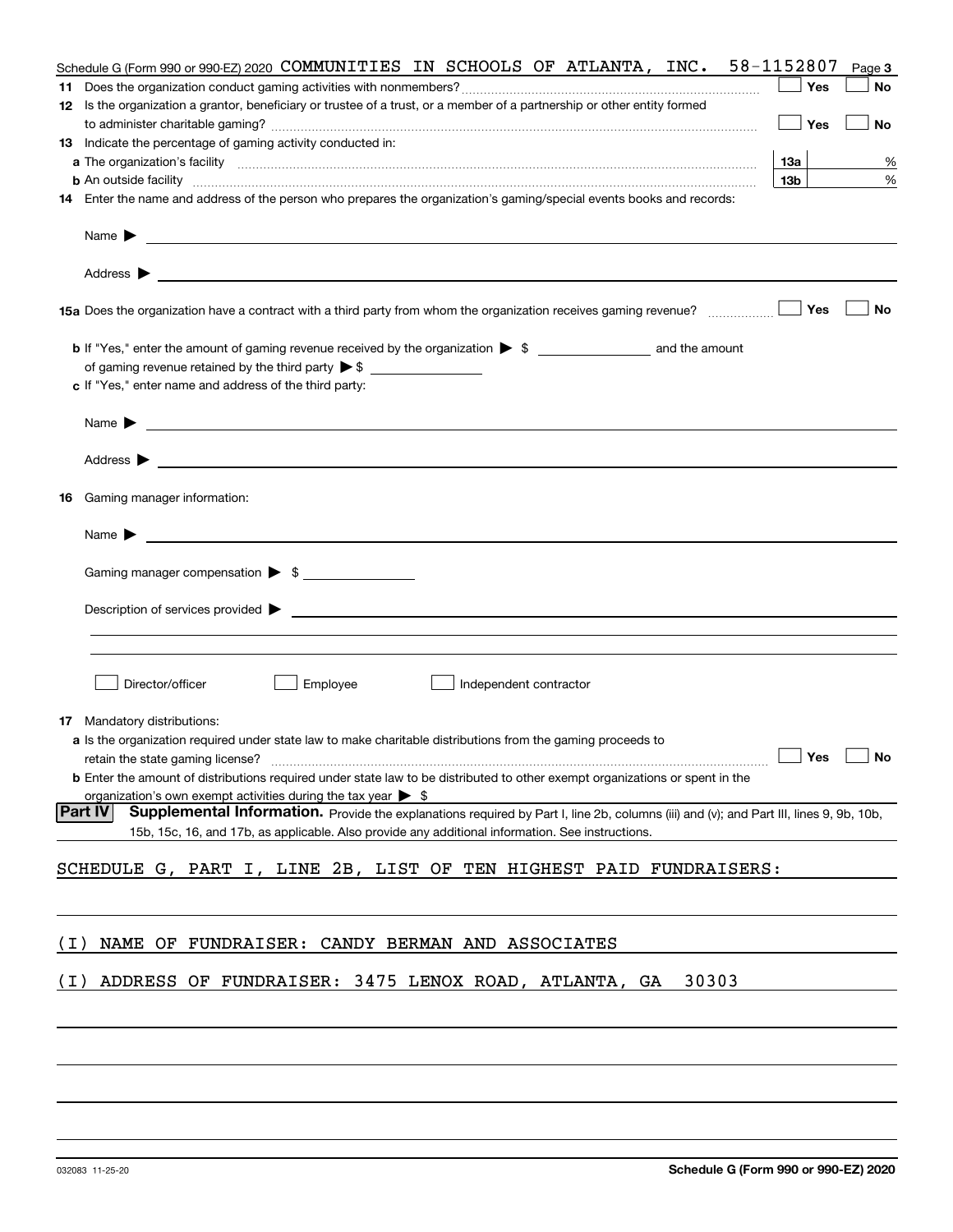| Schedule G (Form 990 or 990-EZ) COMMUNITIE<br><b>Part IV</b> Supplemental Information (continued) | COMMUNITIES IN SCHOOLS OF ATLANTA, INC. 58-1152807 Page 4 |  |  |  |  |
|---------------------------------------------------------------------------------------------------|-----------------------------------------------------------|--|--|--|--|
|                                                                                                   |                                                           |  |  |  |  |
|                                                                                                   |                                                           |  |  |  |  |
|                                                                                                   |                                                           |  |  |  |  |
|                                                                                                   |                                                           |  |  |  |  |
|                                                                                                   |                                                           |  |  |  |  |
|                                                                                                   |                                                           |  |  |  |  |
|                                                                                                   |                                                           |  |  |  |  |
|                                                                                                   |                                                           |  |  |  |  |
|                                                                                                   |                                                           |  |  |  |  |
|                                                                                                   |                                                           |  |  |  |  |
|                                                                                                   |                                                           |  |  |  |  |
|                                                                                                   |                                                           |  |  |  |  |
|                                                                                                   |                                                           |  |  |  |  |
|                                                                                                   |                                                           |  |  |  |  |
|                                                                                                   |                                                           |  |  |  |  |
|                                                                                                   |                                                           |  |  |  |  |
|                                                                                                   |                                                           |  |  |  |  |
|                                                                                                   |                                                           |  |  |  |  |
|                                                                                                   |                                                           |  |  |  |  |
|                                                                                                   |                                                           |  |  |  |  |
|                                                                                                   |                                                           |  |  |  |  |
|                                                                                                   |                                                           |  |  |  |  |
|                                                                                                   |                                                           |  |  |  |  |
|                                                                                                   |                                                           |  |  |  |  |
|                                                                                                   |                                                           |  |  |  |  |
|                                                                                                   |                                                           |  |  |  |  |
|                                                                                                   |                                                           |  |  |  |  |
|                                                                                                   |                                                           |  |  |  |  |
|                                                                                                   |                                                           |  |  |  |  |
|                                                                                                   |                                                           |  |  |  |  |
|                                                                                                   |                                                           |  |  |  |  |
|                                                                                                   |                                                           |  |  |  |  |
|                                                                                                   |                                                           |  |  |  |  |
|                                                                                                   |                                                           |  |  |  |  |
|                                                                                                   |                                                           |  |  |  |  |
|                                                                                                   |                                                           |  |  |  |  |
|                                                                                                   |                                                           |  |  |  |  |
|                                                                                                   |                                                           |  |  |  |  |
|                                                                                                   |                                                           |  |  |  |  |
|                                                                                                   |                                                           |  |  |  |  |
|                                                                                                   |                                                           |  |  |  |  |
|                                                                                                   |                                                           |  |  |  |  |
|                                                                                                   |                                                           |  |  |  |  |
|                                                                                                   |                                                           |  |  |  |  |
|                                                                                                   |                                                           |  |  |  |  |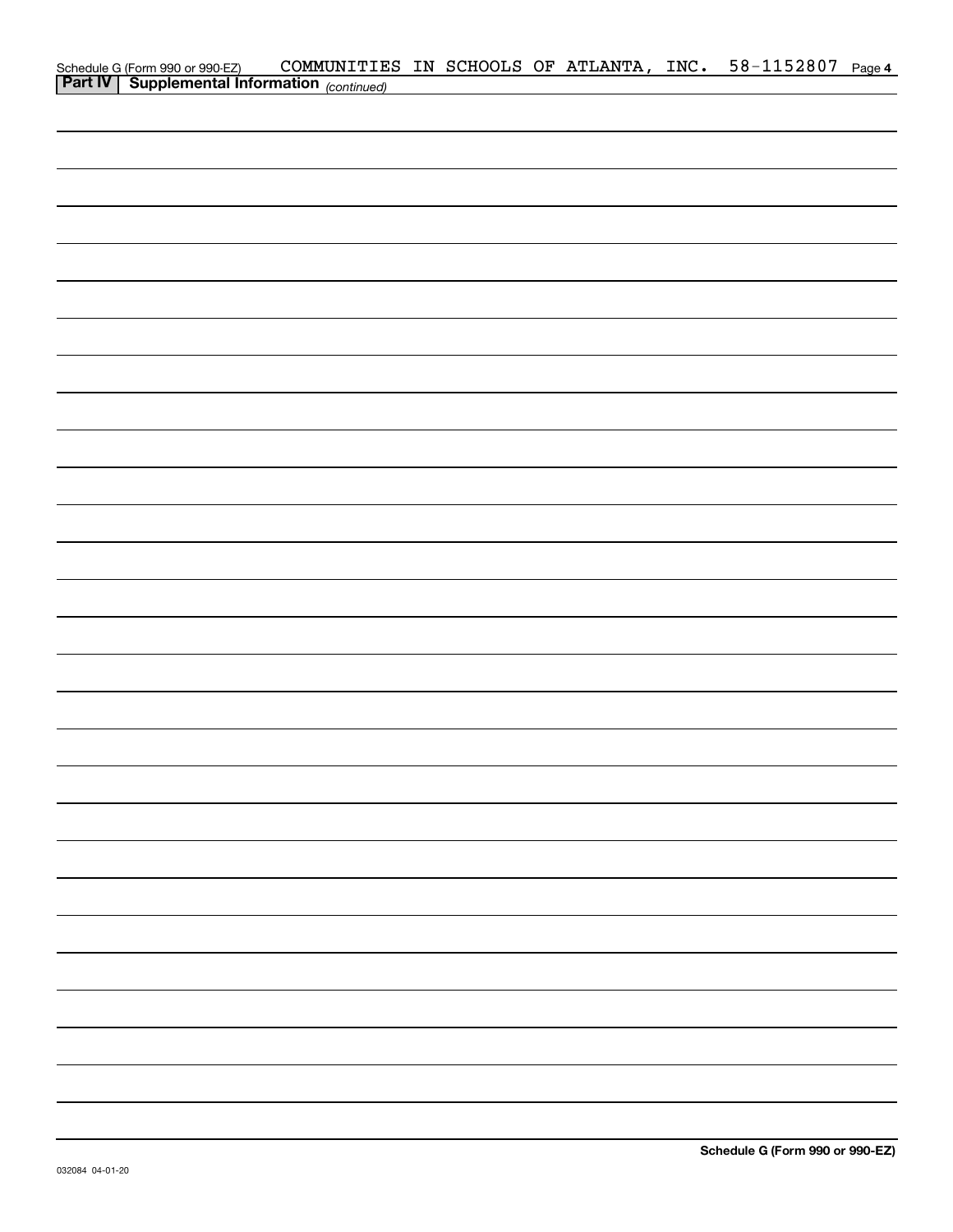| <b>SCHEDULE I</b><br>(Form 990)<br>Department of the Treasury<br>Internal Revenue Service | <b>Grants and Other Assistance to Organizations,</b><br>Governments, and Individuals in the United States<br>Complete if the organization answered "Yes" on Form 990, Part IV, line 21 or 22.<br>Attach to Form 990.<br>Go to www.irs.gov/Form990 for the latest information.             |           |                                         |                             |                                         |                                                                |                                          |                                       |            |  |  |
|-------------------------------------------------------------------------------------------|-------------------------------------------------------------------------------------------------------------------------------------------------------------------------------------------------------------------------------------------------------------------------------------------|-----------|-----------------------------------------|-----------------------------|-----------------------------------------|----------------------------------------------------------------|------------------------------------------|---------------------------------------|------------|--|--|
| Name of the organization                                                                  |                                                                                                                                                                                                                                                                                           |           |                                         |                             |                                         |                                                                |                                          | <b>Employer identification number</b> |            |  |  |
| Part I                                                                                    | <b>General Information on Grants and Assistance</b>                                                                                                                                                                                                                                       |           | COMMUNITIES IN SCHOOLS OF ATLANTA, INC. |                             |                                         |                                                                |                                          |                                       | 58-1152807 |  |  |
| $\mathbf 1$<br>$\mathbf{2}$                                                               | Does the organization maintain records to substantiate the amount of the grants or assistance, the grantees' eligibility for the grants or assistance, and the selection<br>Describe in Part IV the organization's procedures for monitoring the use of grant funds in the United States. |           |                                         |                             |                                         |                                                                |                                          | $\boxed{\text{X}}$ Yes                | ⊿ No       |  |  |
| Part II                                                                                   | Grants and Other Assistance to Domestic Organizations and Domestic Governments. Complete if the organization answered "Yes" on Form 990, Part IV, line 21, for any                                                                                                                        |           |                                         |                             |                                         |                                                                |                                          |                                       |            |  |  |
|                                                                                           | recipient that received more than \$5,000. Part II can be duplicated if additional space is needed.                                                                                                                                                                                       |           |                                         |                             |                                         |                                                                |                                          |                                       |            |  |  |
|                                                                                           | <b>1 (a)</b> Name and address of organization<br>or government                                                                                                                                                                                                                            | $(b)$ EIN | (c) IRC section<br>(if applicable)      | (d) Amount of<br>cash grant | (e) Amount of<br>non-cash<br>assistance | (f) Method of<br>valuation (book,<br>FMV, appraisal,<br>other) | (g) Description of<br>noncash assistance | (h) Purpose of grant<br>or assistance |            |  |  |
|                                                                                           |                                                                                                                                                                                                                                                                                           |           |                                         |                             |                                         |                                                                |                                          |                                       |            |  |  |
|                                                                                           |                                                                                                                                                                                                                                                                                           |           |                                         |                             |                                         |                                                                |                                          |                                       |            |  |  |
|                                                                                           |                                                                                                                                                                                                                                                                                           |           |                                         |                             |                                         |                                                                |                                          |                                       |            |  |  |
|                                                                                           |                                                                                                                                                                                                                                                                                           |           |                                         |                             |                                         |                                                                |                                          |                                       |            |  |  |
|                                                                                           |                                                                                                                                                                                                                                                                                           |           |                                         |                             |                                         |                                                                |                                          |                                       |            |  |  |
| $\mathbf{2}$                                                                              | Enter total number of section $501(c)(3)$ and government organizations listed in the line 1 table                                                                                                                                                                                         |           |                                         |                             |                                         |                                                                |                                          |                                       |            |  |  |
| 3                                                                                         | Enter total number of other organizations listed in the line 1 table                                                                                                                                                                                                                      |           |                                         |                             |                                         |                                                                |                                          |                                       |            |  |  |
|                                                                                           | LHA For Paperwork Reduction Act Notice, see the Instructions for Form 990.                                                                                                                                                                                                                |           |                                         |                             |                                         |                                                                |                                          | Schedule I (Form 990) 2020            |            |  |  |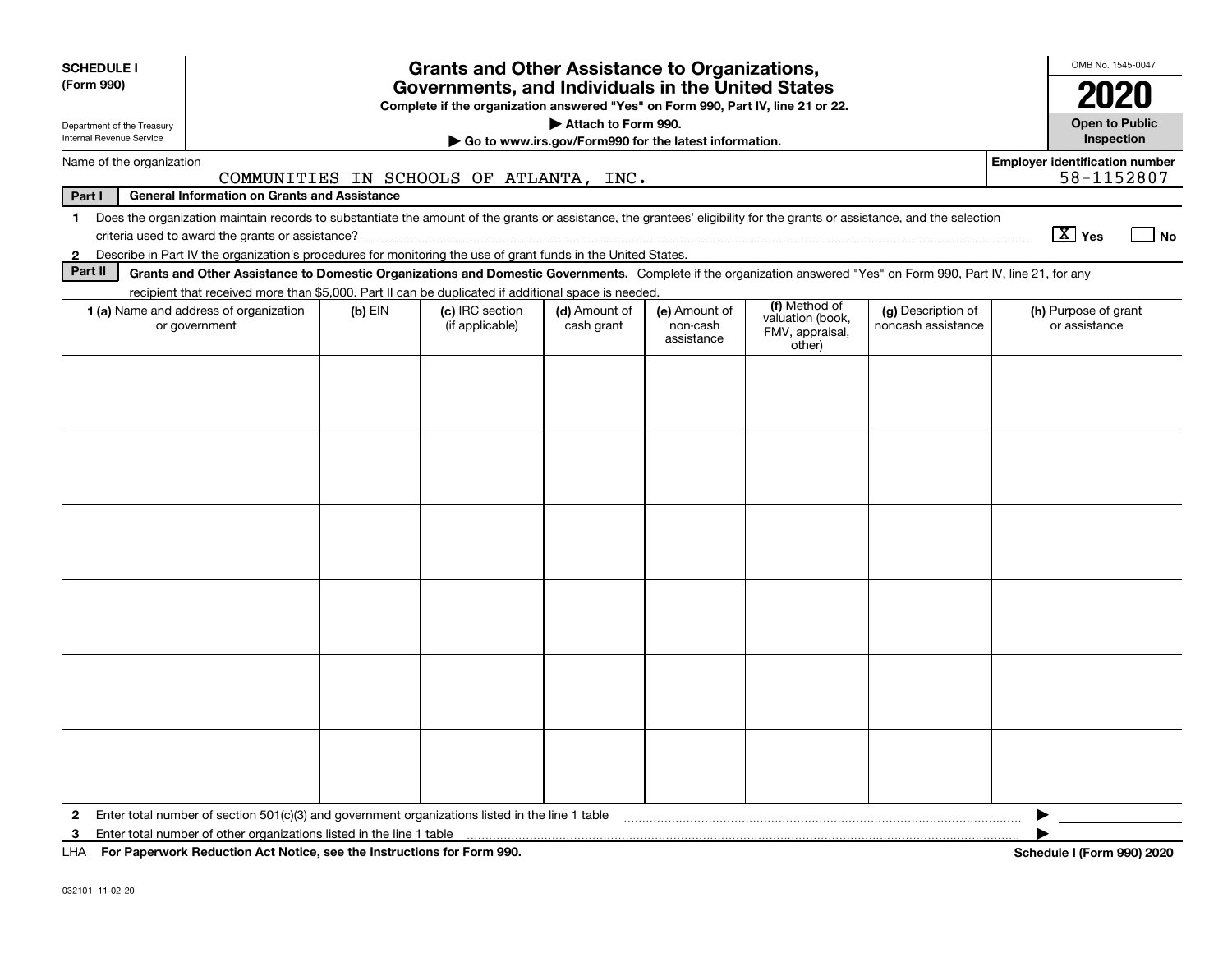**2**

**Part III | Grants and Other Assistance to Domestic Individuals. Complete if the organization answered "Yes" on Form 990, Part IV, line 22.** Part III can be duplicated if additional space is needed.

| (a) Type of grant or assistance | (b) Number of<br>recipients | (c) Amount of<br>cash grant | (d) Amount of non-<br>cash assistance | (e) Method of valuation<br>(book, FMV, appraisal, other) | (f) Description of noncash assistance |
|---------------------------------|-----------------------------|-----------------------------|---------------------------------------|----------------------------------------------------------|---------------------------------------|
|                                 |                             |                             |                                       |                                                          | EXPENSES INCURRED FOR URGENT          |
|                                 |                             |                             |                                       |                                                          | NEEDS OF STUDENTS ON OUR              |
| EMERGENCY ASSISTANCE            | 789                         | 449,529.                    | $\mathbf{0}$ .                        |                                                          | CASELOAD                              |
|                                 |                             |                             |                                       |                                                          |                                       |
|                                 |                             |                             |                                       |                                                          | EXPENSES INCURRED FOR URGENT          |
| ALUMNI SUPPORT                  | 35                          | 52,340.                     | $\mathbf{0}$ .                        |                                                          | NEEDS OF CASELOAD ALUMNI              |
|                                 |                             |                             |                                       |                                                          |                                       |
|                                 |                             |                             |                                       |                                                          | EXPENSES INCURRED FOR URGENT          |
| EMPLOYEE ASSISTANCE             |                             | 360.                        | $\mathbf{0}$ .                        |                                                          | NEEDS OF EMPLOYEES                    |
|                                 |                             |                             |                                       |                                                          |                                       |
|                                 |                             |                             |                                       |                                                          |                                       |
|                                 |                             |                             |                                       |                                                          |                                       |
|                                 |                             |                             |                                       |                                                          |                                       |
|                                 |                             |                             |                                       |                                                          |                                       |
|                                 |                             |                             |                                       |                                                          |                                       |
|                                 |                             |                             |                                       |                                                          |                                       |

Part IV | Supplemental Information. Provide the information required in Part I, line 2; Part III, column (b); and any other additional information.

PART I, LINE 2:

FUNDS ARE NOT GIVEN DIRECTLY TO THE INDIVIDUAL(S) BENEFITING BUT RATHER TO

AN AGENCY PROVIDING A SERVICE OR TO A STAFF PERSON TO MAKE PURCHASES FOR

THE INDIVIDUAL (S). RECEIPTS ARE RETURNED SHOWING PROPER USAGE.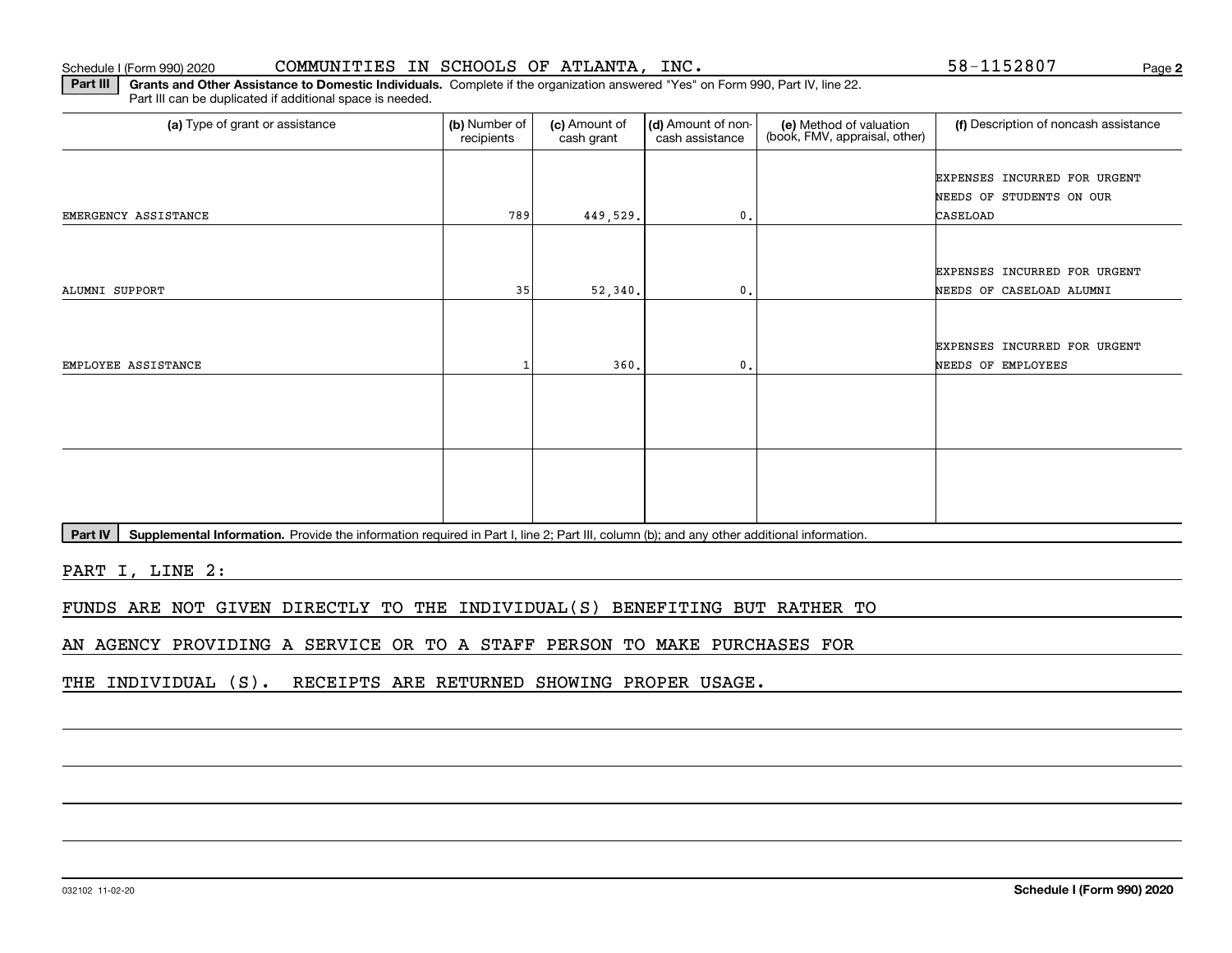|                                                                                  | <b>SCHEDULE J</b>                                      | <b>Compensation Information</b>                                                                                        |  | OMB No. 1545-0047                     |     |             |
|----------------------------------------------------------------------------------|--------------------------------------------------------|------------------------------------------------------------------------------------------------------------------------|--|---------------------------------------|-----|-------------|
|                                                                                  | (Form 990)                                             | For certain Officers, Directors, Trustees, Key Employees, and Highest                                                  |  |                                       |     |             |
|                                                                                  |                                                        | <b>Compensated Employees</b>                                                                                           |  | 2020                                  |     |             |
|                                                                                  |                                                        | Complete if the organization answered "Yes" on Form 990, Part IV, line 23.<br>Attach to Form 990.                      |  | <b>Open to Public</b>                 |     |             |
|                                                                                  | Department of the Treasury<br>Internal Revenue Service | $\blacktriangleright$ Go to www.irs.gov/Form990 for instructions and the latest information.                           |  | <b>Inspection</b>                     |     |             |
|                                                                                  | Name of the organization                               |                                                                                                                        |  | <b>Employer identification number</b> |     |             |
|                                                                                  |                                                        | COMMUNITIES IN SCHOOLS OF ATLANTA,<br>INC.                                                                             |  | 58-1152807                            |     |             |
|                                                                                  | Part I                                                 | <b>Questions Regarding Compensation</b>                                                                                |  |                                       |     |             |
|                                                                                  |                                                        |                                                                                                                        |  |                                       | Yes | No.         |
| 1a                                                                               |                                                        | Check the appropriate box(es) if the organization provided any of the following to or for a person listed on Form 990, |  |                                       |     |             |
|                                                                                  |                                                        | Part VII, Section A, line 1a. Complete Part III to provide any relevant information regarding these items.             |  |                                       |     |             |
| First-class or charter travel<br>Housing allowance or residence for personal use |                                                        |                                                                                                                        |  |                                       |     |             |
|                                                                                  | Travel for companions                                  | Payments for business use of personal residence                                                                        |  |                                       |     |             |
|                                                                                  |                                                        | Health or social club dues or initiation fees<br>Tax indemnification and gross-up payments                             |  |                                       |     |             |
|                                                                                  |                                                        | Discretionary spending account<br>Personal services (such as maid, chauffeur, chef)                                    |  |                                       |     |             |
|                                                                                  |                                                        |                                                                                                                        |  |                                       |     |             |
|                                                                                  |                                                        | <b>b</b> If any of the boxes on line 1a are checked, did the organization follow a written policy regarding payment or |  |                                       |     |             |
|                                                                                  |                                                        |                                                                                                                        |  | 1b                                    |     |             |
| 2                                                                                |                                                        | Did the organization require substantiation prior to reimbursing or allowing expenses incurred by all directors,       |  |                                       |     |             |
|                                                                                  |                                                        |                                                                                                                        |  | $\mathbf{2}$                          |     |             |
|                                                                                  |                                                        |                                                                                                                        |  |                                       |     |             |
| з                                                                                |                                                        | Indicate which, if any, of the following the organization used to establish the compensation of the organization's     |  |                                       |     |             |
|                                                                                  |                                                        | CEO/Executive Director. Check all that apply. Do not check any boxes for methods used by a related organization to     |  |                                       |     |             |
|                                                                                  |                                                        | establish compensation of the CEO/Executive Director, but explain in Part III.                                         |  |                                       |     |             |
|                                                                                  | Compensation committee                                 | Written employment contract                                                                                            |  |                                       |     |             |
|                                                                                  |                                                        | Compensation survey or study<br>Independent compensation consultant                                                    |  |                                       |     |             |
|                                                                                  |                                                        | $\mathbf{X}$ Approval by the board or compensation committee<br>Form 990 of other organizations                        |  |                                       |     |             |
| 4                                                                                |                                                        | During the year, did any person listed on Form 990, Part VII, Section A, line 1a, with respect to the filing           |  |                                       |     |             |
|                                                                                  | organization or a related organization:                |                                                                                                                        |  |                                       |     |             |
| а                                                                                |                                                        | Receive a severance payment or change-of-control payment?                                                              |  | 4a                                    |     | х           |
| b                                                                                |                                                        | Participate in or receive payment from a supplemental nonqualified retirement plan?                                    |  | 4b                                    |     | X           |
| c                                                                                |                                                        | Participate in or receive payment from an equity-based compensation arrangement?                                       |  | 4c                                    |     | $\mathbf X$ |
|                                                                                  |                                                        | If "Yes" to any of lines 4a-c, list the persons and provide the applicable amounts for each item in Part III.          |  |                                       |     |             |
|                                                                                  |                                                        |                                                                                                                        |  |                                       |     |             |
|                                                                                  |                                                        | Only section 501(c)(3), 501(c)(4), and 501(c)(29) organizations must complete lines 5-9.                               |  |                                       |     |             |
|                                                                                  |                                                        | For persons listed on Form 990, Part VII, Section A, line 1a, did the organization pay or accrue any compensation      |  |                                       |     |             |
|                                                                                  | contingent on the revenues of:                         |                                                                                                                        |  |                                       |     |             |
| a                                                                                |                                                        |                                                                                                                        |  | 5a                                    |     | х           |
|                                                                                  |                                                        |                                                                                                                        |  | 5 <sub>b</sub>                        |     | $\mathbf x$ |
|                                                                                  |                                                        | If "Yes" on line 5a or 5b, describe in Part III.                                                                       |  |                                       |     |             |
| 6                                                                                |                                                        | For persons listed on Form 990, Part VII, Section A, line 1a, did the organization pay or accrue any compensation      |  |                                       |     |             |
|                                                                                  | contingent on the net earnings of:                     |                                                                                                                        |  |                                       |     |             |
| a                                                                                |                                                        |                                                                                                                        |  | 6a                                    |     | х           |
|                                                                                  |                                                        |                                                                                                                        |  | 6b                                    |     | $\mathbf X$ |
|                                                                                  |                                                        | If "Yes" on line 6a or 6b, describe in Part III.                                                                       |  |                                       |     |             |
| 7.                                                                               |                                                        | For persons listed on Form 990, Part VII, Section A, line 1a, did the organization provide any nonfixed payments       |  |                                       |     |             |
|                                                                                  |                                                        |                                                                                                                        |  | $\overline{7}$                        | X   |             |
| 8                                                                                |                                                        | Were any amounts reported on Form 990, Part VII, paid or accrued pursuant to a contract that was subject to the        |  |                                       |     |             |
|                                                                                  |                                                        | initial contract exception described in Regulations section 53.4958-4(a)(3)? If "Yes," describe in Part III            |  | 8                                     |     | х           |
| 9                                                                                |                                                        | If "Yes" on line 8, did the organization also follow the rebuttable presumption procedure described in                 |  |                                       |     |             |
|                                                                                  |                                                        |                                                                                                                        |  | 9                                     |     |             |

LHA For Paperwork Reduction Act Notice, see the Instructions for Form 990. Schedule J (Form 990) 2020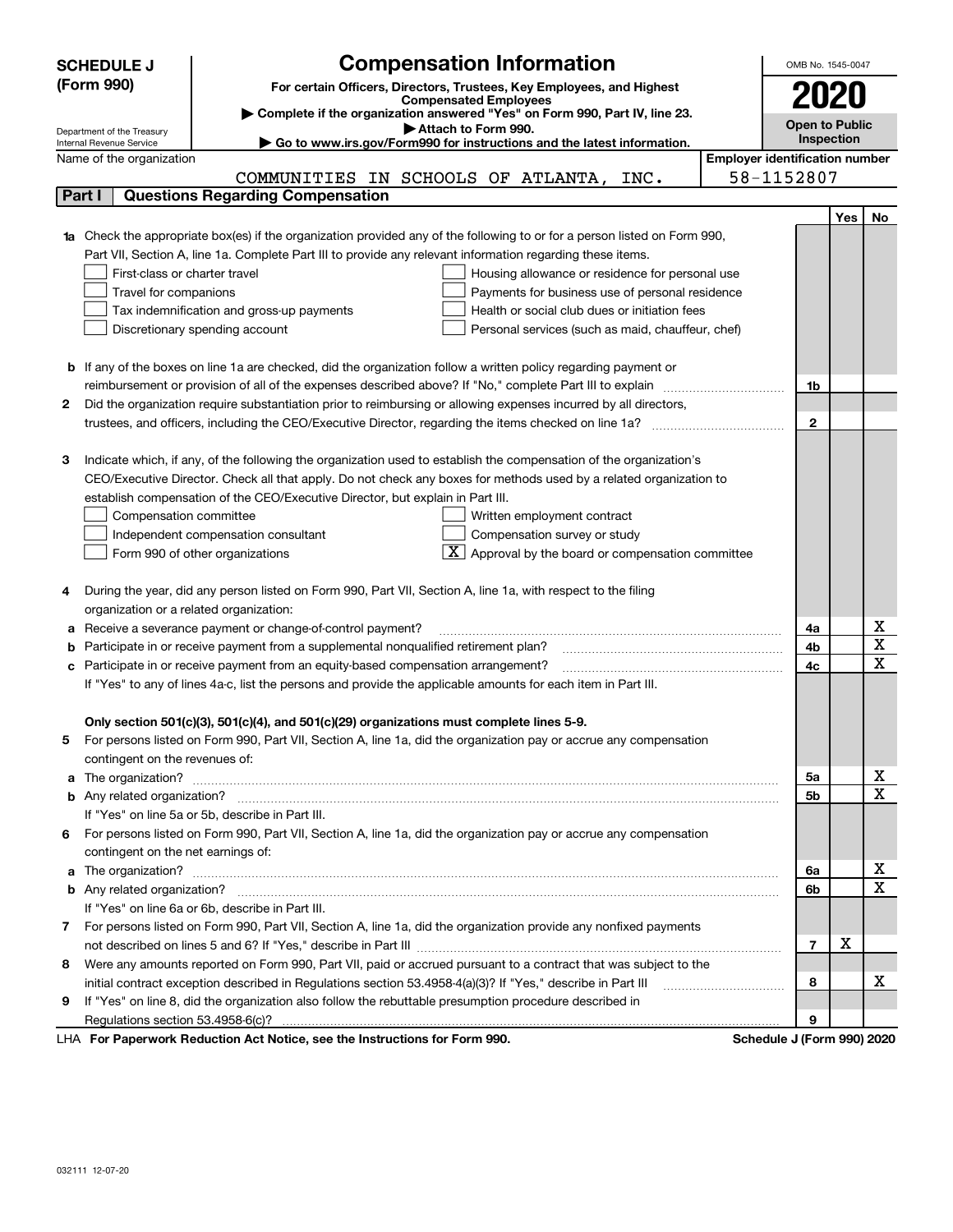#### COMMUNITIES IN SCHOOLS OF ATLANTA, INC. 58-1152807

# **Part II Officers, Directors, Trustees, Key Employees, and Highest Compensated Employees.**  Schedule J (Form 990) 2020 Page Use duplicate copies if additional space is needed.

For each individual whose compensation must be reported on Schedule J, report compensation from the organization on row (i) and from related organizations, described in the instructions, on row (ii). Do not list any individuals that aren't listed on Form 990, Part VII.

**Note:**  The sum of columns (B)(i)-(iii) for each listed individual must equal the total amount of Form 990, Part VII, Section A, line 1a, applicable column (D) and (E) amounts for that individual.

| (A) Name and Title      |                              |                          | (B) Breakdown of W-2 and/or 1099-MISC compensation |                                           | (C) Retirement and<br>other deferred | (D) Nontaxable<br>benefits | (E) Total of columns | (F) Compensation<br>in column (B)         |
|-------------------------|------------------------------|--------------------------|----------------------------------------------------|-------------------------------------------|--------------------------------------|----------------------------|----------------------|-------------------------------------------|
|                         |                              | (i) Base<br>compensation | (ii) Bonus &<br>incentive<br>compensation          | (iii) Other<br>reportable<br>compensation | compensation                         |                            | $(B)(i)$ - $(D)$     | reported as deferred<br>on prior Form 990 |
| (1) FRANK BROWN         | (i)                          | 203,534.                 | 16, 250.                                           | 413.                                      | $\overline{0}$ .                     | 6,278.                     | 226,475.             | $\mathbf 0$ .                             |
| CHIEF EXECUTIVE OFFICER | (ii)                         | $\overline{0}$ .         | $\overline{0}$ .                                   | $\overline{0}$ .                          | $\overline{0}$ .                     | $\overline{0}$ .           | $\overline{0}$ .     | $\overline{\mathbf{0}}$ .                 |
|                         | $\qquad \qquad \textbf{(i)}$ |                          |                                                    |                                           |                                      |                            |                      |                                           |
|                         | (ii)                         |                          |                                                    |                                           |                                      |                            |                      |                                           |
|                         | (i)                          |                          |                                                    |                                           |                                      |                            |                      |                                           |
|                         | (ii)                         |                          |                                                    |                                           |                                      |                            |                      |                                           |
|                         | (i)                          |                          |                                                    |                                           |                                      |                            |                      |                                           |
|                         | (ii)                         |                          |                                                    |                                           |                                      |                            |                      |                                           |
|                         | (i)                          |                          |                                                    |                                           |                                      |                            |                      |                                           |
|                         | (ii)                         |                          |                                                    |                                           |                                      |                            |                      |                                           |
|                         | (i)                          |                          |                                                    |                                           |                                      |                            |                      |                                           |
|                         | (ii)                         |                          |                                                    |                                           |                                      |                            |                      |                                           |
|                         | (i)                          |                          |                                                    |                                           |                                      |                            |                      |                                           |
|                         | (ii)                         |                          |                                                    |                                           |                                      |                            |                      |                                           |
|                         | (i)                          |                          |                                                    |                                           |                                      |                            |                      |                                           |
|                         | (ii)                         |                          |                                                    |                                           |                                      |                            |                      |                                           |
|                         | (i)<br>(ii)                  |                          |                                                    |                                           |                                      |                            |                      |                                           |
|                         | (i)                          |                          |                                                    |                                           |                                      |                            |                      |                                           |
|                         | (ii)                         |                          |                                                    |                                           |                                      |                            |                      |                                           |
|                         | (i)                          |                          |                                                    |                                           |                                      |                            |                      |                                           |
|                         | (ii)                         |                          |                                                    |                                           |                                      |                            |                      |                                           |
|                         | (i)                          |                          |                                                    |                                           |                                      |                            |                      |                                           |
|                         | (ii)                         |                          |                                                    |                                           |                                      |                            |                      |                                           |
|                         | (i)                          |                          |                                                    |                                           |                                      |                            |                      |                                           |
|                         | (ii)                         |                          |                                                    |                                           |                                      |                            |                      |                                           |
|                         | (i)                          |                          |                                                    |                                           |                                      |                            |                      |                                           |
|                         | (ii)                         |                          |                                                    |                                           |                                      |                            |                      |                                           |
|                         | (i)                          |                          |                                                    |                                           |                                      |                            |                      |                                           |
|                         | (ii)                         |                          |                                                    |                                           |                                      |                            |                      |                                           |
|                         | (i)                          |                          |                                                    |                                           |                                      |                            |                      |                                           |
|                         | (ii)                         |                          |                                                    |                                           |                                      |                            |                      |                                           |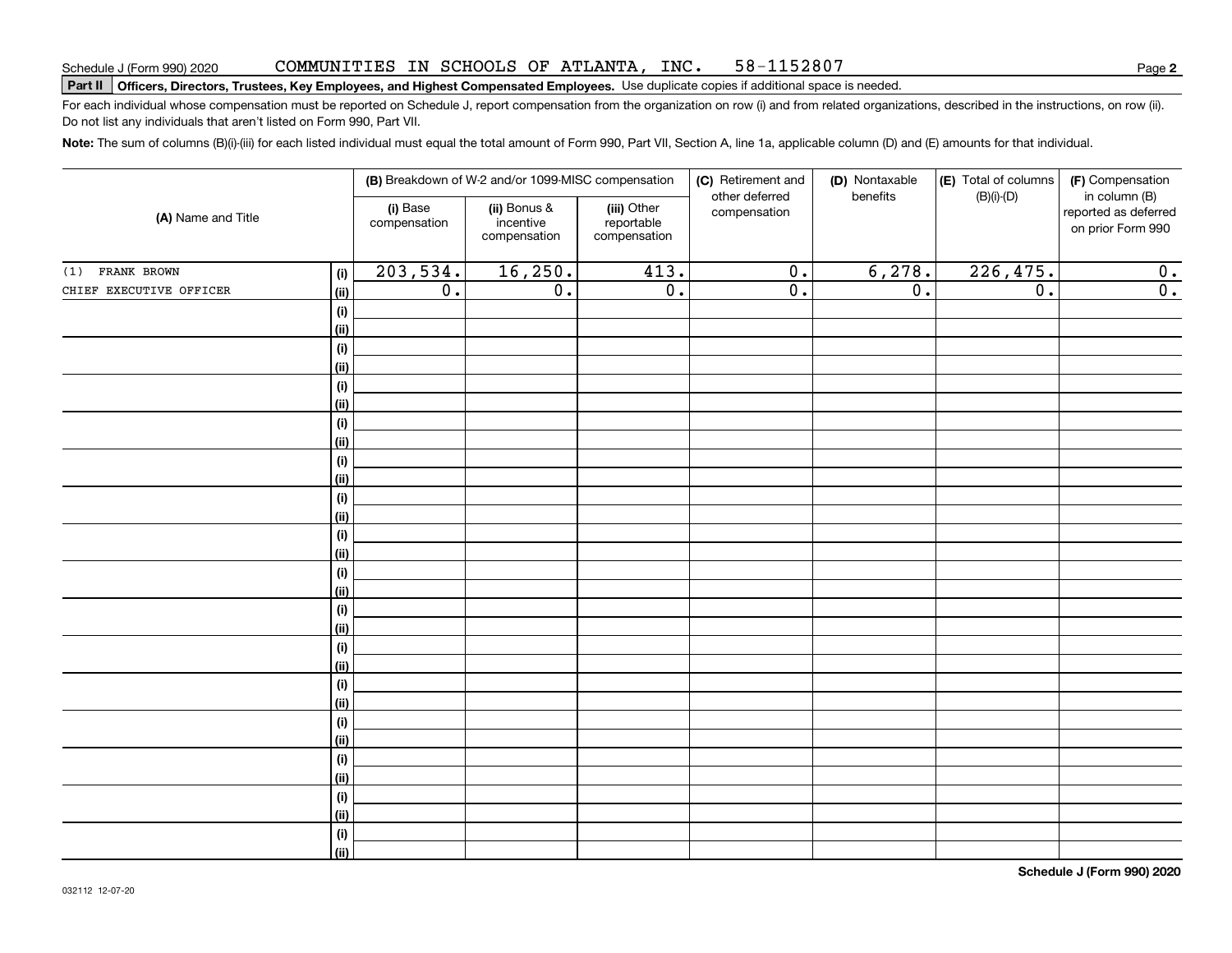## **Part III Supplemental Information**

Schedule J (Form 990) 2020 COMMUNITIES IN SCHOOLS OF ATLANTA, INC. 58-1152807<br>Part III Supplemental Information<br>Provide the information, explanation, or descriptions required for Part I, lines 1a, 1b, 3, 4a, 4b, 4c, 5a, 5b

## PART I, LINE 7:

#### BOARD APPROVED DISCRETIONARY BONUSES WERE PAID DURING THE YEAR TO THE

### FOLLOWING INDIVIDUALS:

FRANK BROWN \$16,250

ERIN BRAMBLETT \$3,913

DAVID MCCLELLAN \$2,000

DOROTHY STYLES \$5,938

KIMBERLY WALKER \$4,513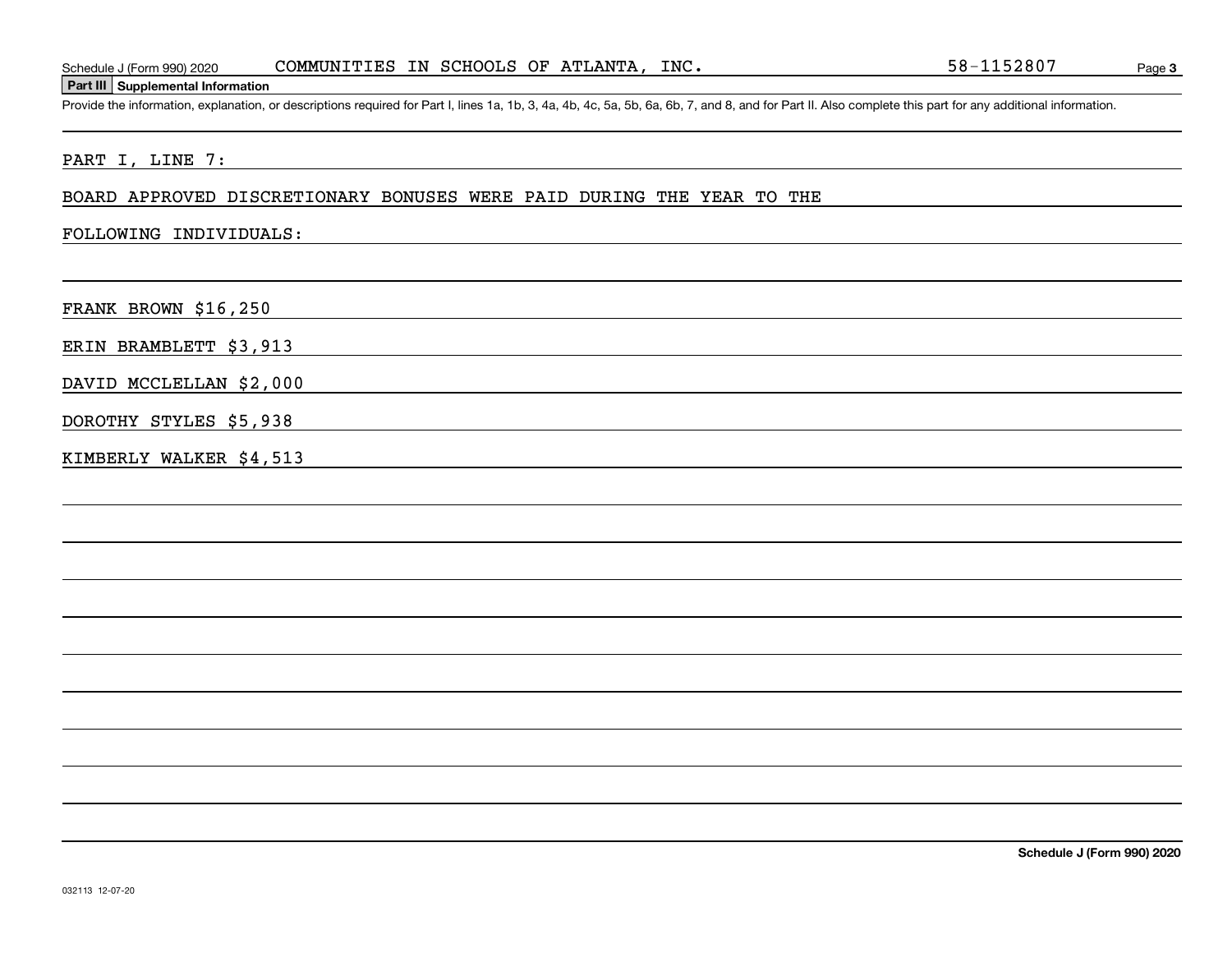**(Form 990 or 990-EZ)**

Department of the Treasury Internal Revenue Service Name of the organization

**Complete to provide information for responses to specific questions on Form 990 or 990-EZ or to provide any additional information. | Attach to Form 990 or 990-EZ. | Go to www.irs.gov/Form990 for the latest information. SCHEDULE O Supplemental Information to Form 990 or 990-EZ**



**Employer identification number** COMMUNITIES IN SCHOOLS OF ATLANTA, INC. 58-1152807

FORM 990, PART I, LINE 1, DESCRIPTION OF ORGANIZATION MISSION:

THE MISSION OF COMMUNITIES IN SCHOOLS OF ATLANTA, INC. (CIS) IS TO

SURROUND STUDENTS WITH A COMMUNITY OF SUPPORT, EMPOWERING THEM TO STAY

IN SCHOOL AND ACHIEVE IN LIFE.

FORM 990, PART III, LINE 4D, OTHER PROGRAM SERVICES:

OTHER PROGRAM SERVICES:

ATL-JACKSON - CIS PROVIDED FULL-TIME SITE COORDINATORS TO 1 ELEMENTARY SCHOOL AND 1 HIGH SCHOOL IN THE JACKSON CLUSTER OF ATLANTA PUBLIC SCHOOL DISTRICT. THE SITE COORDINATORS WORKED WITH A CASELOAD OF APPROXIMATELY 80 STUDENTS AT RISK OF DROPPING OUT AND ALSO OFFERED ADDITIONAL SERVICES SCHOOL-WIDE.

DEKALB PROGRAM - CIS PROVIDED SITE COORDINATORS AT 2 OF THE LOWEST PERFORMING HIGH SCHOOLS IN THE DEKALB COUNTY SCHOOL DISTRICT. SITE COORDINATORS WORKED WITH CASELOADS OF APPROXIMATELY 80 STUDENTS AT RISK OF DROPPING OUT, AND ALSO OFFERED ADDITIONAL SERVICES SCHOOL-WIDE.

WEST END PERFORMANCE LEARNING CENTER - WEST END PERFORMANCE LEARNING CENTER IS AN ACCELERATED EDUCATIONAL PROGRAM OPERATED IN PARTNERSHIP WITH ATLANTA PUBLIC SCHOOLS. THE PROGRAM TARGETS STUDENTS IN GRADES ELEVEN AND TWELVE WHO HAVE NOT BEEN SUCCESSFUL IN A TRADITIONAL SCHOOL SETTING AND PROVIDES A RANGE OF SERVICES TO ENSURE THESE STUDENTS EARN

THEIR HIGH SCHOOL DIPLOMA.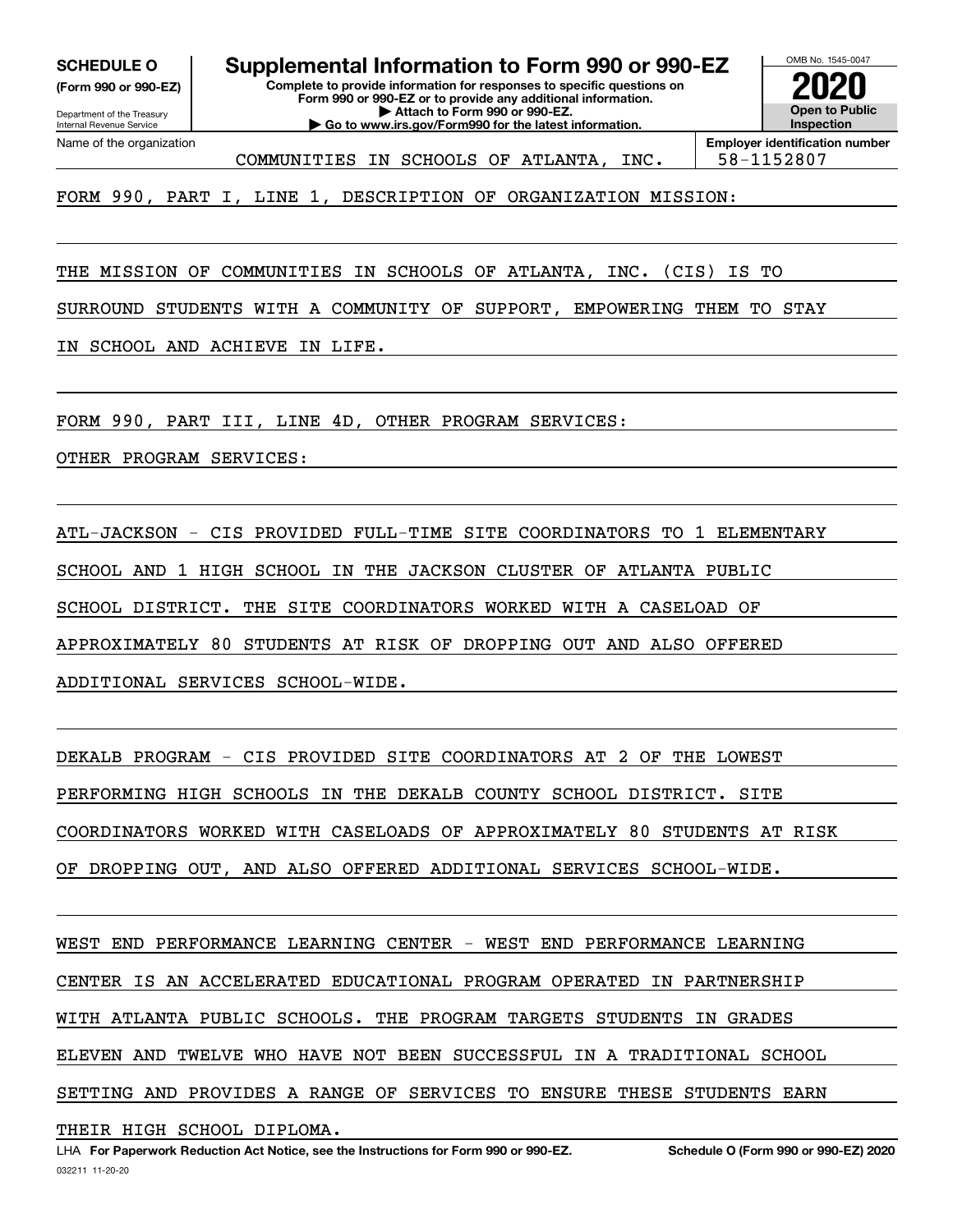AHA FEDERAL GRANT/COLLABORATIVE PARTNERSHIP - CIS HAS PARTNERED WITH ATLANTA HOUSING AUTHORITY, ATLANTA PUBLIC SCHOOLS, AND OTHER COMMUNITY PARTNERS TO INCREASE THE GRADUATION RATES OF STUDENTS IN THE CHOICE NEIGHBORHOODS. THE PROGRAM IS FOCUSED PRIMARILY ON STUDENTS ATTENDING BOOKER T. WASHINGTON HIGH SCHOOL, J.E. BROWN MIDDLE SCHOOL, M. AGNES JONES ELEMENTARY SCHOOL AND MICHAEL HOLLIS ACADEMY.

CLAYTON COUNTY - CIS PROVIDED FULL TIME SITE COORDINATORS TO 4 HIGH SCHOOLS IN THE CLAYTON COUNTY SCHOOL DISTRICT. THE FOCUS IS PRIMARILY ON THE STUDENTS ATTENDING DREW HIGH SCHOOL, FOREST PARK HIGH SCHOOL, RIVERDALE HIGH SCHOOL, AND NORTH CLAYTON HIGH SCHOOL. THE SITE COORDINATORS WORKED WITH A CASELOAD OF APPROXIMATELY 80 STUDENTS AT RISK OF DROPPING OUT AND ALSO OFFERED ADDITIONAL SERVICES SCHOOL-WIDE.

UNITED WAY BROWN - CIS PROVIDED FULL-TIME SITE COORDINATORS TO ONE MIDDLE SCHOOL IN THE WASHINGTON CLUSTER OF THE ATLANTA PUBLIC SCHOOL DISTRICT. THE SITE COORDINATOR WORKED WITH A CASELOAD OF APPROXIMATELY 65 STUDENTS AT RISK OF DROPPING OUT AND ALSO OFFERED ADDITIONAL SERVICES SCHOOL-WIDE.

GOIZUETA - CIS PROVIDED FULL-TIME SITE COORDINATORS TO TWO MIDDLE SCHOOLS IN THE CARVER AND DOUGLASS CLUSTERS OF THE ATLANTA PUBLIC SCHOOL DISTRICT. THE SITE COORDINATORS WORKED WITH A CASELOAD OF APPROXIMATELY 80 STUDENTS AT RISK OF DROPPING OUT AND ALSO OFFERED ADDITIONAL SERVICES SCHOOL-WIDE.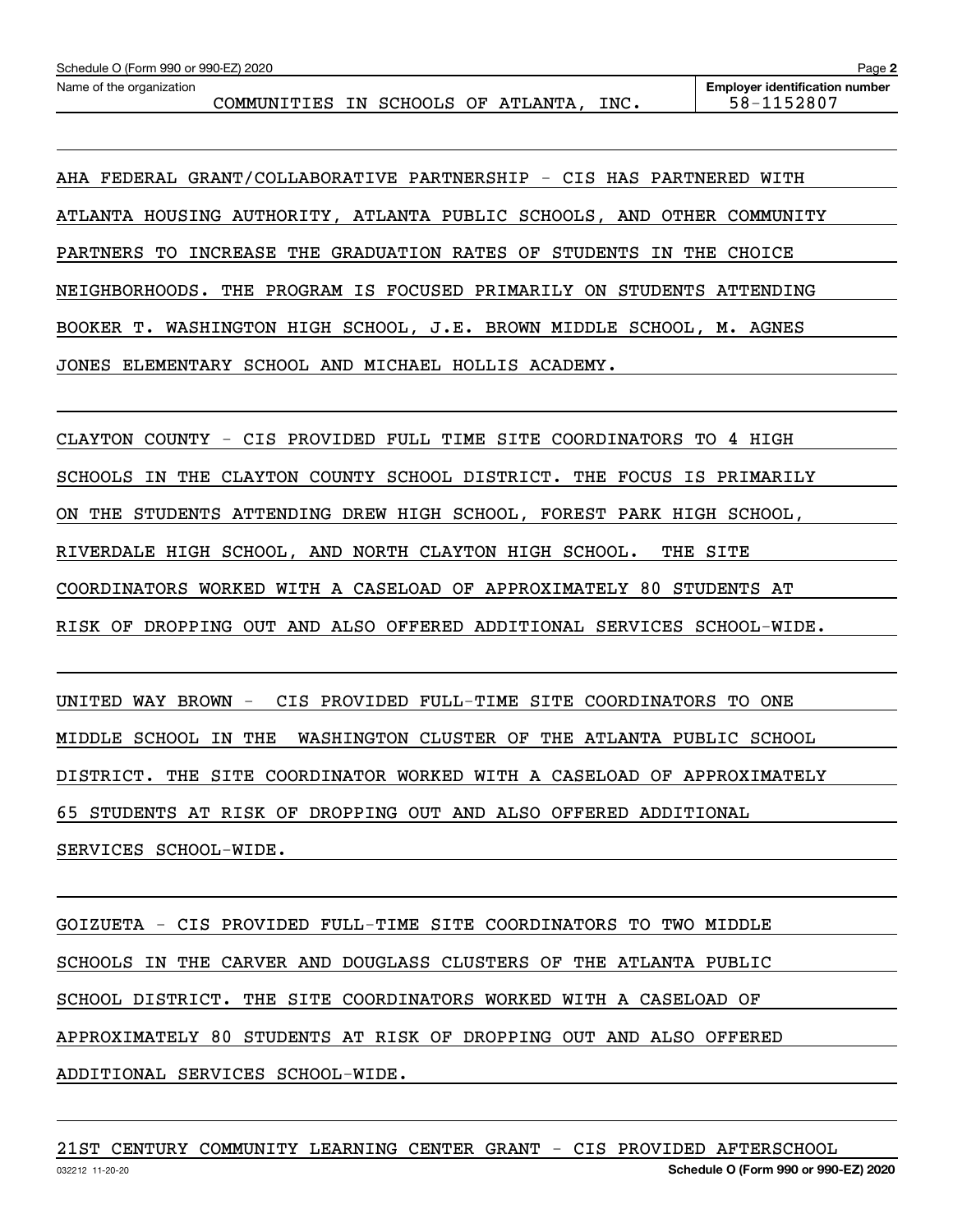| Schedule O (Form 990 or 990-EZ) 2020                                         | Page 2                                              |
|------------------------------------------------------------------------------|-----------------------------------------------------|
| Name of the organization<br>COMMUNITIES IN SCHOOLS OF ATLANTA, INC.          | <b>Employer identification number</b><br>58-1152807 |
| PROGRAMMING TO BANNEKER AND CREEKSIDE HIGH SCHOOLS THROUGH OUR 21ST          |                                                     |
| CENTURY GRANT. PARTICIPATING STUDENTS IN GRADES 9-12 RECEIVED SKILLS         |                                                     |
| BUILDING ACADEMIC SUPPORT AND STEM CURRICULUM INSTRUCTION FOUR DAYS PER      |                                                     |
| WEEK FOR THREE HOURS EACH DAY. STUDENTS ALSO PARTICIPATE IN SUMMER           |                                                     |
| PROGRAMMING FOR THREE WEEKS.                                                 |                                                     |
|                                                                              |                                                     |
| MAAC - CIS PROVIDED ONE FULL-TIME SITE COORDINATOR TO SERVE DFCS             |                                                     |
| REFERRED STUDENTS PRESENTLY ENROLLED IN ATLANTA, CLAYTON, DEKALB AND         |                                                     |
| FULTON COUNTY SCHOOLS WITH CASE-MANAGED SERVICES TO TRY TO ENSURE THAT       |                                                     |
| STUDENTS REMAIN ENROLLED IN SCHOOL. THE SITE COORDINATOR ALSO SERVED AS      |                                                     |
| A RESOURCE BROKER TO HELP CONNECT STUDENTS TO OTHER RESOURCES/SUPPORT        |                                                     |
| AS NEEDED.                                                                   |                                                     |
| EXPENSES \$ 1,815,535.<br>INCLUDING GRANTS OF \$ 269,198.                    | REVENUE S 0.                                        |
|                                                                              |                                                     |
| FORM 990, PART VI, SECTION B, LINE 11B:                                      |                                                     |
| ONCE FORM 990 IS PREPARED, A DRAFT FORM 990 IS REVIEWED BY THE FINANCE       |                                                     |
| AFTER THE FINANCE COMMITTEE'S REVIEW<br>COMMITTEE OF THE BOARD OF DIRECTORS. |                                                     |
| AND APPROVAL, THE FORM 990 IS THEN PRESENTED TO THE FULL BOARD OF DIRECTORS  |                                                     |
| FOR REVIEW AND APPROVAL.<br>AFTER BOTH APPROVALS ARE RECEIVED, THE PREPARER  |                                                     |
| IS NOTIFIED AND AUTHORIZED TO PREPARE THE FINAL VERSION OF THE FORM 990.     |                                                     |

FORM 990, PART VI, SECTION B, LINE 12C:

THE CONFLICT OF INTEREST POLICY IS REVIEWED AND SIGNED ANNUALLY BY THE

EMPLOYEES AS PART OF THE EMPLOYEE HANDBOOK. THE BOARD OF DIRECTORS REVIEW

AND SIGN A SEPARATE CONFLICT OF INTEREST DISCLOSURE FORM EACH YEAR.

FORM 990, PART VI, SECTION B, LINE 15:

THE BOARD OF DIRECTORS SET THE SALARY FOR THE CHIEF EXECUTIVE OFFICER.